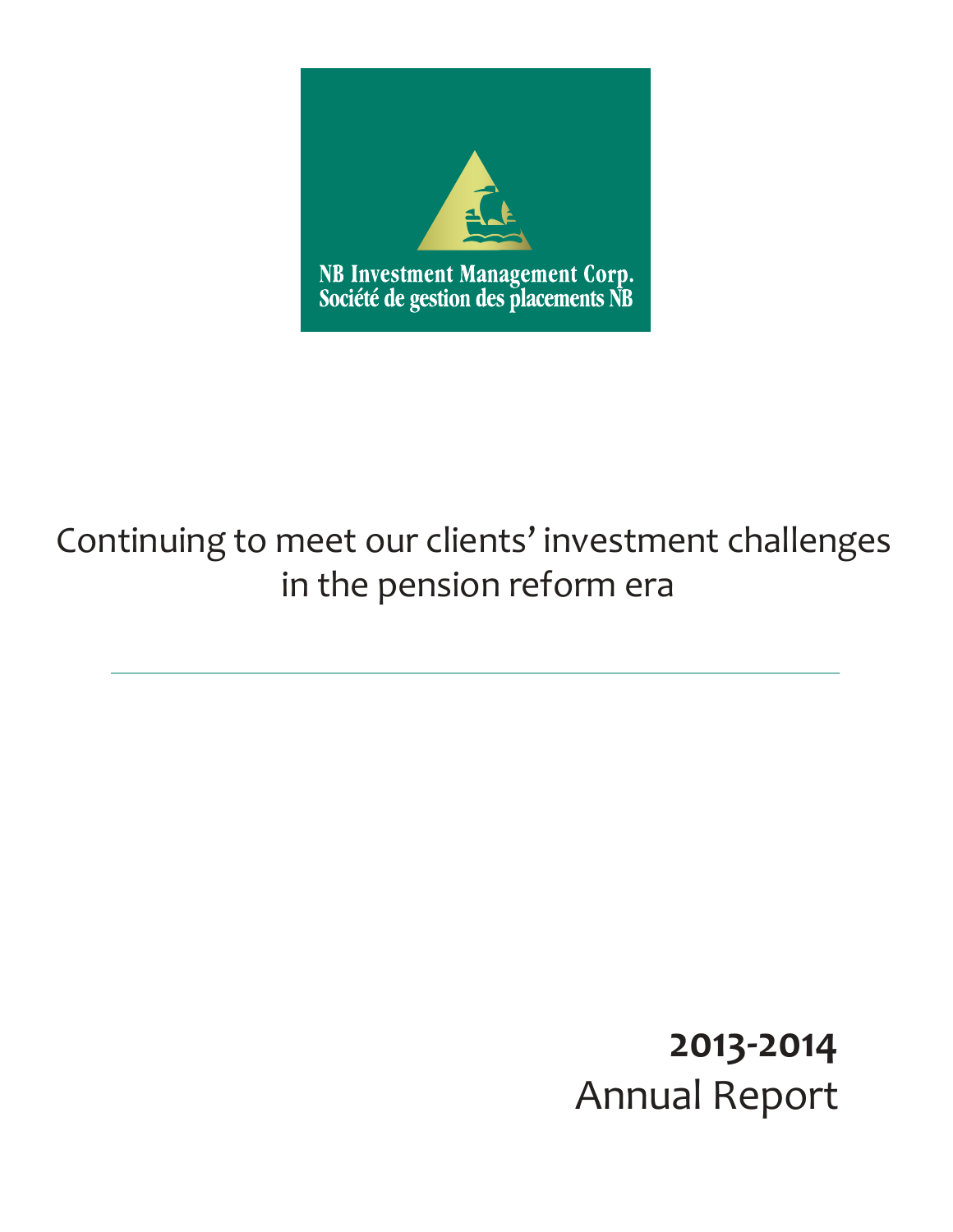# **BOARD OF DIRECTORS**

**Michael W. Walton** Chair of the Board, Director

**Wiktor Askanas** Vice-chair of the Board Director

**Jane Garbutt** Director (ex officio, non-voting)

**Patricia LeBlanc-Bird** Director

**Ronald B. Maloney** Director

**Darren Murphy** Director (ex officio)

**Cathy Rignanesi** Chair of Audit Committee Director

**John A. Sinclair** Director (ex officio)

**Richard C. Speight, Q.C.** Chair of Governance Committee Director

**Reno Thériault** Chair of Human Resources & Compensation Committee Director

## **CORPORATE LEADERSHIP TEAM**

**John A. Sinclair Jan Imeson, CPA, CA**

President and Chief Executive Officer Chief Financial Officer Chief Investment Officer Vice-President, Finance and

Administration

**Dan Goguen, CA, FRM James Scott, CFA** Vice-President Private Markets

Vice-President Equities Human Resources Coordinator

**Mark Holleran, CFA Andrea MacDonald, CHRP**

# **CORPORATE OFFICER**

**Inge Després** Corporate Secretary

#### **New Brunswick Investment Management Corporation**

440 King Street York Tower, Suite 581 Fredericton, New Brunswick E3B 5H8 Canada

**Tel: (506) 444-5800 Fax: (506) 444-5025 Email: nbimc@nbimc.com Website: http://www.nbimc.com**

# **MEMBERS OF**





Pension Investment Association of Canada Association canadienne des gestionnaires de caisses de retraite

# **CONTENTS**

| Fiscal 2013-14 NBIMC Highlights 1             |  |
|-----------------------------------------------|--|
|                                               |  |
|                                               |  |
|                                               |  |
|                                               |  |
|                                               |  |
|                                               |  |
|                                               |  |
|                                               |  |
|                                               |  |
| Management's Discussion & Analysis 13         |  |
| <b>Compensation Discussion and Analysis23</b> |  |
|                                               |  |
| Employee Activity in our Communities39        |  |
| Communications and Accountability40           |  |
| Public Interest Disclosure Act 40             |  |
| Unit Trust Fund Performance41                 |  |
|                                               |  |
|                                               |  |
| Judges' Superannuation Fund 47                |  |
| Notes to the Financial Statements48           |  |
|                                               |  |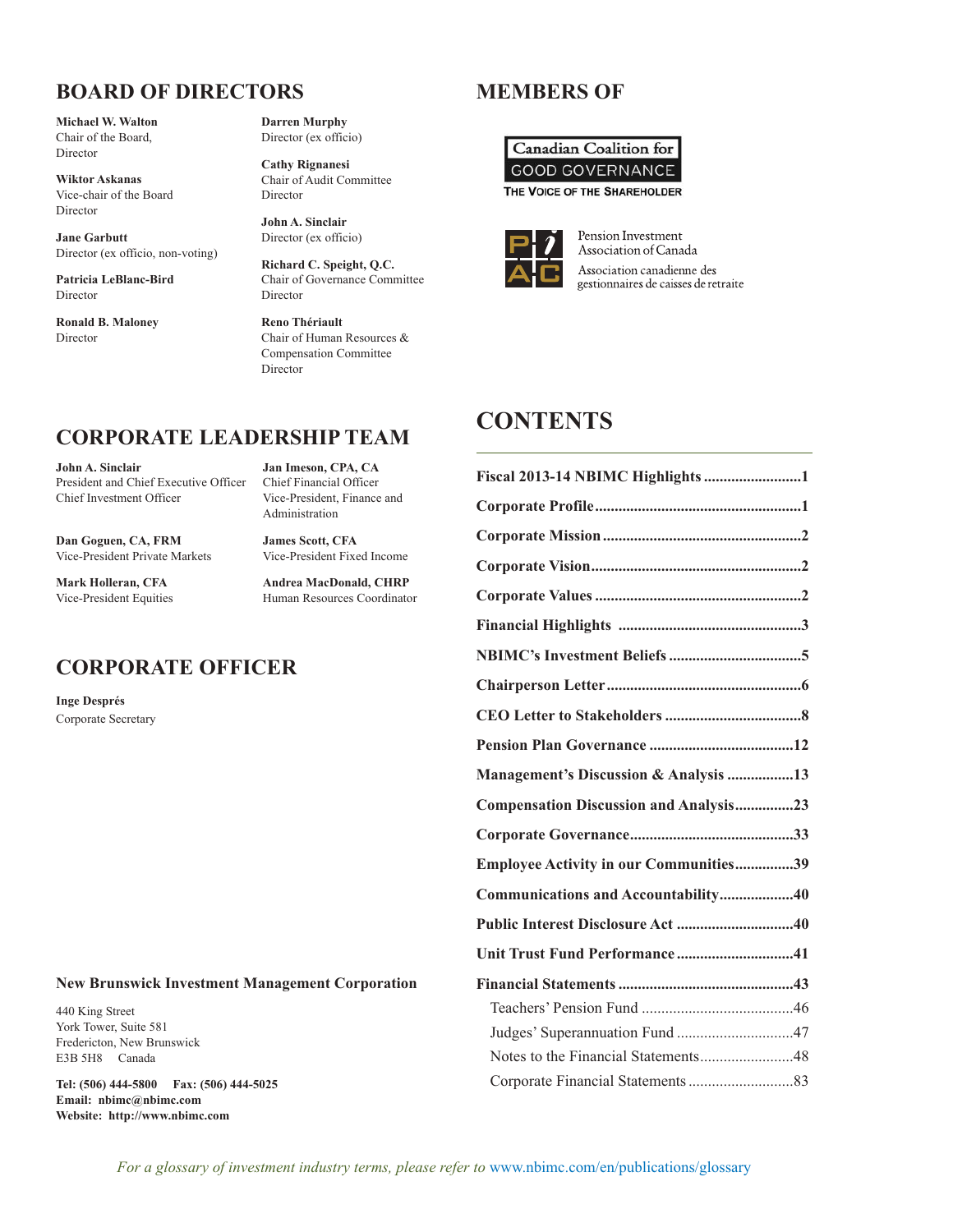# **Fiscal 2013-14 NBIMC Highlights**

- Annual overall Pension Fund nominal return of 13.56% and real (after inflation) return of 12.37%.
- Excess overall pension fund returns of 0.45%, or approximately \$49 million, were realized versus investment policy benchmarks and net of investment expenses.
- Long-term overall pension fund nominal return since NBIMC inception of 7.15% per year and real (after inflation return) of 5.16% per year.
- Total assets under management as of March 31, 2014 of \$ 11.6 billion.
	- \$ 1,344 million of net gains realized from investment activities
	- \$ 335 million of pension payments made to retirees
	- \$ 507 million received from two new public sector clients
- The Public Service Pension Plan converted to the Public Service Shared Risk Plan on January 1, 2014. As part of the conversion, NBIMC is no longer Trustee for the Public Service Fund.
- The Province of New Brunswick and New Brunswick Teacher's Federation announced an agreement to changes in the *Teacher's Pension Act*. As of July 1, 2014, NBIMC will no longer be the Trustee for the Teacher's Pension Fund.
- NBIMC will continue to provide investment management and other services to the Public Service Shared Risk Plan and New Brunswick Teachers' Pension Fund.

# **Corporate Profile**

The New Brunswick Investment Management Corporation (NBIMC) is the investment manager for the pension assets of over 51,000 members of the Public Service, Teachers', and Provincial Court Judges' pension plans. We were formed in 1996 under the *New Brunswick Investment Management Corporation Act* by the Province of New Brunswick.

Our primary mission is to increase the long-term value of our clients' funds under management.

To fulfill this mission NBIMC conducts the following activities:

- Provides prudent, risk-controlled and cost effective investment management services for all funds under management.
- Acts as fund trustee for the Teachers' and Provincial Court Judges' defined benefit pension plans.
- Advises on and implements investment policy.
- Adds value by generating higher returns through active investment strategies net of investment management costs.
- Manages investment risks.
- Provides administrative and support services such as accounting, performance measurement, and information technology.

Located in Fredericton, New Brunswick, NBIMC is the largest institutional investment manager in Atlantic Canada with assets under management of approximately \$11.6 billion at March 31, 2014.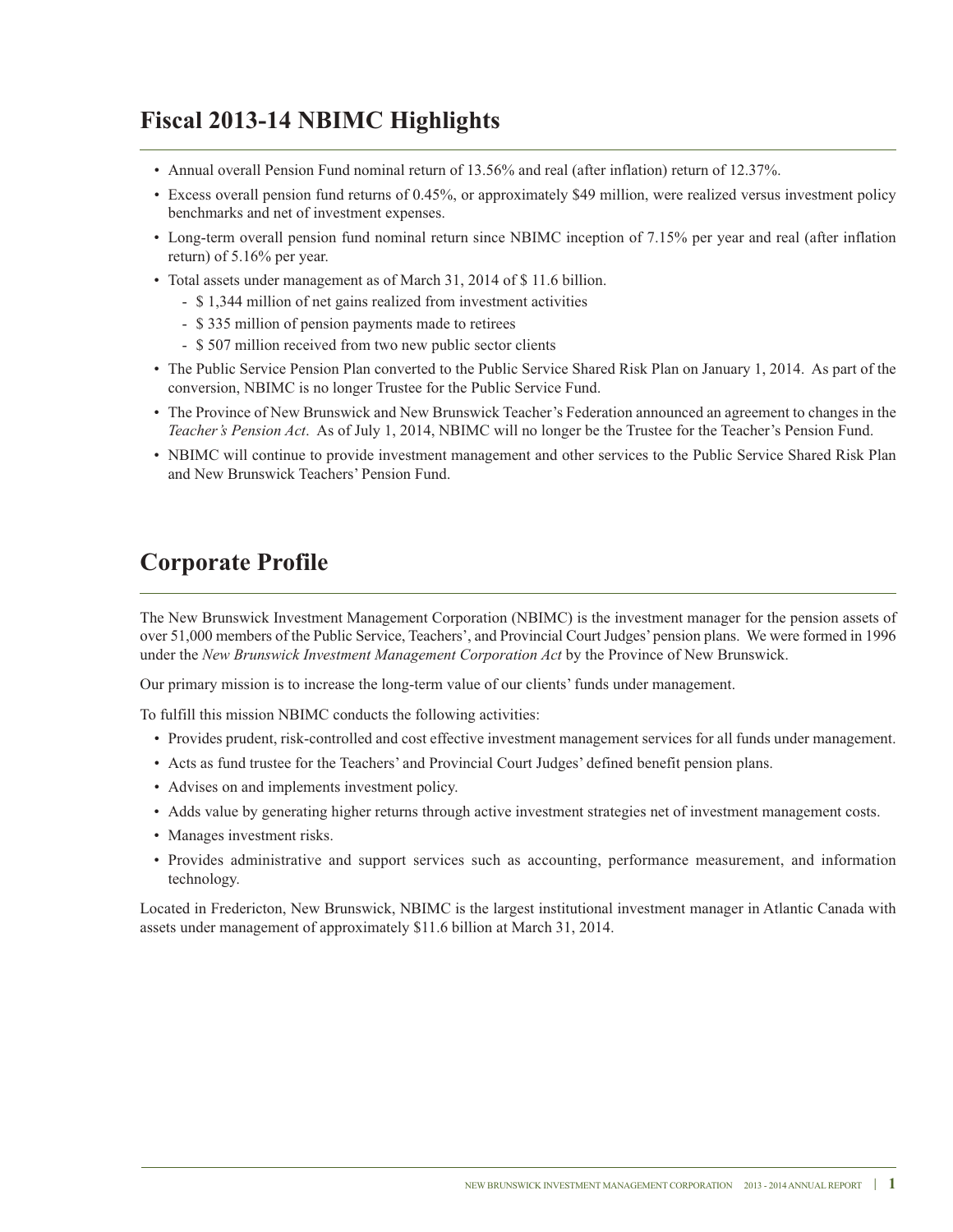# **Corporate Mission**

*To provide innovative, cost effective and prudent investment management services that address the investment challenges of New Brunswick based public sector funds.*

Key Goals:

- To advance governance, management and organizational effectiveness.
- To exceed client long-term investment objectives through prudent asset allocation and risk management strategies.
- To maintain, develop and attract a highly skilled and experienced team of investment management professionals.
- To strengthen and expand stakeholder communications and relationships.
- To support effective and efficient information technology solutions.

# **Corporate Vision**

*New Brunswick Investment Management Corporation (NBIMC) is the provider of choice for investment management services to New Brunswick public sector investment funds.*

NBIMC is recognized as a user of "best practices" by clients and peers. The company is:

- Acknowledged as being able to exceed clients' long-term investment performance objectives.
- A provider of consistent value added for clients through a diverse range of multiple investment strategies.
- Recognized by stakeholders as having strong governance practices and a long-term strategic vision.
- Driven by a team of highly skilled investment management professionals working within a culture of innovation and risk management.
- Viewed as an employer of choice by both recent graduates and experienced investment management professionals.
- Seen as maintaining strong relationships and ongoing communication with key stakeholders.

# **Corporate Values**

 $PRUDENCE$  – we guide investment activity within appropriate policy guidelines focused on asset allocation and risk *management in accordance with client objectives.*

 $ACCOUNTABILITY - we act in the best interests of our clients and use the highest standard of financial reporting,$ *compliance, auditing and performance measurement.*

**TEAMWORK** – we develop and sustain a learning culture of engaged employees who share expertise, clear roles, *coordinated activity and working together to achieve our goals.*

*TRANSPARENCY – we produce clear and frequent communications to all stakeholders on operations, strategies and results.*

**INTEGRITY** – we ensure honesty in all corporate undertakings guided by a Code of Ethics and Business Conduct.

*INNOVATION – we encourage a diversity of innovative, well researched investment management strategies.*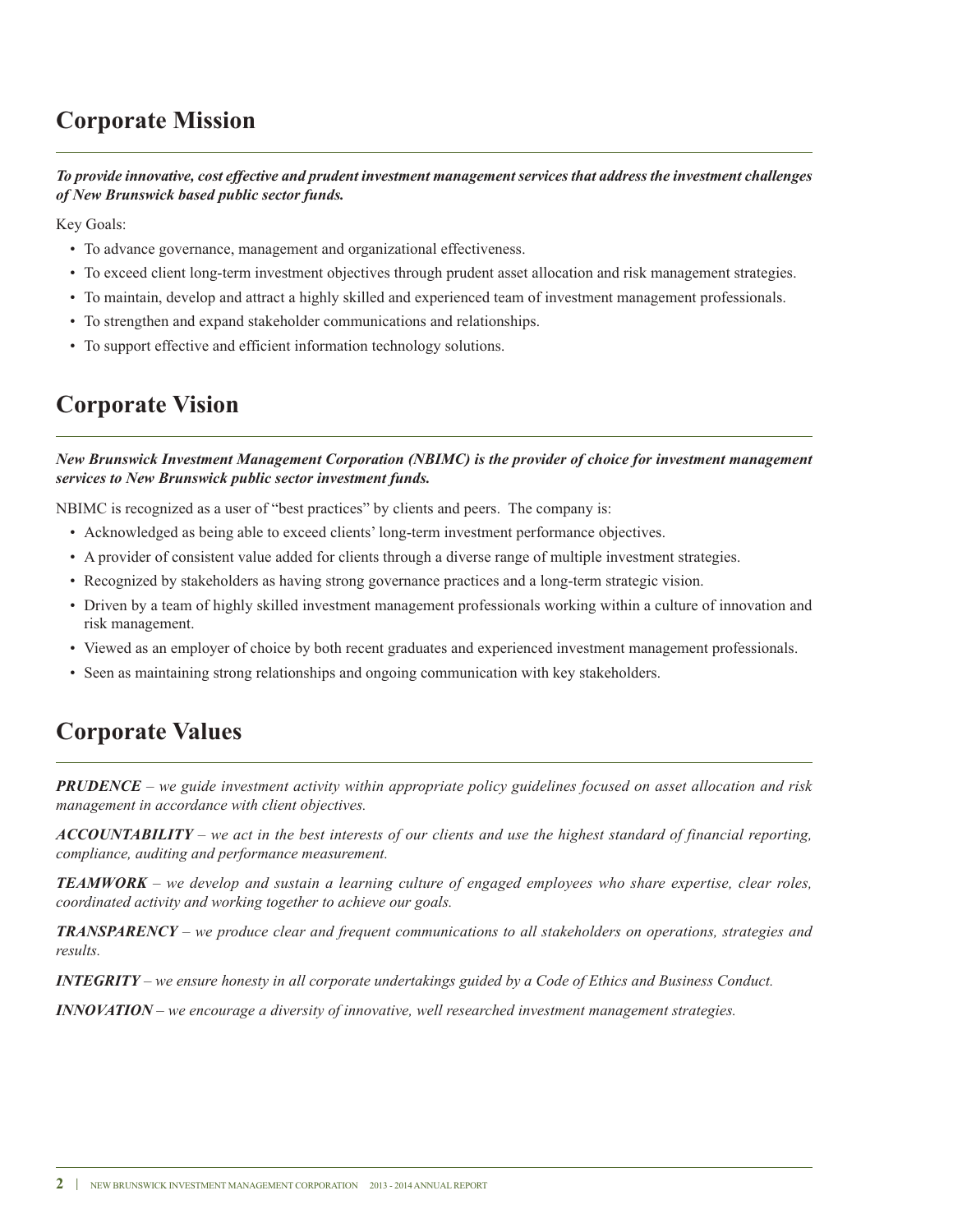# **2013-2014 Financial Highlights – as of March 31, 2014 TEACHERS'**



### **INVESTMENTS BY PORTFOLIO**

As of March 31, 2014  $\sim$  millions)

| $(S$ millions)                 |    |           |    |           |    |           |
|--------------------------------|----|-----------|----|-----------|----|-----------|
|                                |    | 2014      |    | 2013      |    | 2012      |
| <b>Fixed Income</b>            |    |           |    |           |    |           |
| Nominal Bonds                  | S. | 804.4     | \$ | 793.0     | S. | 985.0     |
| Corporate Bonds                |    | 352.1     |    | 283.5     |    | 113.2     |
| <b>Short Term Assets</b>       |    | 91.0      |    | 30.4      |    | 61.8      |
|                                |    | 1,247.5   |    | 1,106.9   |    | 1,160.0   |
| <b>Public Equities</b>         |    |           |    |           |    |           |
| Canadian                       |    | 967.3     |    | 881.1     |    | 806.9     |
| U.S.                           |    | 635.2     |    | 621.3     |    | 523.3     |
| International                  |    | 821.9     |    | 757.9     |    | 676.2     |
|                                |    | 2,424.4   |    | 2,260.3   |    | 2,006.4   |
| <b>Inflation Linked Assets</b> |    |           |    |           |    |           |
| Real Return Bonds              |    | 449.1     |    | 428.1     |    | 384.6     |
| Real Estate and                |    |           |    |           |    |           |
| Infrastructure                 |    | 379.0     |    | 356.2     |    | 337.4     |
|                                |    | 828.2     |    | 784.3     |    | 722.0     |
| <b>Alternative Investments</b> |    |           |    |           |    |           |
| Absolute Return                |    | 170.0     |    | 155.6     |    | 144.9     |
| Private Equity                 |    | 171.1     |    | 141.5     |    | 123.2     |
|                                |    | 341.1     |    | 297.1     |    | 268.1     |
| <b>Total Investments</b>       |    | \$4,841.2 |    | \$4,448.5 |    | \$4,156.4 |
|                                |    |           |    |           |    |           |

*Amounts may not add due to rounding*





NEW BRUNSWICK INVESTMENT MANAGEMENT CORPORATION 2013 - 2014 ANNUAL REPORT **3**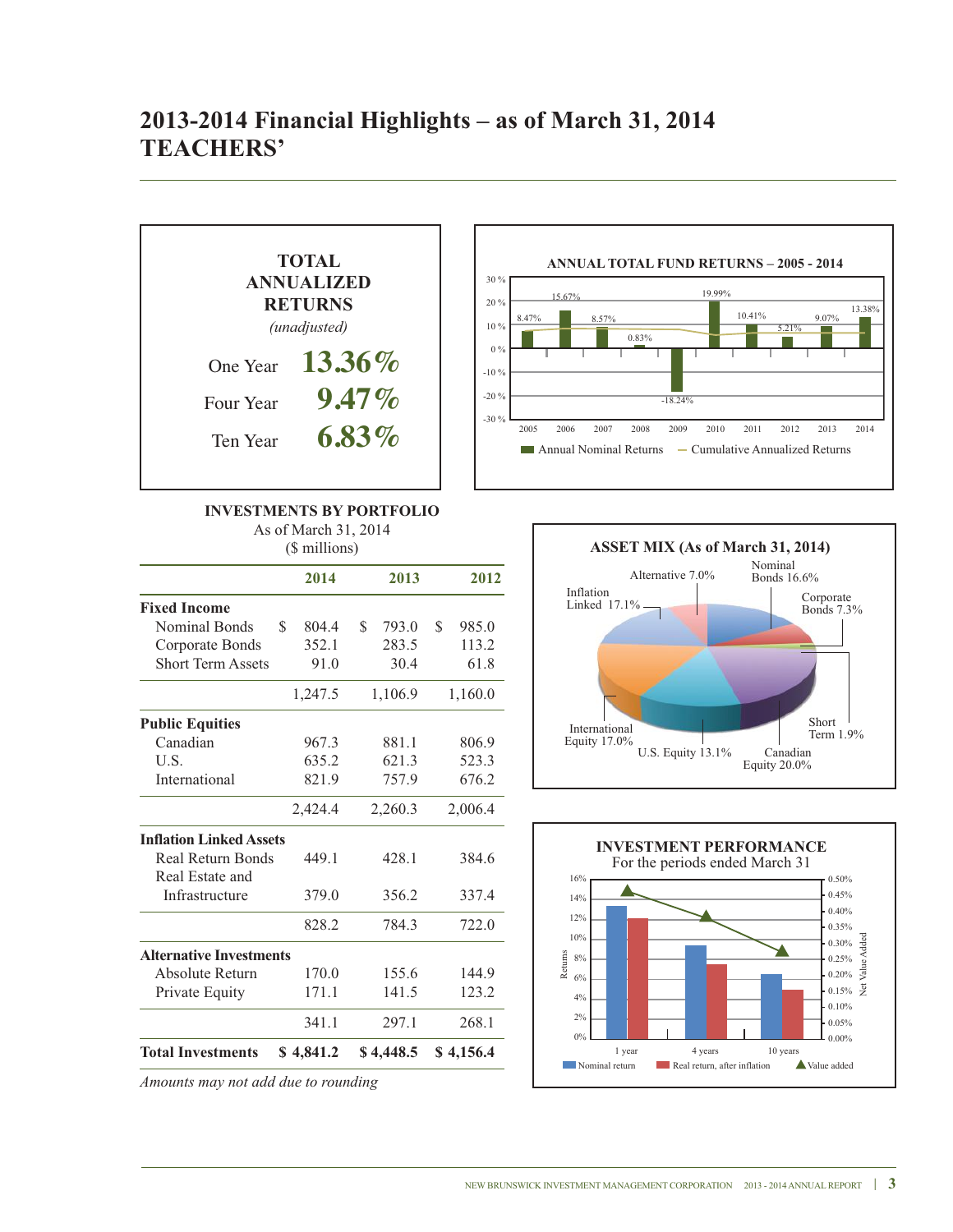

**4** | NEW BRUNSWICK INVESTMENT MANAGEMENT CORPORATION 2013 - 2014 ANNUAL REPORT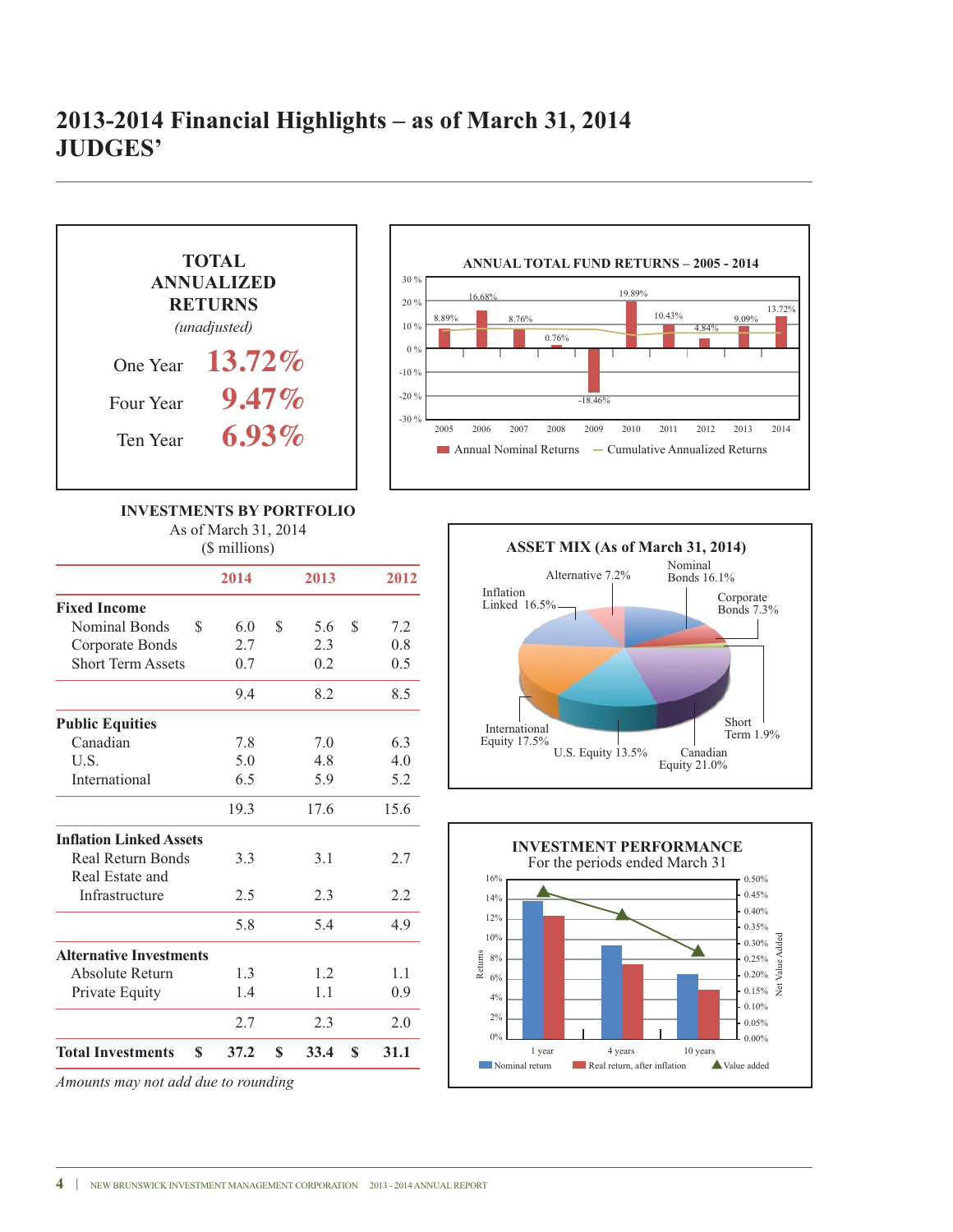# **NBIMC's Investment Beliefs**

NBIMC operates under a few basic investment beliefs, upon which we continually reflect when setting investment strategy. These beliefs are:

- 1. NBIMC is a relatively low risk asset manager when compared to its peers.
- 2.Real Return Bonds, because of their long-term inflation-linked characteristics, are considered to be an excellent match for pension and other long-term liabilities.
- 3. New asset classes and strategies are introduced incrementally in order to progressively gain experience and to minimize transition costs.
- 4.The establishment of the appropriate asset mix for each of the pension funds for which we are Trustee is heavily influenced by both the actuarial profile and funding status of each plan.
- 5. NBIMC believes that market inefficiencies present opportunities to add value through active management.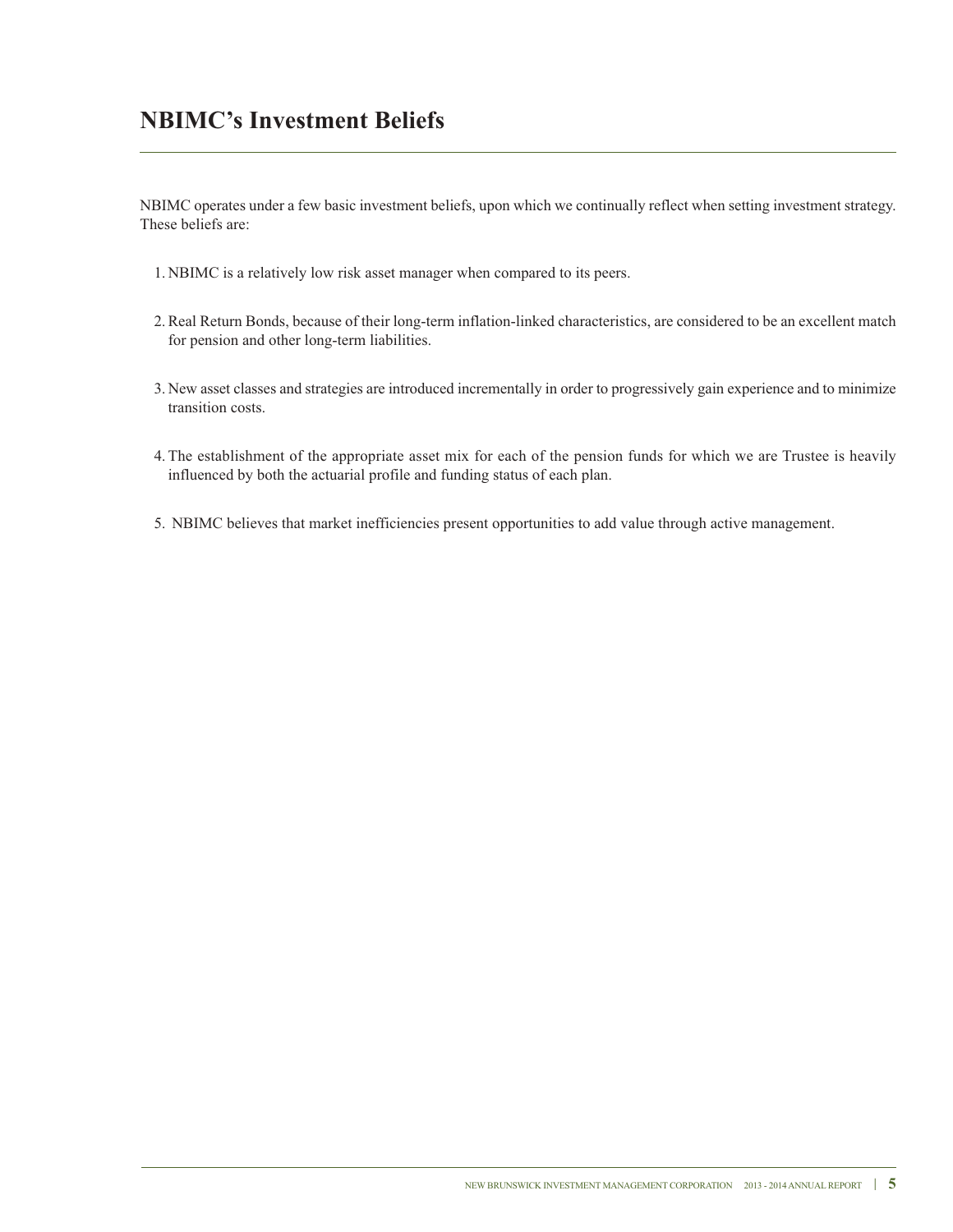# **Chairperson Letter**

On behalf of the Board of Directors and management of the New Brunswick Investment Management Corporation ("NBIMC"), I am pleased to introduce the Fiscal 2013-2014 Annual Report, which marks the close of our eighteenth year of successful operations.

The following report provides a detailed account of another year in which we have met the long-term investment requirements of the pension plans under our management and provides an update with respect to the significant changes we have experienced largely as a result of the Government of New Brunswick's pension reform initiatives. We are also pleased to note that NBIMC has entered into new investment management relationships during the year with the New Brunswick Power Corporation and University of New Brunswick's Endowment Fund. These are the first new investment management mandates that NBIMC has undertaken since its inception back in 1996, and we look forward to working with other provincial public sector pools of capital that may be interested in benefiting from NBIMC's investment capabilities in the future.

As detailed later in this Annual Report, management was able to continue to increase the total fund long-term annualized return of each of the three pension funds under our management while also making good progress on the objectives outlined in our Strategic Plan.

The Board of Directors was very active on a number of initiatives during the year which are also outlined in more detail throughout this report. We are also pleased to provide our second annual report of specific corporate performance objectives as outlined on pages 17-18.

### **Pension Reform**

As noted in last year's Chairperson Letter, NBIMC Directors and management have been making every effort to ensure that the Corporation is prepared to respond to any proposed changes that may occur through the Government of New Brunswick's activities in relation to their Task Force on Protecting Pensions.

On January 1, 2014 the Government repealed the *Public Service Superannuation Act* ("PSSA") and the pension plan constituted under the PSSA was converted into the Public Service Shared Risk Plan ("PSSRP"). Through this process the *New Brunswick Investment Management Corporation Act* was subsequently amended so that the NBIMC Board will no longer serve as trustee for those funds and a separate Board of Trustees will act as the future Trustee for the PSSRP. The PSSRP Board of Trustees subsequently executed a five year Investment Management Agreement with NBIMC, whereby we will continue to provide investment advice and management services to the PSSRP.

As part of the Government's process with respect to the conversion of this defined benefit pension plan into a shared risk plan, the Minister of Finance established a Governance Working Group. Its membership consists of a number of related Stakeholders, including a representative from NBIMC, who are tasked with developing the best practices in pension plan governance that will serve the PSSRP and possibly other shared risk plans well in achieving their goal of prudently managed and sustainable pensions. We are actively participating in and sharing our governance and investment related experience with this group.

On April 15th, 2014 the Government and the New Brunswick Teacher's Federation announced that they had reached an agreement on changes to the governance and operation of the *Teacher's Pension Act* ("TPA"). Our Board and management team look forward to sharing our experience and assisting with this conversion where warranted in the future.

In consideration of these changes, we expect that this will be the last year that we will be reporting on consolidated total fund performance of the pension plans under our management. We anticipate that each of the new governance bodies for the PSSRP and TPA will be reporting on their own total fund performance, while we will focus our reporting on the performance of our separate unit trust funds in which each of our clients will have the opportunity to access.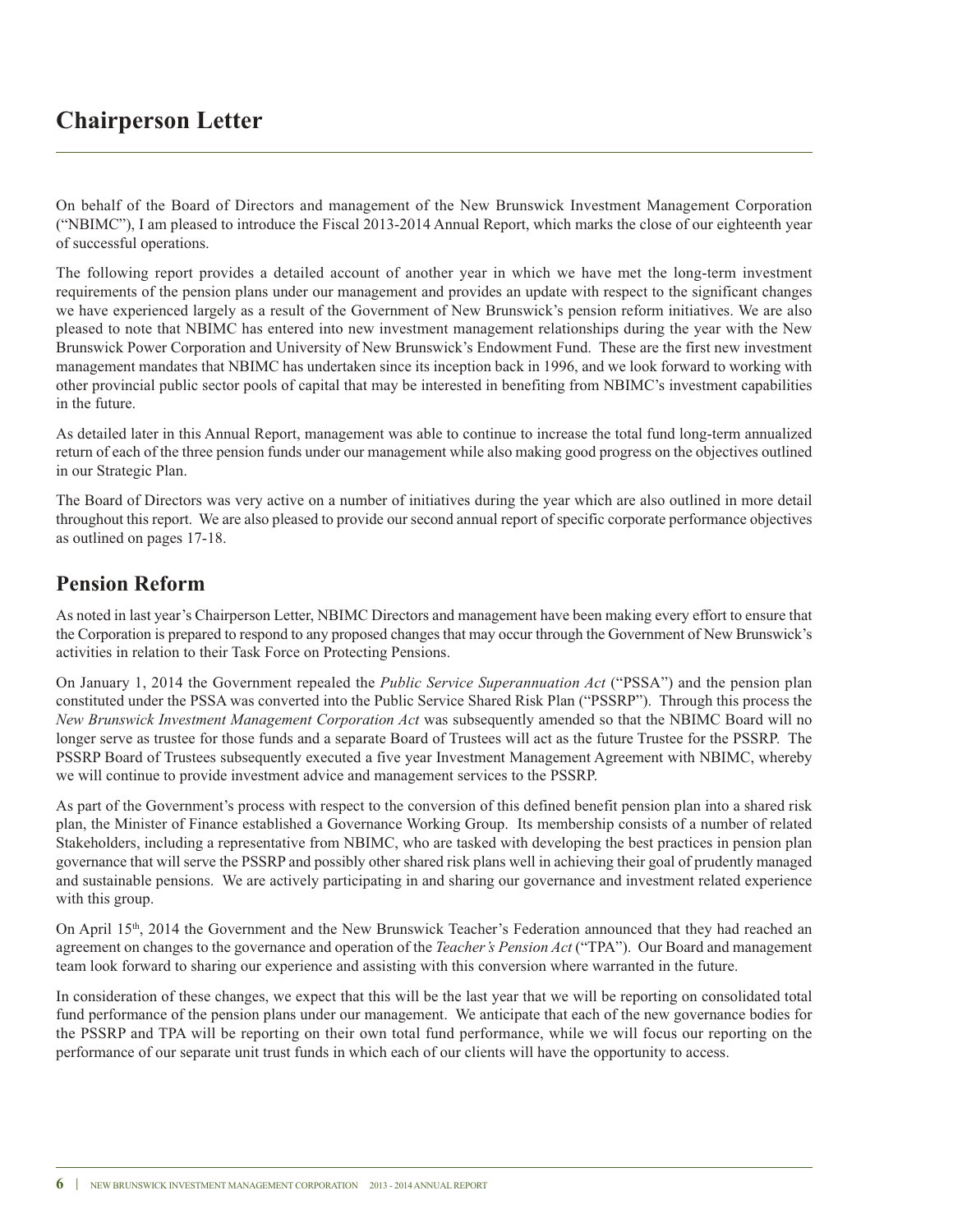# **Appreciation of Dedicated Service**

I would like to recognize our Board and senior management team for their commitment, contribution, and support to the Corporation during this very busy year. With the number of changes we have experienced in Fiscal 2013-14, it was a tremendous help to have such stable, long-serving resources looking after NBIMC's stakeholders' best interests.

In particular I would also like to express our appreciation of the service of our Board's Vice Chairperson, Mr. Joel Attis, whose term expired in August of 2013. Joel made a significant contribution to NBIMC during the challenging period in global financial markets that occurred during his six years as a Director.

On behalf of the Board we also wish to thank our team of New Brunswick based professionals at NBIMC for their continued diligence and hard work in continuing to meet the goals of our clients. As our two largest pension fund clients transition to a new joint trustee governance framework, we are very proud that the Corporation has been able to provide those funds with long-term returns in excess of the actuarial return requirements that they had required.

Finally I would like to note that our Board of Directors plan to revisit the Corporation's strategic plan during the upcoming fiscal year in order to ensure that we continue to provide an investment platform that exceeds our clients' long-term requirements, while best serving the needs of the new shared risk pension model and the interests of our other new client groups.

Sincerely, wort

Michael W. Walton Chairperson

June 30, 2014 Fredericton, New Brunswick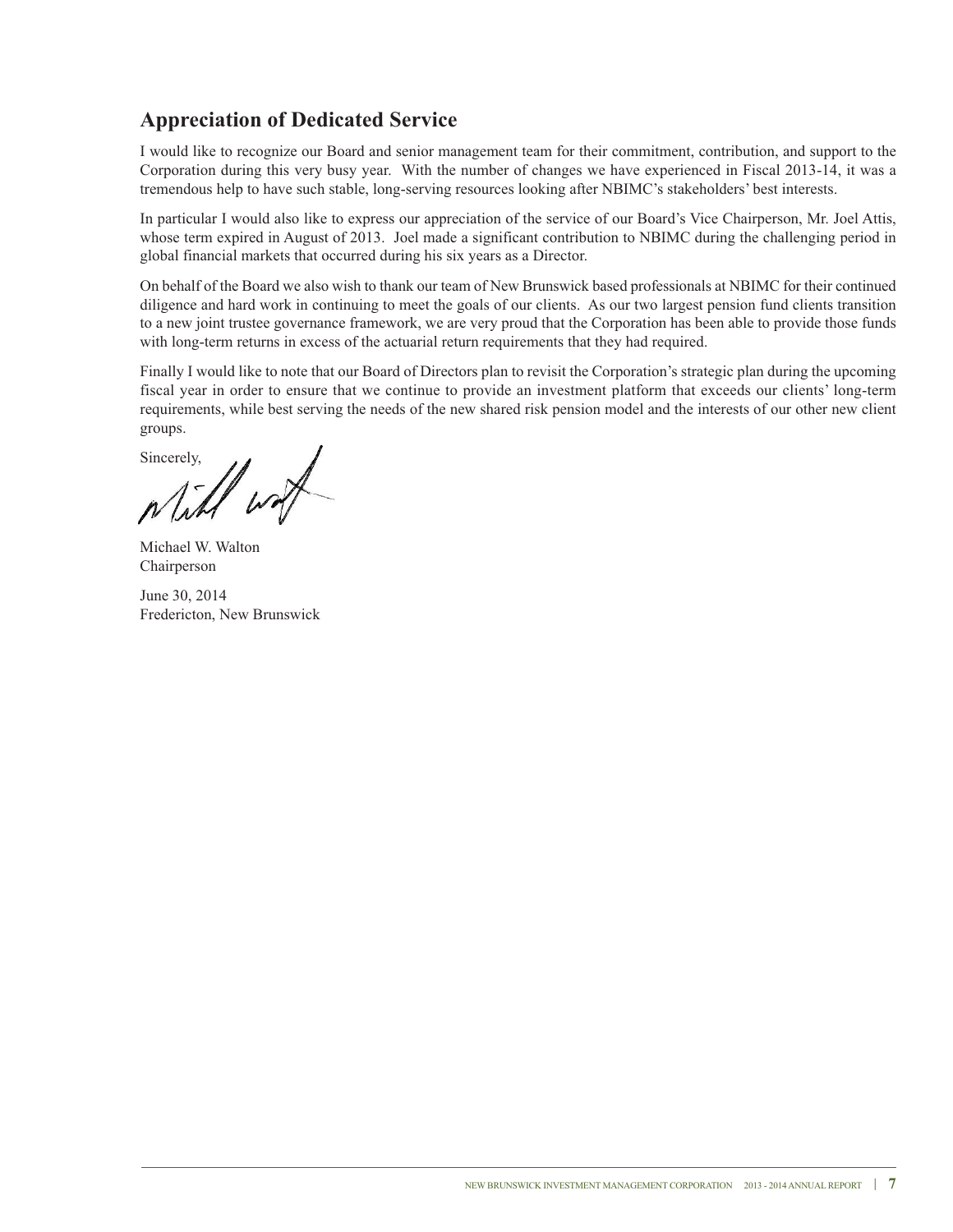# **CEO Letter to Stakeholders**

The Corporation's investment program continued to perform well in Fiscal 2013-2014 and once again surpassed both our primary investment objective of exceeding the long-term actuarial returns required to fund the pension plans under our management, and our secondary investment objective of producing value added returns that exceed the investment policy benchmarks and investment management expenses.

As noted in our Chairperson's Letter, this past fiscal year was one of significant change. The Government's pension reform activities resulted in the former PSSA pension plan being converted into the PSSRP as of January 1, 2014, and the TPA looks to undergo changes later in 2014. Based on these changes, our detailed portfolio reporting activity in this Annual Report will include the Teachers' and Judges' pension funds for which we continued to have Trustee responsibilities as of March 31, 2014. It is our understanding that PSSRP portfolio performance will be reported in the future by their Board of Trustees on an independent basis.

We have however included one final consolidated total fund set of performance information in the discussion that follows in this letter and later in the Management's Discussion & Analysis section of the Annual Report, which relates to NBIMC's performance against our investment objectives to March 31, 2014. In future Annual Reports we expect our investment performance reporting to be focused on the investment results of the separate pooled funds under our management that are used to provide the diversified mix of assets that each of our clients'specifies in their investment policy statements.

We are also pleased to report that we have entered into two new investment management relationships with the New Brunswick Power Corporation ("NB Power") and the University of New Brunswick Endowment Fund. We look forward to providing NB Power with long-term portfolio returns that will help provide the funds necessary to decommission and manage the spent fuel related to the Point Lepreau power station, while the UNB mandate will provide their Endowment Fund with global public equity exposure through a low volatility investment approach.

## **Fiscal 2013-14**

The blended return during the year for the three pension funds that were under our management was 13.56%. We are very pleased to point out that this performance also exceeded our investment policy benchmarks by 0.61% before investment management costs.

Our pension portfolios remained well positioned to take advantage of the relatively slow economic rebound that has occurred since the depths of the Fiscal 2008-09 financial markets crisis while at the same time providing protection against interim periods of increased volatility and market declines.

Global financial markets strengthened significantly early in the fiscal year with the European and U.S. public equity market leading the way thanks to the slowly improving economy and continued solid corporate earnings growth. Fixed income markets began the year mixed due to uncertainty around central bank interest rate policy. Longer term bonds, and other interest rate sensitive securities, ultimately experienced a decline in value in the late spring as the U.S. Federal Reserve Board begun to outline a path to begin removing their more stimulative policies of recent years.

Developed market equities continued to perform well throughout the year, and generally outperformed the Canadian equities market. The Canadian market's higher exposure to materials and energy held our equity market back due to a combination of the declining growth rate concern in China and the successful development of the domestic energy market in the United States. Returns from our foreign investment exposure also benefited from the decline in value of the Canadian dollar later in the year.

Market volatility levels were generally muted throughout the year, other than for brief periods of concern around the central bank interest rate intentions noted above and developments in the ongoing geo-political challenges in the Middle East and Eastern Europe.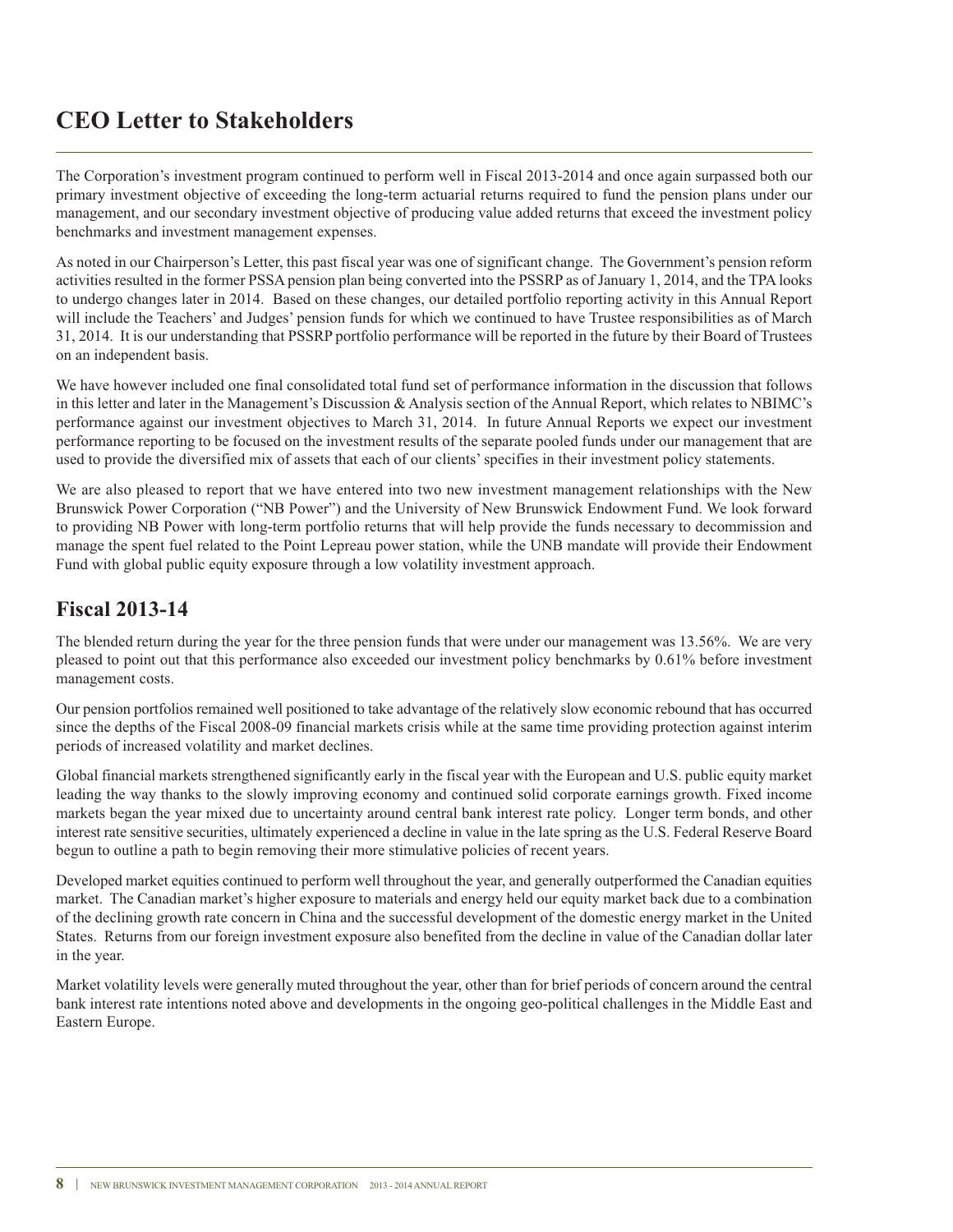As noted above, our overall gross nominal rate of return for the pension fund assets under management for the year ending March 31, 2014 was 13.56% while our long-term annualized return since NBIMC's inception in 1996 closed at 7.15%. Most importantly our annualized real return (after adjusting for inflation) for these pension fund assets since inception is now 5.16%. This real return is now well above the long-term 4% real return requirement that the pension funds' independent Actuary had believed to be necessary to fund the pension plans under our management.

Our relatively low risk investment approach continued to meet the long-term investment goals of the pension plan sponsor while also attempting to minimize the exposure to the potential of large swings from financial markets volatility in any one period. The following table further summarizes our investment performance as of the end of the fiscal year:

### **Pension Fund Assets Under Management Overall Annualized Returns**

(as of March 31, 2014)

|                                  | <b>Real Return</b><br>$(vs. 4\%$ Requirement) | <b>Nominal Return</b><br>$(vs. 6.6\%$ Requirement) |
|----------------------------------|-----------------------------------------------|----------------------------------------------------|
| 1-Year Performance (F 2013-14)   | $12.37\%$                                     | 13.56%                                             |
| 4-Year Performance               | 7.57%                                         | $9.47\%$                                           |
| Since NBIMC Inception (18 years) | $5.16\%$                                      | 7.15%                                              |

Net assets under management increased to an all time high of \$11.6 billion from \$10.1 billion in the prior year. This increase in assets resulted from \$1.344 billion in net investment earnings, net pension client payouts of \$335 million, and the addition of new client assets of \$507 million.

Management also successfully added approximately \$66.2 million of investment earnings through active portfolio management activities versus their benchmarks, which provided the funds with approximately \$49.2 million in additional net earnings after covering the \$17.0 million in NBIMC's operating costs and the costs of third party service providers.

While not a primary consideration, our long-term investment returns on a risk adjusted basis also continue to be very respectable versus peer pension portfolio managers.

### **Important Accomplishments**

NBIMC achieved a number of important accomplishments during the year:

- We successfully fulfilled the Key Performance indicators outlined in our corporate continuous performance objectives:
	- As noted above, our long-term investment performance significantly exceeded the actuarial real return target requirement for the pension plans under our management.
	- Management continued to add relative value added returns, after covering all expenses, for the portfolios through active investment management activities.
- We assisted the Province of New Brunswick's Pension Task Force with their asset modeling analysis and related simulations with respect to the PSSRP.
- Successfully transitioned the governance responsibilities of the PSSA to the PSSRP, including the finalization of an applicable Investment Policy Statement and an initial five year investment management services agreement.
- Management developed and implemented a new Canadian Long-Term Bond portfolio, and conducted further research and development work with respect to a low volatility public equity portfolio in emerging markets.
- We continued to expand our direct private markets investment activity on both a local and global basis.
- Two new external clients were added to our investment platform, allowing for further investment diversification and cost efficiencies for our Stakeholders.

Further details on NBIMC's mandate, activities and results are contained throughout later sections of this Annual Report.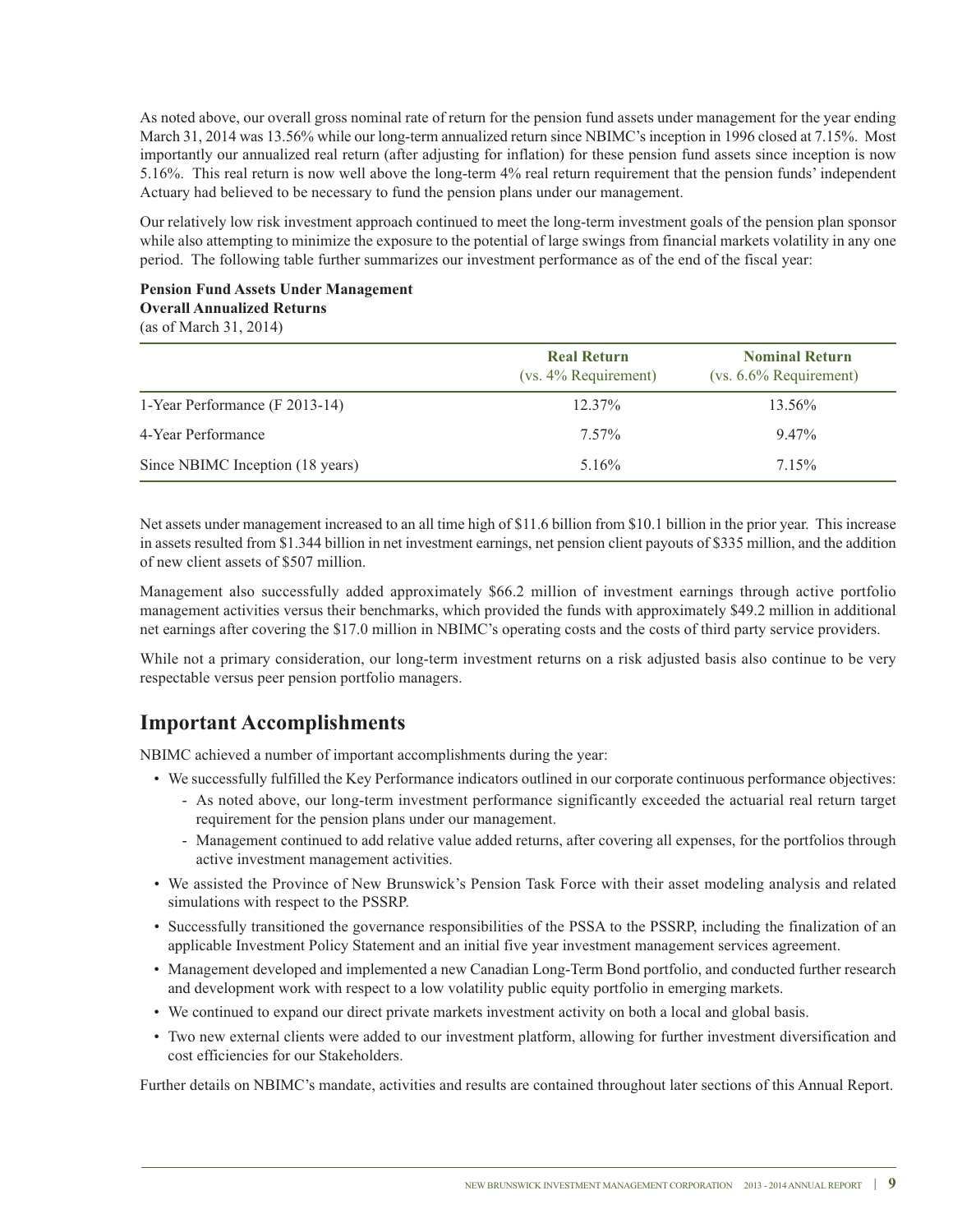## **Our Changing Environment**

As noted earlier in this letter, the governance of our two largest pension plan clients is undergoing a significant change that will result in the NBIMC Board of Directors no longer acting in the capacity of Trustee for the PSSA or the TPA pension funds. We do however expect that based on our successful long-term track record we will be working closely with each of the Funds' new trustee boards to provide not only investment management services but also assistance with respect to their investment policy development and monitoring processes.

While we expect that NBIMC will continue to bring a number of benefits to these pension funds that we have managed in the past, we have also been approached by a number of other public sector investment pools of capital who have an interest in our services. These entities recognize that NBIMC provides a well-structured, experienced, independent and transparent fiduciary based governance process that has a solid track record of designing and implementing investment programs that meet specific requirements. They also recognize that our corporate goals and objectives are directly aligned with their best interests as they receive cost effective access to professional fund management services gained through the economies of scale realized by pooling investment assets.

We look forward to continuing to be a provider of choice to a number of public sector funds who are looking for assistance in any or all of the following service offerings that we are capable of providing:

- Investment Management ( Equity / Fixed Income / Inflation Linked / Alternatives)
- Investment Strategy Advice
- Compliance and Performance Measurement Services
- Financial Reporting
- Risk Management
- Communications
- Trustee Administration Services

## **Outlook**

The global economy has continued to show moderate but below trend growth since the Fiscal 2008-2009 financial market crisis, while financial markets conditions are generally back to pre-crisis levels. Economic activity is generally expected to advance in 2014 as suggested by a number of recent economic indicators and production data improvements. Employment data continues to recover and consumer spending and confidence data has also been encouraging.

Global Central Banks have continued to provide very accommodative monetary policies and the U.S. Federal Reserve Board has been able to prudently begin to taper their quantitative easing program. The tapering activity has been generally successful in not negatively impacting the economy to date and has been supported by the continued low levels of inflation in most developed market economies.

Public equity volatility in developed markets continues to be close to record low levels and bond yields, while remaining at low levels, have generally traded in a fairly stable range. Emerging markets have been impacted in the first quarter of the year due to longer term interest rate concerns and the Russia Ukraine situation.

We expect equity markets to continue to provide favourable returns versus bonds, but most likely at lower levels than witnessed in 2013. We will however continue to closely monitor the impact of the Federal Reserve's tapering activities and the geo-political situation in Eastern Europe. One other ongoing area of potential concern we continue to monitor closely is the declining economic growth rate in China.

As we discussed last year, equity and debt markets remain at very high levels while considerable bidding competition is typical in recent private asset sale processes. These conditions, compounded by market concerns around what looks to be the early stage of central bank monetary policy moderation activities continue to make investment allocation decisions challenging.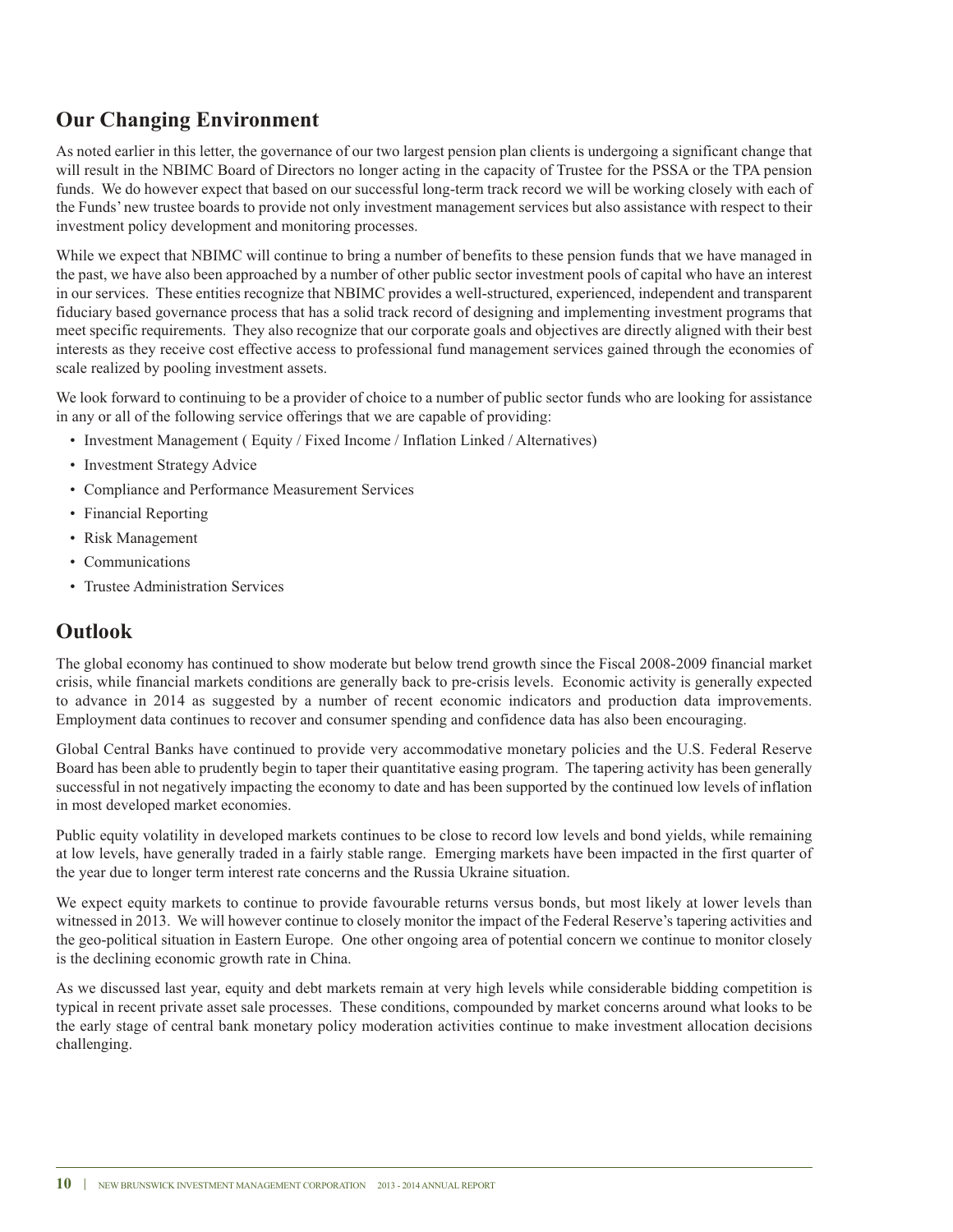Even with the above noted challenges and the changes that we were faced with during the year, we look forward to continuing to work hard in meeting our clients' needs and our fiduciary duties in the year ahead. We also remain confident that we have the strategy, people and processes in place that can continue to help our stakeholders meet their long-term investment goals.

Sincerely,

John A. Sinclair President and Chief Executive Officer Chief Investment Officer

June 30, 2014 Fredericton, New Brunswick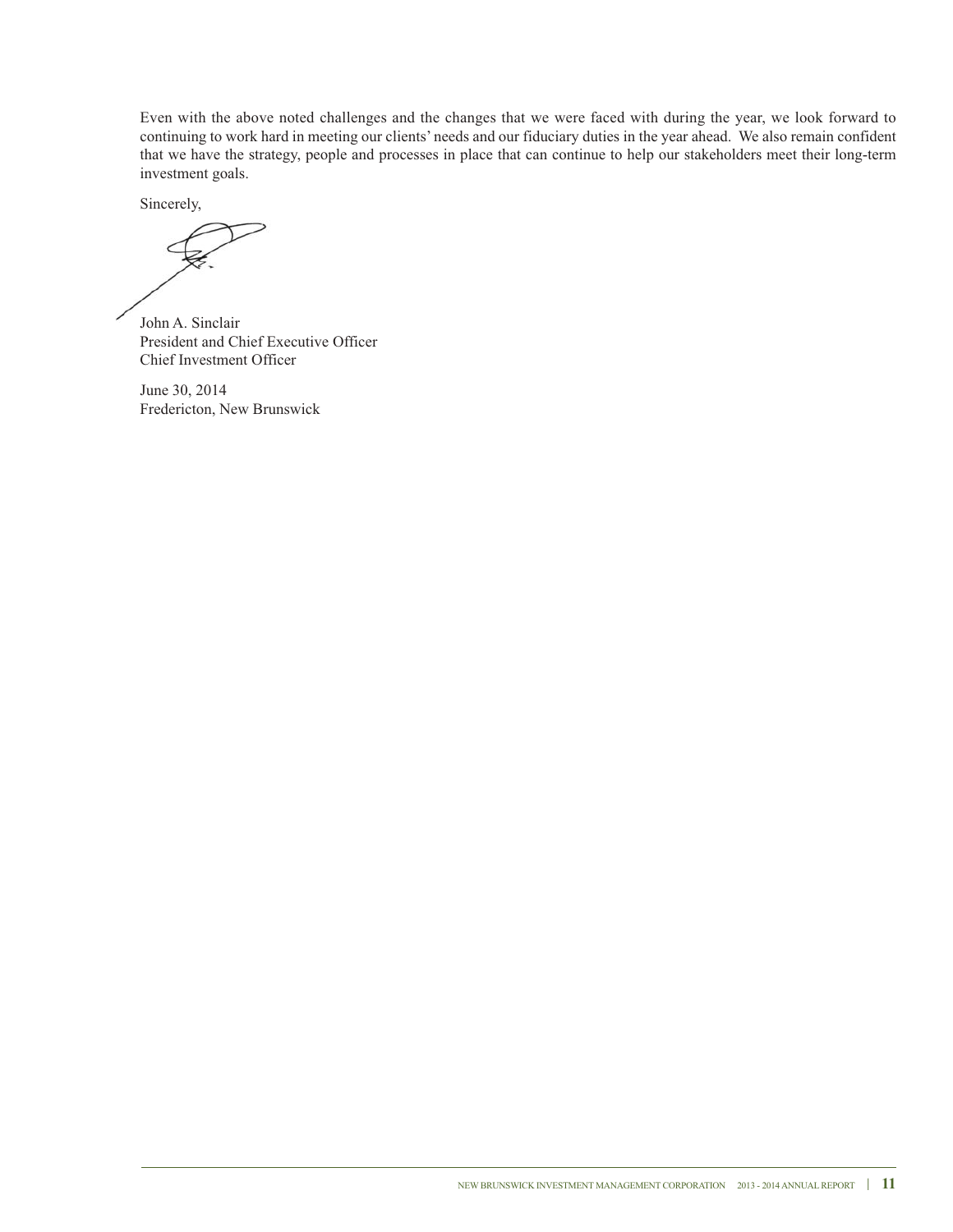# **Pension Plan Governance**

With the conversion of the *Public Service Superannuation Act* to a shared risk pension plan, that plan is now governed by a **Board of Trustees** comprised of an equal number of representatives of the plan members and the plan employers.

At March 31, 2014, the Province of New Brunswick remains the Plan Sponsor for two legislated pension plans:

- *New Brunswick Teachers'Pension Act* ("Teachers"); and
- *Provincial Court Judges'Pension Act* ("Judges").

The Plan Sponsor is responsible for pension plan design, which includes setting the levels of contributions and benefits, and benefit administration. The Minister of Finance, as Chair of the Board of Management, is the **Plan Governor** and **Plan Administrator**.

The day to day administration of these pension plans is assigned to the Pensions and Employee Benefits Division of the Office of Human Resources (OHR) for the Province. OHR is responsible for collection of employee contributions, payment of benefits in accordance with the plan provisions and assisting plan members in understanding their pension entitlements.

Each of the pension plans undergoes a periodic actuarial valuation under the direction of an **Actuarial Valuation Committee**. This Committee is made up of senior level public servants from the Department of Finance, Office of Human Resources and the Office of the Comptroller who are supported by a professionally accredited Actuary. An Actuary is an expert in the mathematics of finance, statistics and risk theory. The Actuarial Valuation Committee approves the actuarial assumptions used for the accounting valuation of the pension plans, used for financial reporting purposes in the Public Accounts.

The **Independent Actuary** is also engaged to provide an actuarial valuation of the pension plan on a going-concern basis (i.e. assumes the plan continues to operate normally) and on a solvency basis (i.e. the plan is assumed to be wound up on the valuation date) in accordance with the standards set by the Canadian Institute of Actuaries. The Independent Actuary obtains current membership data and asset mix information and considers the specific benefits available and contributions required under the plan legislation. The actuarial process involves setting informed assumptions relating to interest rates, inflation, salary increases and longevity. The valuation process determines the long-term funding requirements for each pension plan. The Independent Actuary is responsible for the assumptions used in the actuarial valuation on a goingconcern basis and solvency basis.

**NBIMC** is a Crown corporation established under the *New Brunswick Investment Management Corporation Act* (the "NBIMC Act") of 1994. NBIMC is primarily responsible for acting as investment manager for the funds under its management and is specifically appointed as Trustee for the pension fund assets of the Teachers' and Judges' plans.

As Trustee, NBIMC is responsible for development of an **Investment Policy** that meets the Independent Actuary's required long-term rate of return and implementing the Investment Policy within a risk-controlled framework. NBIMC uses the specific pension plan cash flow data provided by the Independent Actuary as well as long-term market expectation assumptions to model the risks and returns of potential investment strategies. Assumptions as to economic factors, geopolitical risks and demographic trends are also considered. From this work, NBIMC develops recommendations for an asset mix which are reviewed with the Board of Directors. The Board decides on the appropriate asset mix and delegates to management its implementation.

NBIMC receives the employers' and employees' pension contributions collected by OHR and deploys them according to each Pension Fund's Investment Policy. NBIMC also transfers sufficient funds to OHR to fund the pension benefit payment requirements.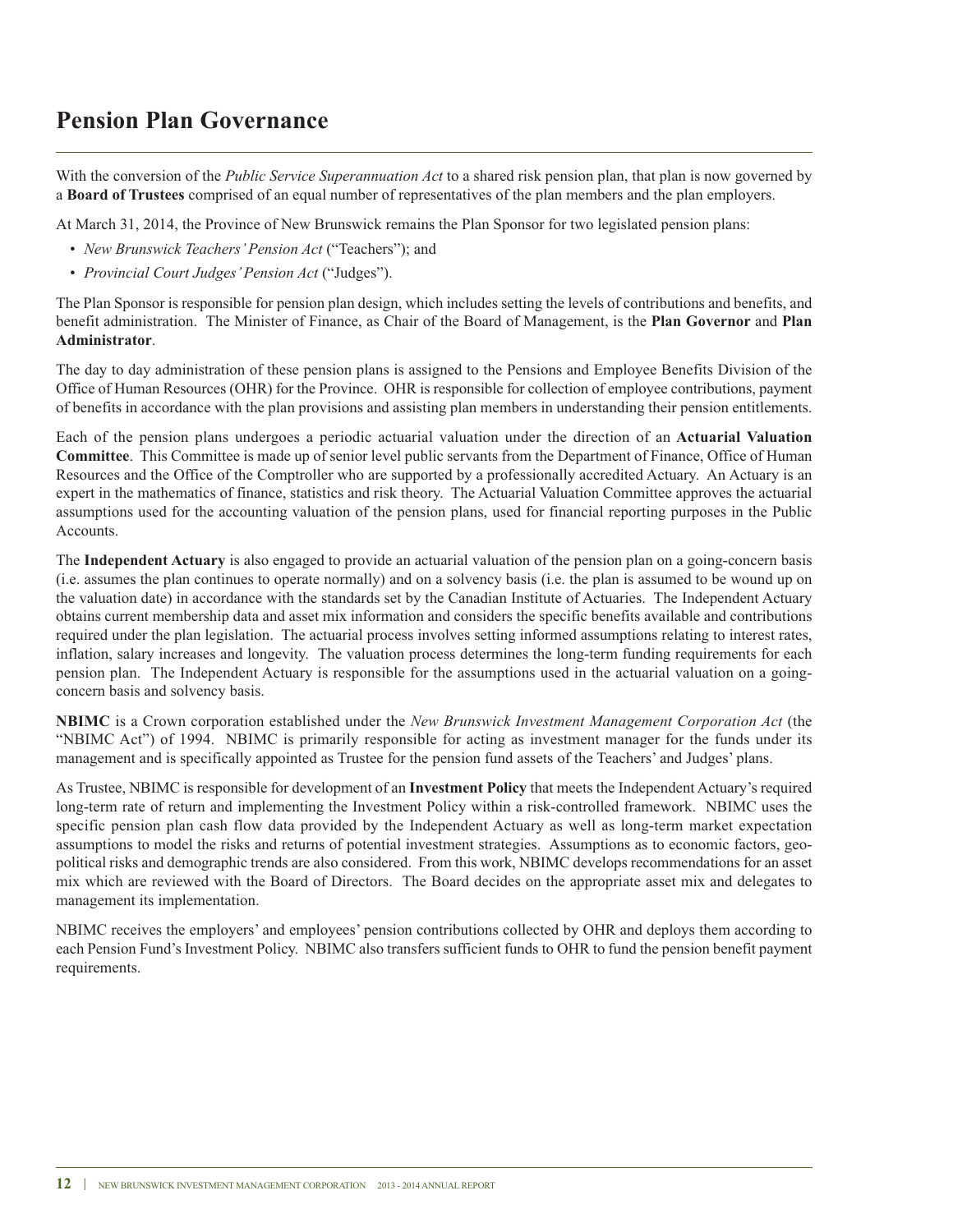# **Management's Discussion & Analysis**

Management's Discussion & Analysis (MD&A) is provided to enable the reader to interpret the material trends, the results and the financial condition of the pension funds. Key elements of the pension funds' annual financial statements are explained and this MD&A should be read in conjunction with these annual financial statements and related notes.

*As well, this MD&A may contain forward-looking statements reflecting management's objectives, outlook and expectations which involve risks and uncertainties. Forward-looking statements are usually preceded by words such as "believe",* "expect", "may", "could", "intend", "continue" and "estimate". We caution readers not to place undue reliance on these statements as a number of important factors could cause our actual results to differ materially from the expectations *expressed in such forward-looking statements.*

### **Pension Assets Under Management**

Recent pension reform activities in New Brunswick have resulted in the Public Service Superannuation Plan converting to a shared risk plan pursuant to the *New Brunswick Pension Benefits Act*. Among other changes, the responsibility for the trusteeship of the pension fund assets of that plan has now transferred from NBIMC to the new Public Service Shared Risk Plan (PSSRP) Board of Trustees. The PSSRP Board of Trustees has entered into a renewable investment management agreement with NBIMC for a minimum term of five years.

Going forward, the PSSRP Board of Trustees will make the final decisions on the appropriate investment policy for that plan, subject to specific risk management constraints set out in their Regulations and Funding Policy. NBIMC expects to assist the Trustees with these responsibilities through our investment policy research and risk management advisory capabilities.

NBIMC's Board of Directors remained the Trustee of the Teachers' Pension Fund ("Teachers") and the Judges' Superannuation Fund ("Judges'), although on April 15, 2014 the Province and the New Brunswick Teachers'Association subsequently announced an agreement to implement certain changes to that plan which we understand is expected to take effect on July 1, 2014 and will involve transferring our Trustee responsibilities for the Teachers' to another joint trustee Board.

### **New Investment Management Relationships**

During the year NBIMC entered into two new investment management agreements with other public sector entities, the New Brunswick Power Corporation and University of New Brunswick Endowment Fund, adding approximately \$507 million to assets under management as at March 31, 2014. The addition of these new clients has presented an opportunity for NBIMC to share our locally based investment management expertise with other New Brunswick public sector groups while at the same time providing further cost efficiencies and operational scale to our existing clients.

Each of these clients has invested in various NBIMC Pooled Funds based on their investment objectives and their own Investment Policies for which they are responsible. Separate Pooled Fund performance is provided later in this report.

## **Pension Fund Asset Mix**

The development of the asset mix for each pension fund of which NBIMC is Trustee is highly dependent on the actuarial liability profile of each underlying pension plan. The respective asset mix has been designed to provide annualized longterm returns that will exceed the actuarial return requirement for each plan, with a limited amount of risk.

During the year, NBIMC had received an actuarial valuation for the Teachers' Pension Plan ("TPA") as at April 1, 2012. While management was aware that the TPA was being reviewed as part of the Government's pension reform activities, we conducted a preliminary review of the actuarial material to ensure that the asset mix and Investment Policy for the TPA remained appropriate pending the outcome of the review.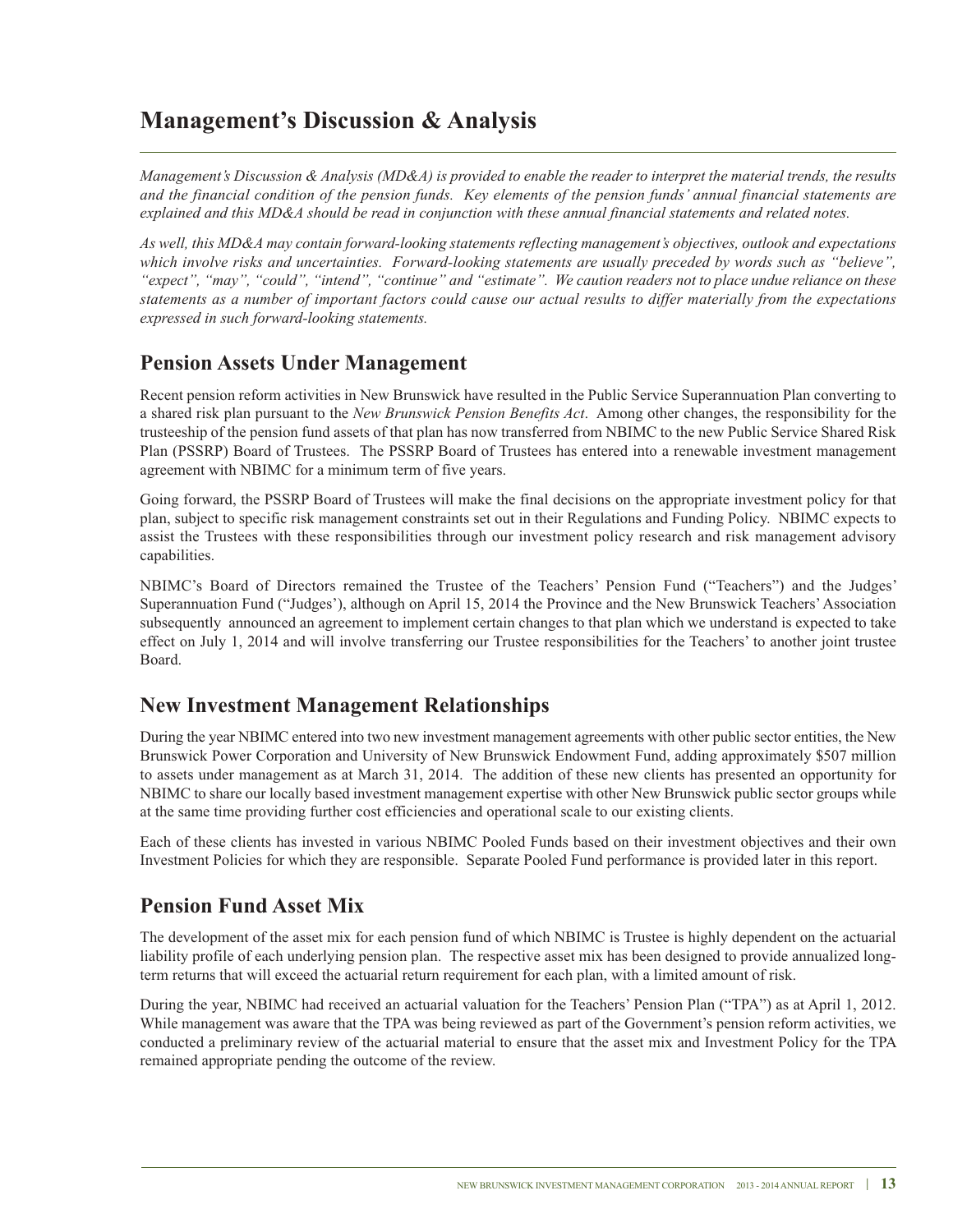### **Pension Fund Investment Performance**

Our two main objectives, in terms of the investment performance that NBIMC focused on during the year, remained the actuarial return requirements of each pension fund and in adding value through active management strategies.

The first objective is in regards to both the nominal and real return of the funds compared to the actuarial return assumption that had been determined necessary to appropriately fund each of the three defined benefit pension plans (i.e. the PSSA, TPA, and JPF). Our overall nominal return of 13.56% and real return of 12.37% for the fiscal year was well above our nominal and real return actuarial hurdles for the year of 6.60% and 4.00% respectively, but more importantly, remained above their respective actuarial targets over the long term.

Investment returns across most major asset classes were generally positive during the year, however equity markets significantly outperformed other types of investments thanks to the slowly improving economy and continued solid corporate earnings growth. The only asset class that detracted from our overall portfolio performance was our longer term real return bonds as they along with other longer-term interest rate sensitive securities were negatively impacted by concerns about changing central bank interest rate policies.

We are particularly pleased that recent investment policy changes have helped to provide better returns to our investment portfolios. In recent years, we have been reducing our longer-term government debt exposure to other asset classes that we expected to provide similar long-term risk adjusted returns. In particular, we have reduced our real return bond exposure in favour of increased real estate exposure and have reduced nominal bond exposure in favour of low volatility public equities.

The other recent investment policy change that paid off very well during the fiscal year was the funding of a new Corporate Bond portfolio over the past two years from our nominal bond portfolio. As noted above fixed income markets were impacted due to uncertainty around central bank interest rate policy, particularly in the late spring of 2013 as the U.S. Federal Reserve Board begun to outline a path to begin removing their more stimulative policies of recent years. In this type of environment the shorter duration and the additional credit spread gained in the corporate portfolio has provided significantly better returns than the government bonds held in the nominal bond portfolio.

The largest portfolio gains came from both our public and private global developed market equity exposure. The U.S. and EAFE markets provided the largest returns, as the Canadian market's higher exposure to materials and energy held our equity market back due to a combination of the declining growth rate concern in China and the successful development of the domestic energy market in the United States. Returns from our foreign investment exposure also benefited from the decline in value of the Canadian dollar later in the year.

Real estate and infrastructure returns were solid once again during the year as they remained an attractive investment alternative to many investors in the current low interest rate environment.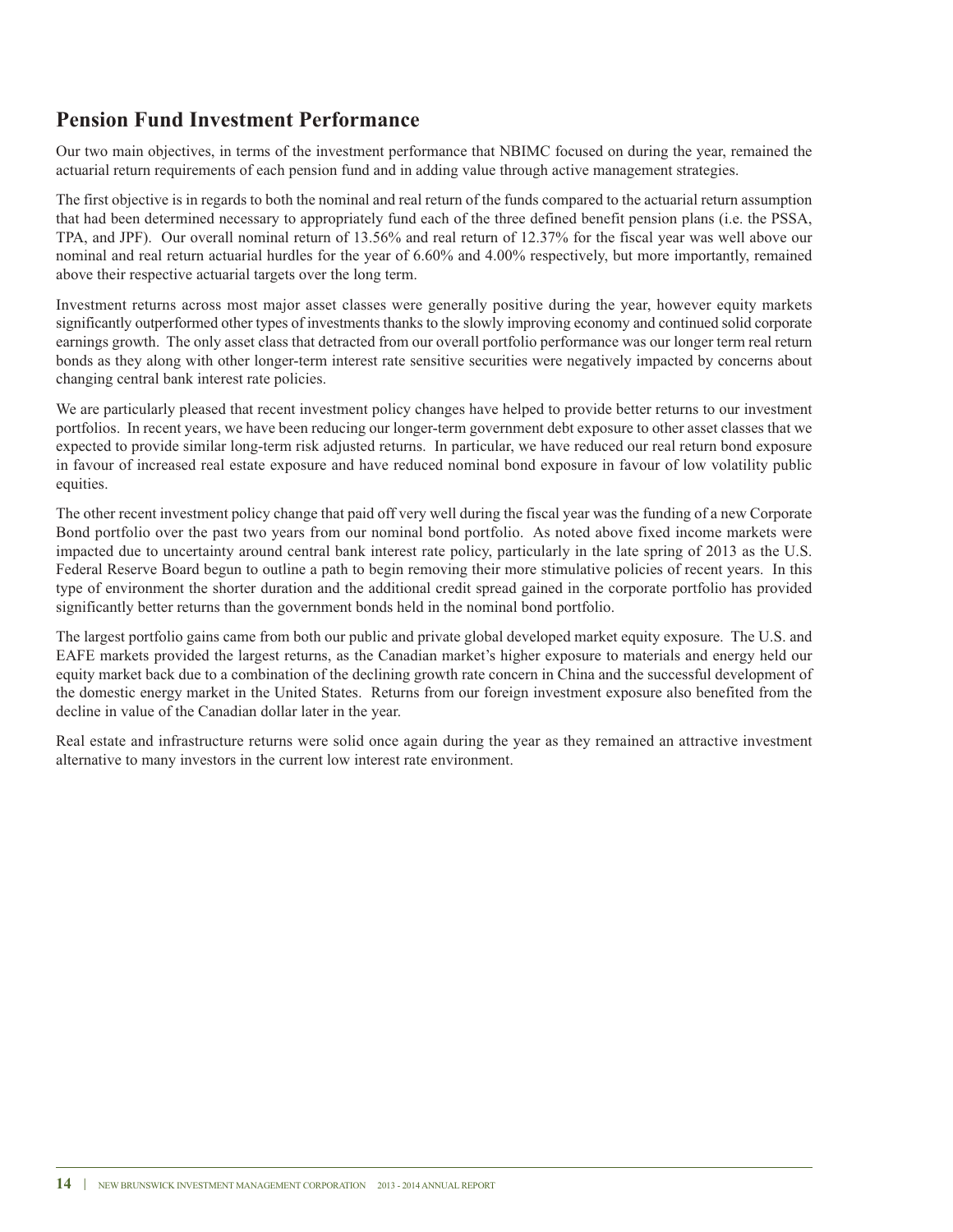|                                                 | <b>Portfolio</b> | <b>Benchmark</b>       |
|-------------------------------------------------|------------------|------------------------|
| <b>Aggregated Asset Class</b>                   | <b>Return</b>    | <b>Return</b>          |
| Fixed Income                                    |                  |                        |
| Nominal Bonds                                   | $0.68\,%$        | $0.25\%$               |
| Corporate Bonds                                 | 2.23             | 2.26                   |
| <b>Short-Term Assets</b>                        | 1.36             | 0.99                   |
| <b>Public Equity</b>                            |                  |                        |
| Canadian                                        | 17.02            | 15.97                  |
| <b>United States</b>                            | 32.58            | 32.62                  |
| International                                   | 28.95            | 27.67                  |
| Low Volatility Canadian                         | 17.96            | 15.97                  |
| Low Volatility United States                    | 26.67            | 32.62                  |
| Low Volatility International                    | 21.17            | 27.67                  |
| <b>Inflation Linked Assets</b>                  |                  |                        |
| <b>Real Return Bonds</b>                        | $-5.87$          | $-6.02$                |
| Real Estate / Infrastructure                    | 7.77             | 5.95                   |
| Alternative Assets                              |                  |                        |
| Absolute Return                                 | 6.59             | 0.99                   |
| Private Equity                                  | 27.24            | 29.13                  |
| Total Investment Return for pension fund assets | 13.56 %          | 12.94<br>$\frac{0}{0}$ |

**Fiscal 2013-14 Rates of Return,** *calculated in Canadian Dollars*

The **primary performance objective**, as outlined by the plan actuary, was to achieve a long term real return (i.e. return after inflation) objective of at least 4%. This was the most significant hurdle that we measure our performance against and is the primary factor in the security of the pension plan benefits.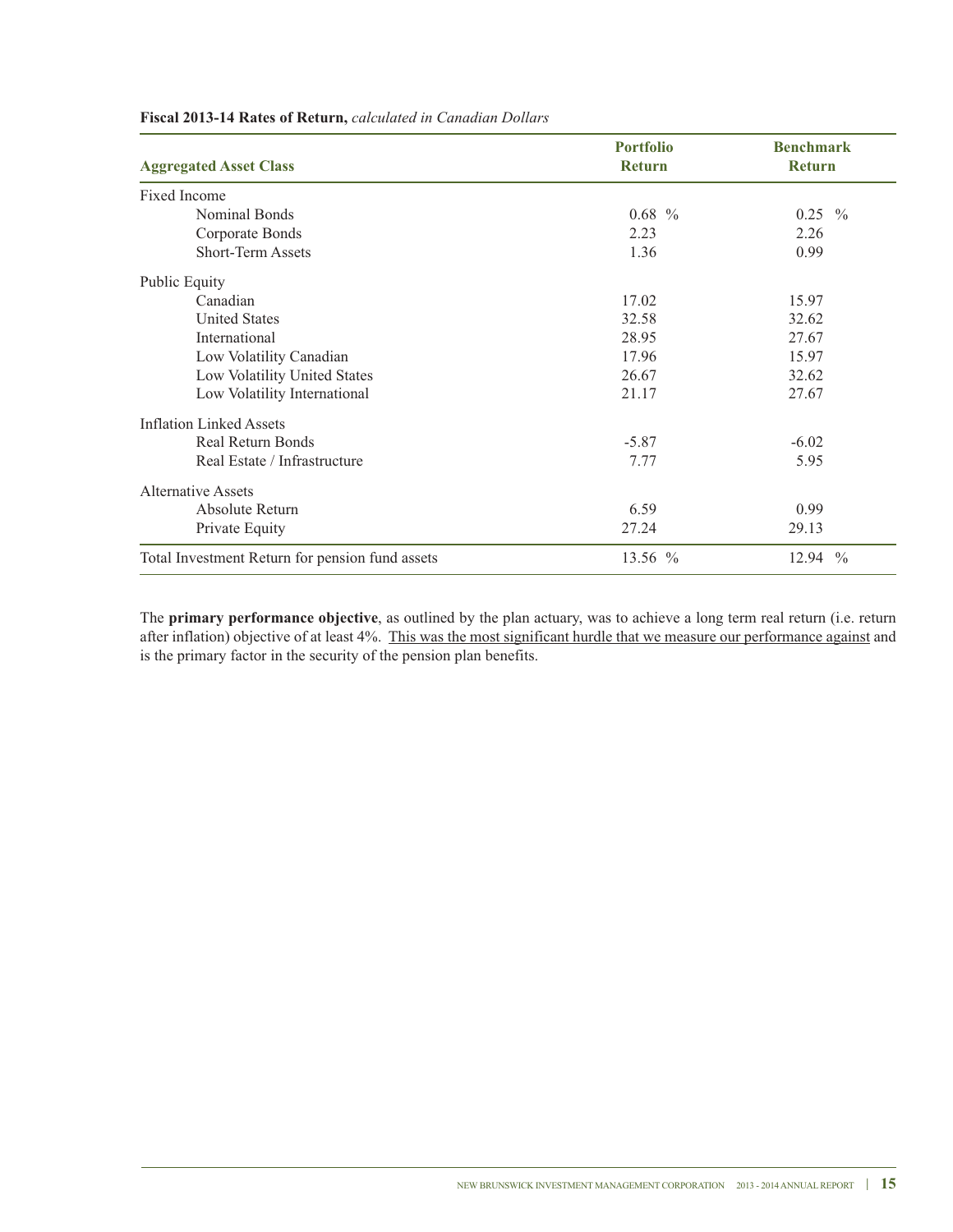As shown in the chart below, we are very pleased to point out that our long-term annualized real return for the pension funds under management since NBIMC's inception is now 5.16% which significantly exceeds this actuarial requirement.



Our **second investment performance objective** is to add value, above our various asset class benchmarks, through active management strategies. This value added, relative to benchmark, is expected to first cover all investment management costs, and subsequently targets an additional 42 basis points (0.42%) per annum to each fund. A basis point is 1/100ths of a percentage.

Our active management activities added 61 basis points of gross value and 45.3 basis points of net value, or approximately \$49.2 million, after covering all investment management costs.

Our longer-term four year average annual value added return, net of costs, was approximately 37.9 basis points per annum or approximately \$151 million in additional value over the four year period. The four-year term remains the most significant term used to measure our active management performance and is selected to represent a more consistent longer term measure.

We are very pleased that we were able to achieve additional investment value added in excess of both investment policy benchmarks during the fiscal year and our longer-term four year measurement period. As we noted in last year's Annual Report, we have found that markets have continued to slowly normalize since the financial markets crisis although with short interim periods of volatility. These conditions have allowed us to increase our active investment risk, which has also subsequently led to improved relative performance in more recent years.

Our expectation remains to be that we should be able to deploy active risk levels closer to longer-term target levels as the global economy and financial markets continue to normalize. That being said we will remain vigilant through our risk management processes on making sure that we do not take on an excessive amount of risk if market conditions reverse.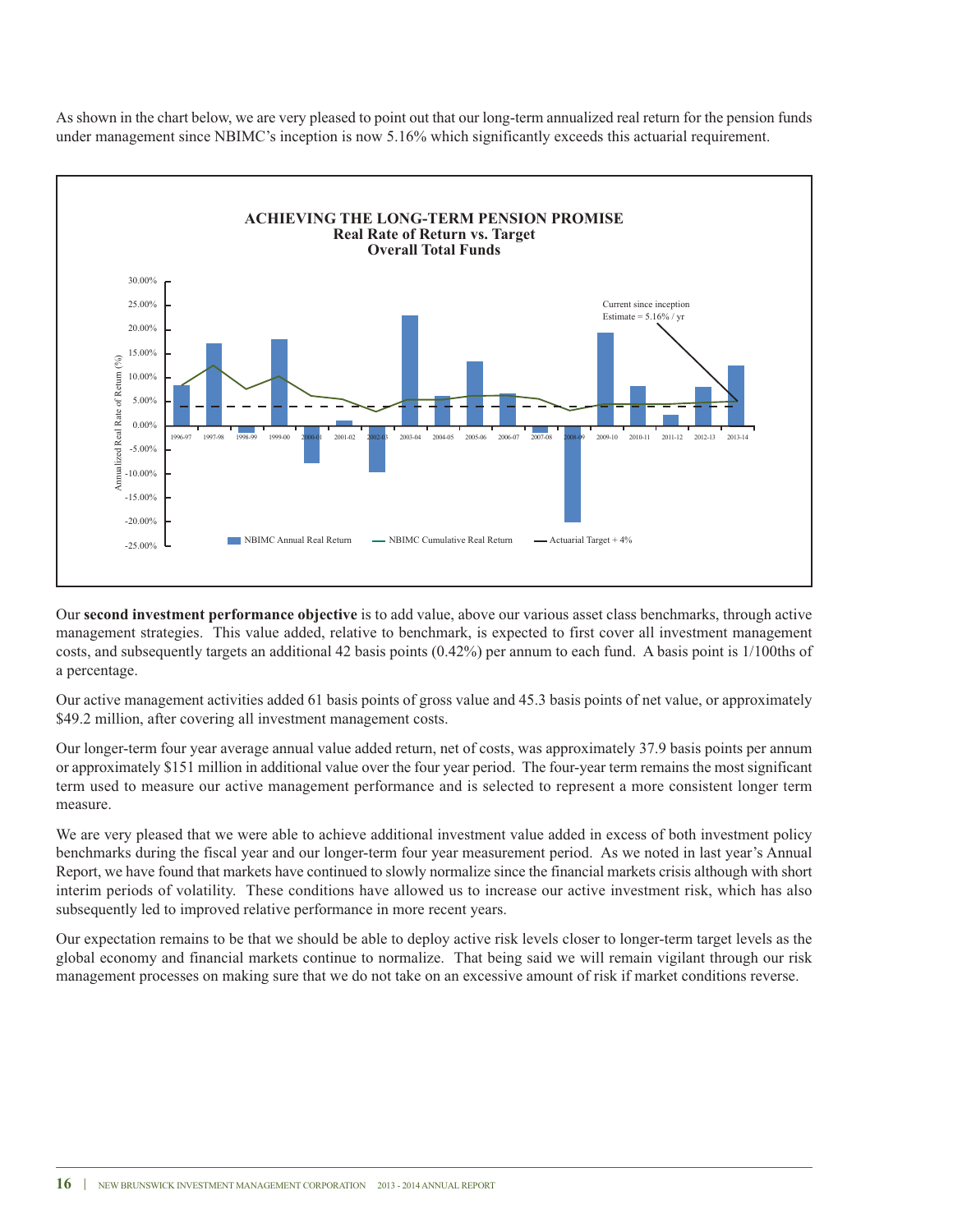The following chart illustrates both the relative value added and success rate from NBIMC's active management activities over the past ten years. It is broken down in terms of gross value added performance, investment management costs and excess (or net) value added performance.



NBIMC also prepares and presents a Schedule of Composite Performance Results for the pension fund assets under management. This schedule is prepared in compliance with the Global Investment Performance Standards (GIPS®) and is available on our website, www.nbimc.com, when completed.

## **Total Fund Performance Objectives**

The Board of Directors, in an effort to improve the transparency and communication of our investment management activities, developed a series of specific goals and objectives during the 2013-2014 fiscal year in order to provide an overview of the overall performance of our organization.

As noted in the prior section, the two main investment performance objectives that NBIMC focuses on can be summarized as follows:

The p**rimary investment performance objective** is to achieve a long term real return of at least 4% per annum.

Our **second investment performance objective** is to add value, above the various asset class benchmarks in each pension funds' respective investment policy, through active management strategies. This added value is expected to first cover all investment management costs and subsequently targets an additional 42 basis points (0.42%) per annum to each pension fund over the long term. It is important to note that this target has been selected to represent a first quartile achievement amongst similar investment managers.

NBIMC has also developed a series of other key performance indicators, as **continuous performance objectives**, that correspond to our 2011-2016 Strategic Plan. These indicators have been developed based on discussions and consultations with stakeholders such as the Governor of the pension plans trusteed by NBIMC, the Province's Board of Management, staff of Management Board and the Office of Human Resources, various plan member advisory groups, and direct plan member feedback.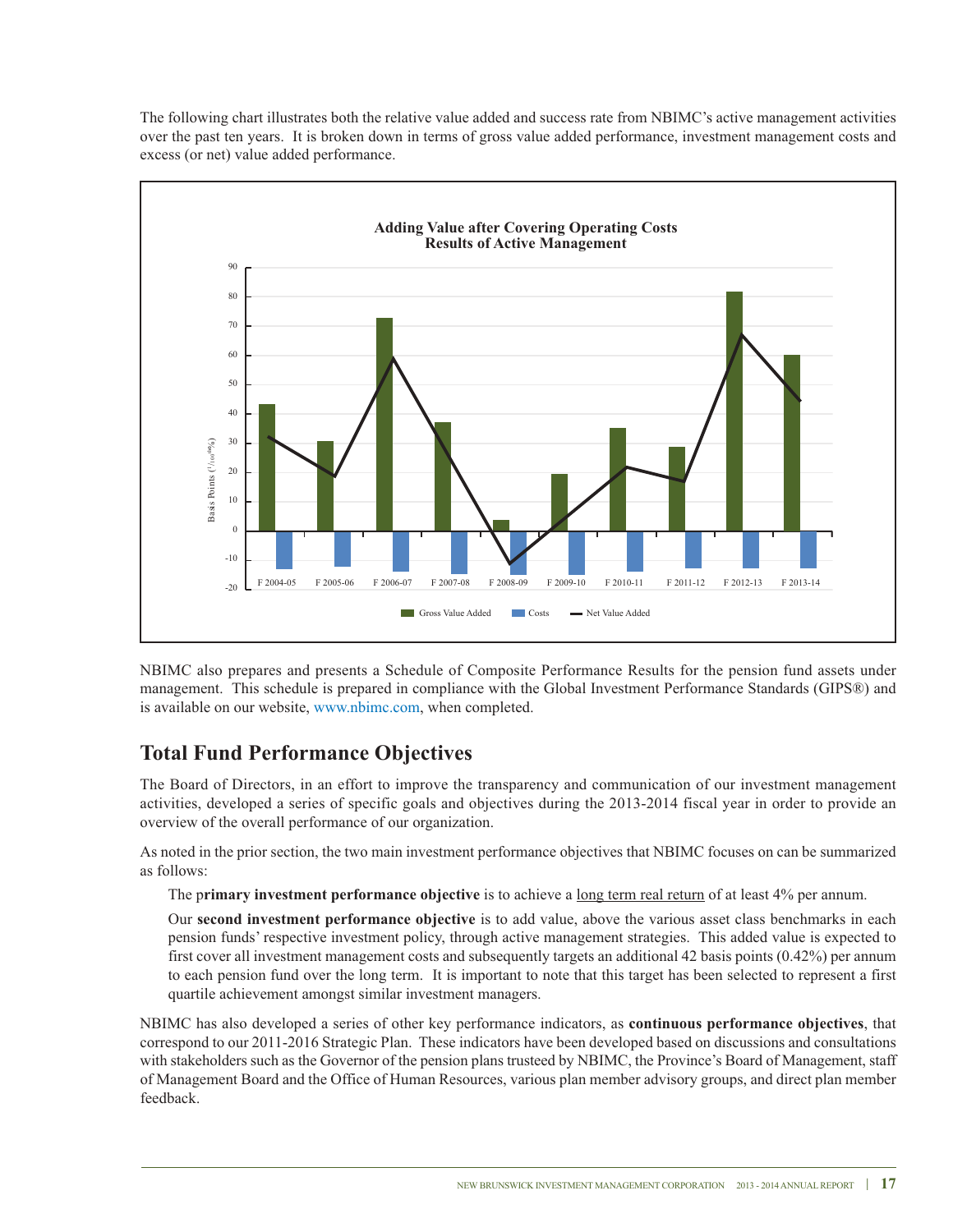The NBIMC Board monitors these indicators on a quarterly basis. They are reported below for the current 2013-2014 fiscal period for total funds under management (i.e. pension and other clients, excluding assets under transition):

| <b>Objective</b>              | <b>Long-Term</b><br><b>Targets</b> | F2013-14<br>Actual | 4 Year<br>Annualized | <b>Annualized</b><br><b>Since Inception</b> |
|-------------------------------|------------------------------------|--------------------|----------------------|---------------------------------------------|
| Real Return (after inflation) | $\geq 4.00\%$ per annum            | $12.35\%$          | 7.56%                | 5.23%                                       |
| Nominal Return                | $>= 6.60\%$ per annum              | $13.54\%$          | 9.47%                | 7.23%                                       |

#### **Primary Investment Performance Objectives**

#### **Secondary Investment Performance Objective**

| <b>Objective</b>                   | <b>Long-Term</b><br><b>Target</b> | F2013-14<br>Actual | 4 Year<br><b>Annualized</b> | <b>Annualized</b><br><b>Since Inception</b> |
|------------------------------------|-----------------------------------|--------------------|-----------------------------|---------------------------------------------|
| Net Relative Return (after all     |                                   |                    |                             |                                             |
| investment management<br>expenses) | $>= 42$ bps per annum             | $45.3$ bps         | $37.9$ bps                  | $(0.1)$ bps                                 |

#### **Continuous Performance Efficiency Objectives**

| <b>Objective</b>                   | <b>Targets</b>         | F2013-14<br><b>Actual</b> | 4 Year<br><b>Annualized</b> |  |
|------------------------------------|------------------------|---------------------------|-----------------------------|--|
| Trade-Matching Efficiency:         |                        |                           |                             |  |
| Securities Custodian               | Industry $avg + 2.5\%$ | $96.4\%$                  | 94.1%                       |  |
| Prime Broker #1                    | Industry $avg + 2.5\%$ | 98.1%                     | 93.7%                       |  |
| Prime Broker #2                    | Industry $avg + 2.5\%$ | 94.8%                     | 93.8%                       |  |
| <b>Industry Average</b>            | Per Canadian Capital   |                           |                             |  |
|                                    | Markets Association    | 89.0%                     | 87.7%                       |  |
| <b>Budget Efficiency</b>           |                        |                           |                             |  |
| (excluding performance incentives) | $100\%$                | 91.6%                     | 89.4%                       |  |
| Absenteeism $(\% )$                | $\leq$ 2%              | $2.2\%$                   | $1.5\%$                     |  |
| Employee Turnover (#)              | $\leq$ 3/yr            | $\theta$                  | $2.25$ /year                |  |
| IT System Availability             | 99%                    | 99.8%                     | 99.8%                       |  |

### **Risk Management**

NBIMC and the funds that we manage face a number of risks in attempting to fulfill their mandates. Our disciplined risk management focus is a critical part of NBIMC's investment management activities. Risk management is a key element in helping provide stability to both pension plan contributions and benefits, and making sure that our investment management activities do not bring undue risk to our clients' assets. All investment decisions are made in a risk context that not only focuses on the expected returns of our activities but also on the potential gains or losses that could be realized by those activities.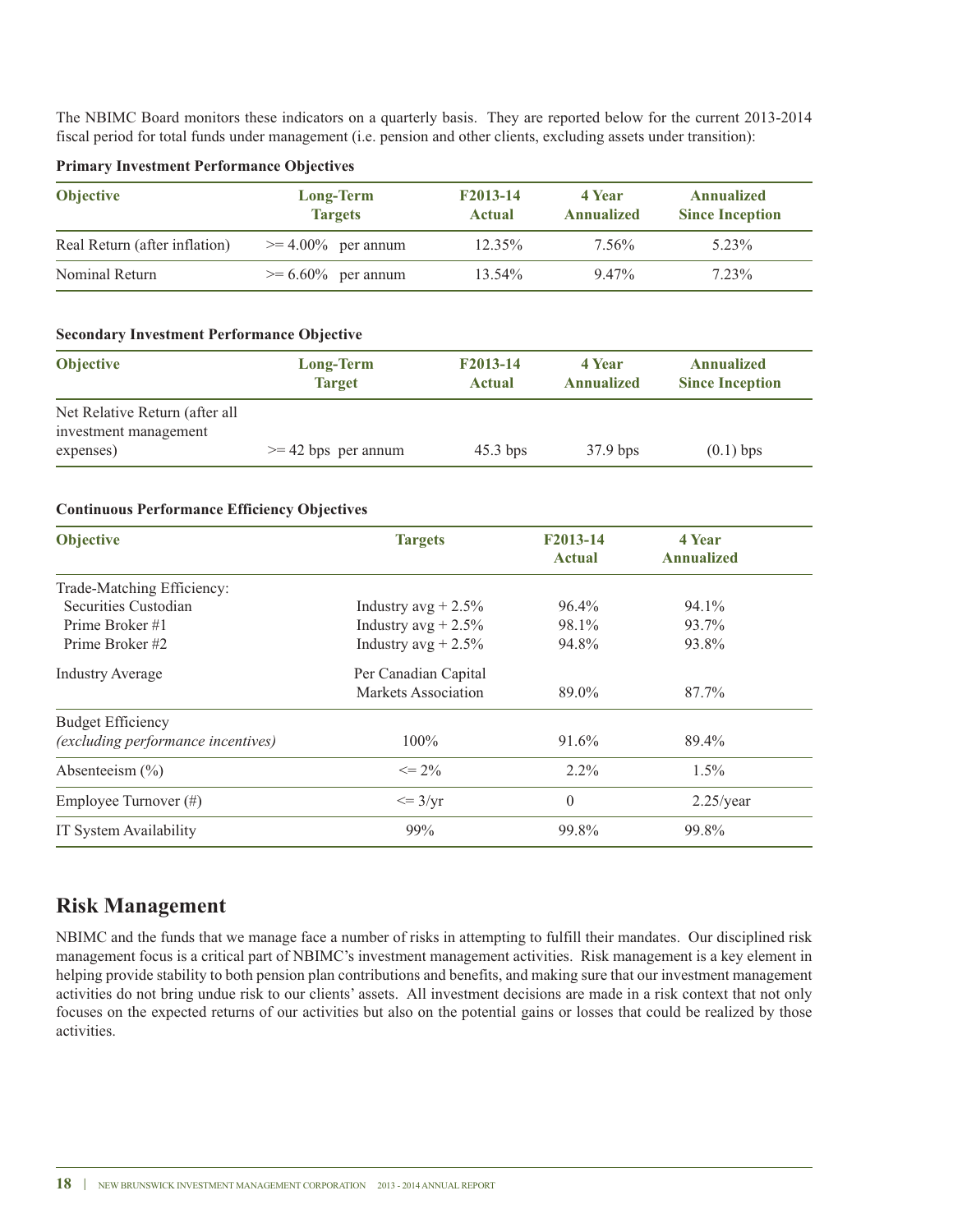### *Risk Management - Board Oversight*

Although management has the primary responsibility for managing risk, under its terms of reference, the Board of Directors is responsible for understanding the risks and the systems that management has put in place to mitigate and manage those risks. The Board is specifically responsible for the oversight of investment risk. The Board is also responsible for oversight of fiduciary and business strategy risks.

Within the Board structure, the Audit Committee focuses specifically on oversight of financial risks and risks relating to the systems of internal controls and financial reporting as well as fraud risk. The Human Resources and Compensation Committee focuses on risks relating to our employees and work environment. This includes the leadership of the President and CEO, the ability to attract and retain qualified and motivated staff, leadership development and succession plans, and the overall prudence and sound business practices in Human Resource matters. The Governance Committee focuses on the leadership and effectiveness of the Board and the reputation and public image of the Corporation.

#### *Risk Management - Independent Audits*

To assist in its oversight of risk management, the Audit Committee has engaged an independent internal audit service provider (a firm external to NBIMC) to conduct reviews and provide advice on the effectiveness of NBIMC's internal controls and processes. Internal audit reports received in the current fiscal year have covered Spreadsheet / End User Computing and Board Reporting. These reviews did not uncover any significant weaknesses; however, they have been helpful in fine-tuning our processes and providing examples of best practices for consideration.

#### *Risk Management - Management Activities*

NBIMC has developed an Enterprise Risk Management Framework that can be found on our website at http://nbimc.com/en/about\_nbimc/enterprise\_risk\_management\_framework. This Framework identifies three main categories of risk: strategic risk, investment risk and operational risk. The Framework highlights seventeen specific risk elements within these three categories, including a definition of each element, the responsibility for risk oversight and the measures taken by management and the Board to mitigate each risk.

NBIMC uses six internal Management Committees to monitor and address specific issues arising from the Enterprise Risk Management Framework. These committees have cross-functional membership, including management and nonmanagement positions as well as some overlap among the committees, providing a rich opportunity for sharing perspectives and insights:

| In accordance with its Terms of Reference, the ERMC is responsible for reviewing the status<br>of the Enterprise Risk Management Framework on a quarterly basis in advance of<br>presentation of the quarterly risk matrix report to the Board of Directors and advising the<br>President & CEO of areas of emerging risk.                                                                 |  |  |
|--------------------------------------------------------------------------------------------------------------------------------------------------------------------------------------------------------------------------------------------------------------------------------------------------------------------------------------------------------------------------------------------|--|--|
| In fulfilling this mandate, the ERMC reviews:                                                                                                                                                                                                                                                                                                                                              |  |  |
| • Weekly Capital at Risk and Policy Asset Mix Capital at Risk analyses, including<br>identification of risk proxies;                                                                                                                                                                                                                                                                       |  |  |
| • Asset mix stress testing and back-testing results;                                                                                                                                                                                                                                                                                                                                       |  |  |
| • A quarterly Pension Fund liquidity analysis;                                                                                                                                                                                                                                                                                                                                             |  |  |
| • Monthly counterparty exposure reports;                                                                                                                                                                                                                                                                                                                                                   |  |  |
| • Quarterly securities lending compliance reports;                                                                                                                                                                                                                                                                                                                                         |  |  |
| • Results from the annual fraud risk assessment; and                                                                                                                                                                                                                                                                                                                                       |  |  |
| • Recommendations from independent audit reviews.                                                                                                                                                                                                                                                                                                                                          |  |  |
| In accordance with its Terms of Reference, the IRMC is responsible for the following:<br>• monitors investment risk measures;<br>• considers risks associated with new investment strategies and products;<br>• proposes procedures to measure and monitor investment risk, subject to the approval<br>of the Chief Investment Officer and within the parameters established by the Board. |  |  |
|                                                                                                                                                                                                                                                                                                                                                                                            |  |  |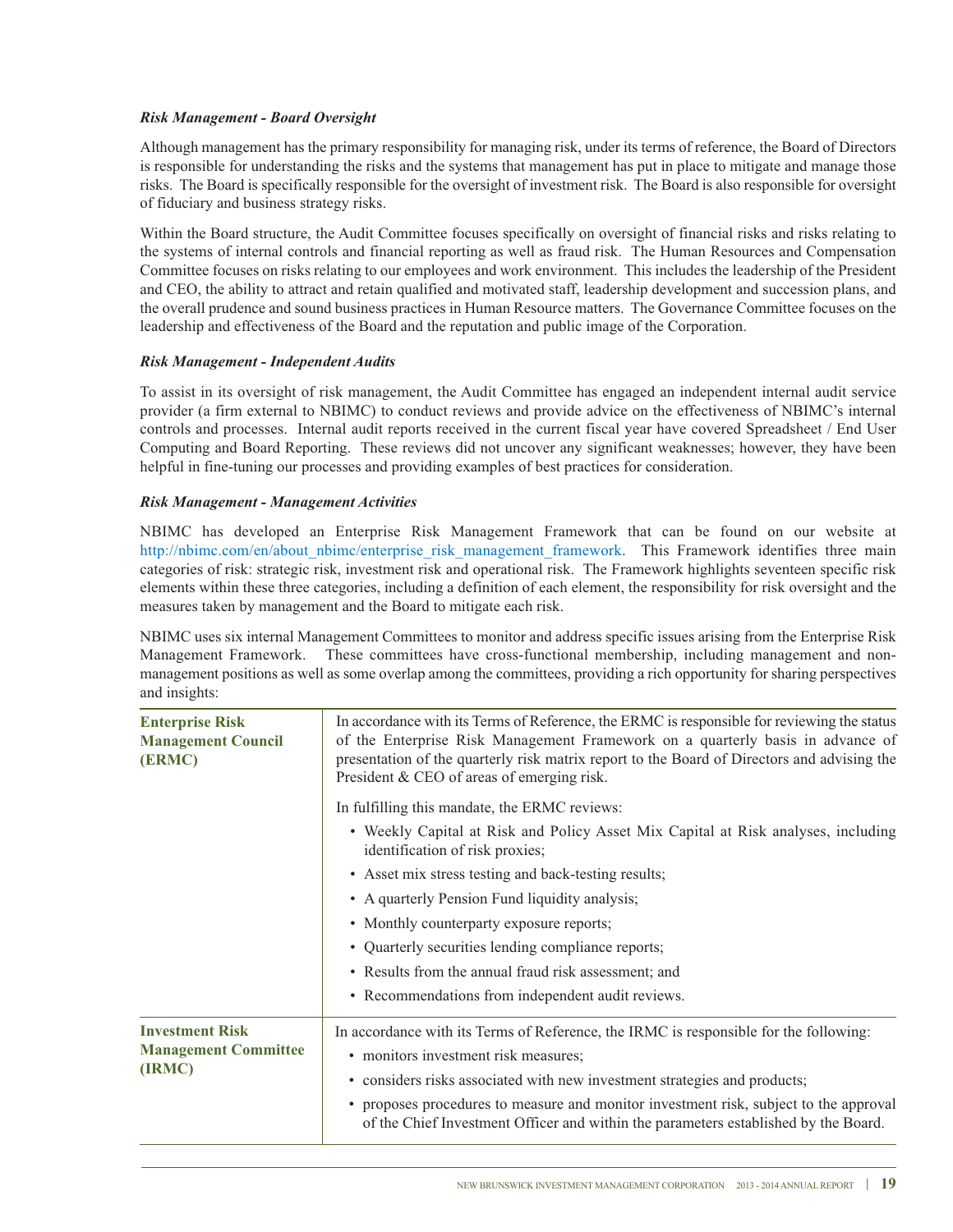| <b>Trade Management</b><br><b>Oversight Committee</b><br>(TMOC)                     | In accordance with its Terms of Reference, the TMOC is responsible for the following:<br>• monitors trading policies and practices;<br>• approves broker selection to ensure best trade execution possible;<br>• manages exposure to broker counterparty risk.                                                        |
|-------------------------------------------------------------------------------------|-----------------------------------------------------------------------------------------------------------------------------------------------------------------------------------------------------------------------------------------------------------------------------------------------------------------------|
| <b>Information Technology</b><br><b>Risk Management</b><br><b>Committee (ITRMC)</b> | In accordance with its Terms of Reference, the ITRMC, which includes an external senior<br>IT executive, is responsible for the following:<br>• assists in the development of IT strategy and future direction;<br>• approves new application risk assessments;<br>• monitors adherence to IT policies and processes. |
| <b>Business Continuity Plan</b><br><b>Team (BCP)</b>                                | In accordance with its Terms of Reference, the BCP is responsible for the following:<br>• develops and implements the Business Continuity Plan including disaster recovery;<br>· discusses possible disaster scenarios;<br>• uses passive and active tests to practice response protocols.                            |
| <b>Occupational Health &amp;</b><br><b>Safety Committee</b>                         | In accordance with its Terms of Reference, the Occupational Health & Safety Committee<br>is responsible for the following:<br>• considers physical environment risks.                                                                                                                                                 |

### **Investment Management Costs**

One of the most important considerations in assessing investment performance is the cost incurred. Although the industry standard for investment performance is to report gross returns, it is the returns net of costs that contribute to asset growth. Lower costs result in higher comparative net returns and help to maximize the available assets.

Investment management costs are influenced by many factors. Generally, industry cost comparisons prove that it is generally more efficient to manage assets internally than to outsource the investment process to third parties. Also, passive investment strategies – those strategies that are designed to mimic a market index – are less expensive than active strategies which depend on judgment and opportunity to differentiate returns from the benchmark.

The investment management costs to manage the \$11.6 billion of assets under management for the year ended March 31, 2014 consist of the following (in millions of Canadian dollars):

|                                                   | 2014      | 2013     |
|---------------------------------------------------|-----------|----------|
| <b>NBIMC Operational Expenses</b>                 | 10.1<br>S | S<br>8.9 |
| <b>Third Party Service Providers</b>              |           |          |
| Investment counsel fees                           | 6.2       | 2.8      |
| Securities custody - internally managed           | 0.7       | 0.6      |
| - externally managed                              |           | 0.1      |
| <b>Total Investment Management Costs</b>          | S<br>17.0 | 12.4     |
| <b>Total Assets Under Management (IFRS basis)</b> | 11,620.0  | 10,100.0 |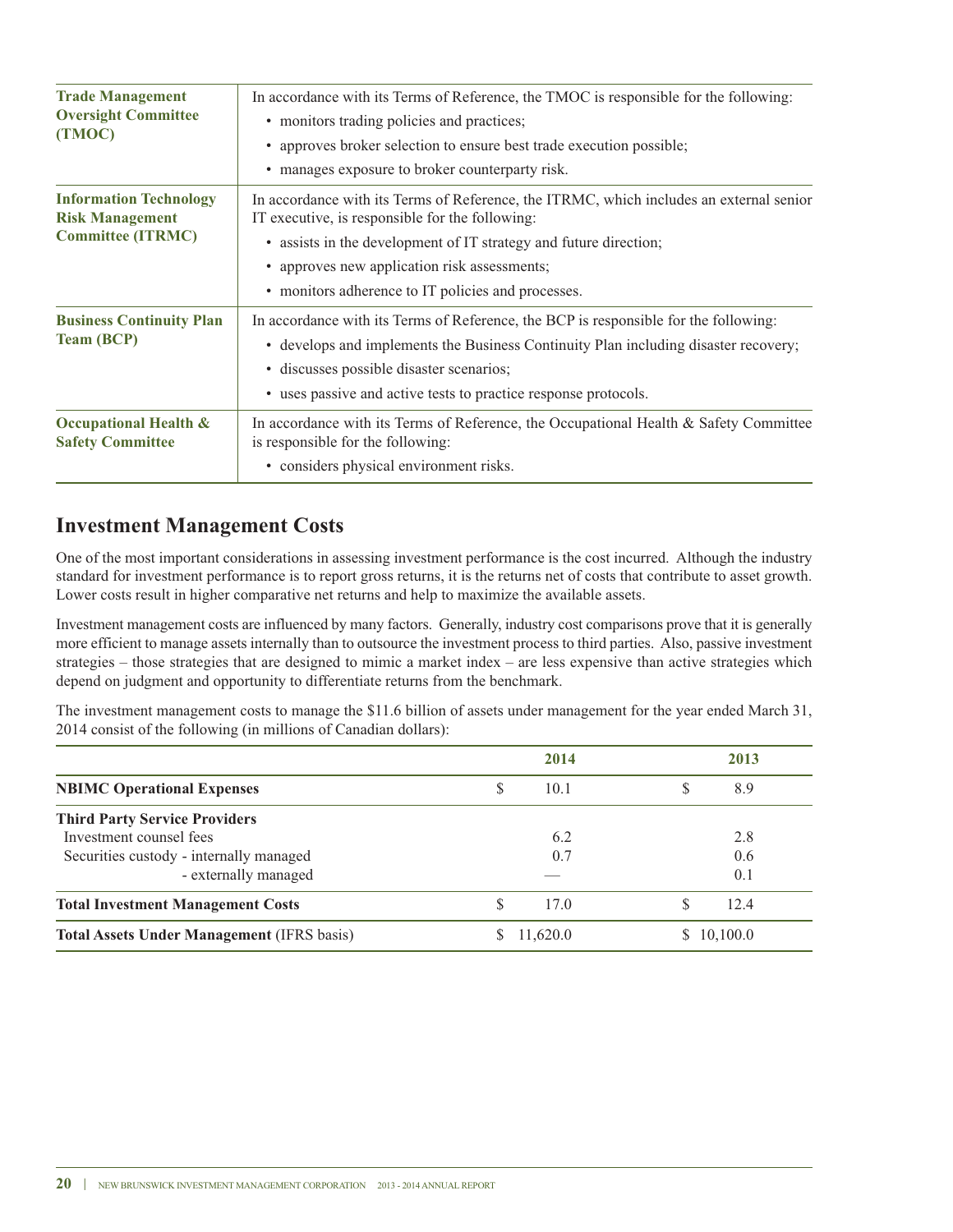NBIMC manages approximately 86% of the assets internally using our investment management professionals and technology systems that permit global trading activity from our location in Fredericton, New Brunswick. The costs incurred to manage investment strategies internally, measured over average assets, were 0.115% or 11.5 basis points (bps) for the year ended March 31, 2014 (2013 - 11.4 bps). NBIMC has outsourced approximately 14% of the assets under management where access to the desired investment opportunities or specific strategy expertise is not available internally. The cost of managing investments through our external investment managers, also measured on average assets, was 42.5 bps for the year ended March 31, 2014 (2013 – 20.6 bps). In total, investment management costs were approximately 15.7 basis points of average assets under management during the year, versus 12.7 last year.

The increase in both internal and external costs this year is attributable to the performance incentives earned on higher investment returns. In this way, both NBIMC as internal manager and any third party investment managers are aligned with the performance objectives of our clients.

We benchmark our investment management costs against other peer pension fund managers annually. We continue to compare favourably to publicly available information offered by other public sector peer funds. We also participate in an annual survey of defined benefit pension plans conducted by CEM Benchmarking Inc. Through this benchmarking activity, we conservatively believe that our costs are approximately 25 bps lower than our peers and 35 bps lower than private sector managers. This cost differential means that in the year ended March 31, 2014 the Pension Funds were able to retain over \$26.4 million due to our low cost advantage. This cost advantage has been a cornerstone of our service delivery since our inception eighteen years ago.

In addition to investment management costs, Pension Fund clients incur administrative expenses for costs associated with periodic actuarial valuations, to administer plan member entitlements and pay benefits to plan beneficiaries. These services have been provided through the Province of New Brunswick's Office of Human Resources Pension and Employee Benefits Division. These costs are reported on the Statement of Changes in Net Assets Held in Trust in the accompanying audited financial statements for each Pension Fund.

## **Future Accounting Policy Changes**

### *Public Sector Accounting Standards*

The Public Sector Accounting Standards Board (PSAB) has a number of projects on its current agenda which, when finalized, may have an impact on NBIMC's financial reporting. In particular, the PSAB has current projects examining notfor-profit organizations, revenue recognition standards and accounting for related party transactions, among others. Management continues to monitor progress on these projects.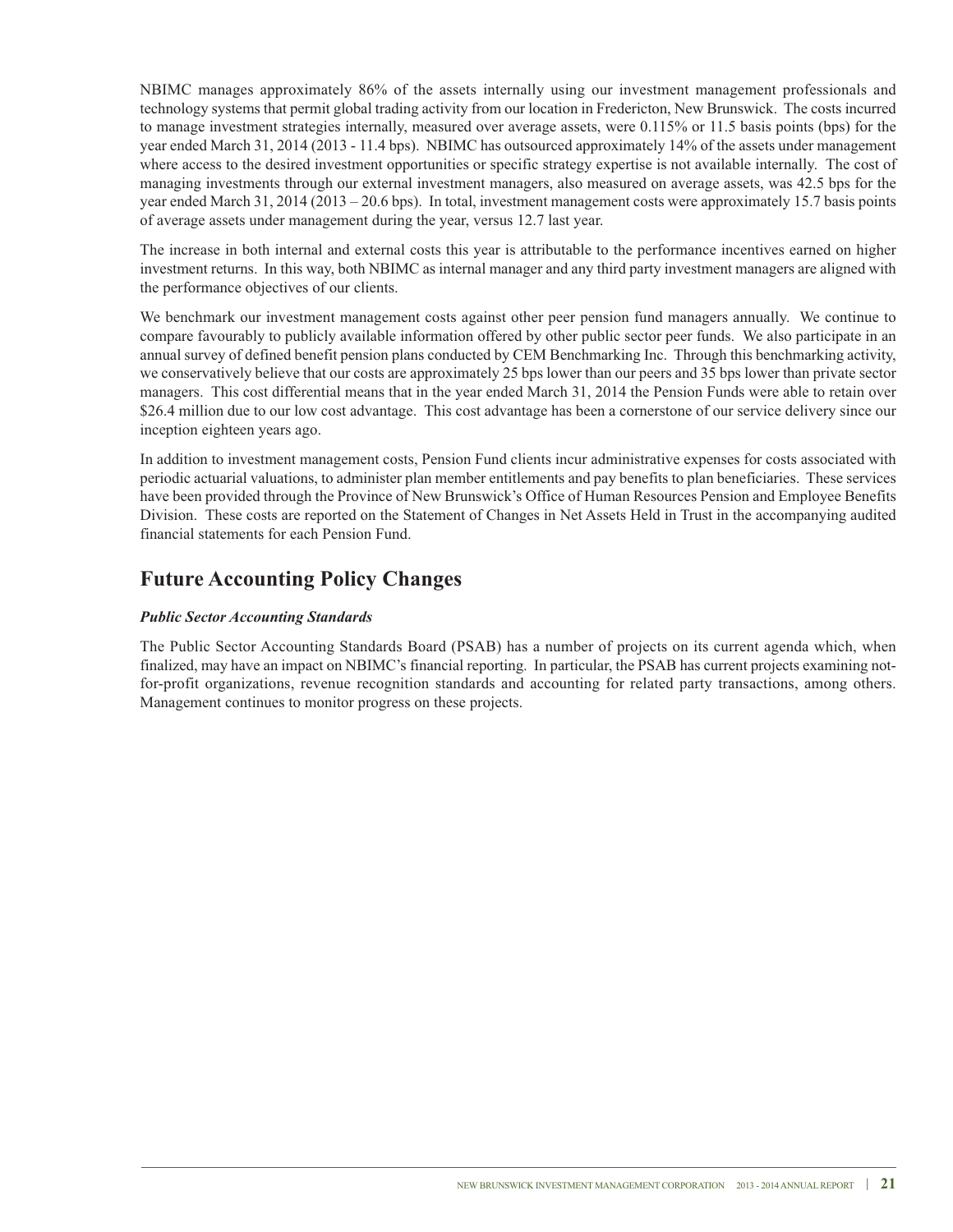# **Compensation Program Exhibit A**

### *Base Salary*

| <b>Eligibility</b> | All Staff                                                                           |
|--------------------|-------------------------------------------------------------------------------------|
| Objectives         | $\mu$ Reward level of responsibility, expertise, competency and relevant experience |

### *Variable Compensation Program*

| <b>Annual Incentive</b><br>(targets 15% -55% of base salary)  |                                                                                                                                                                                                                                                             | <b>Long-Term Incentive</b><br>(targets 15% -75% of base salary)                                                                                                                  |                                                                                                                                                                         |
|---------------------------------------------------------------|-------------------------------------------------------------------------------------------------------------------------------------------------------------------------------------------------------------------------------------------------------------|----------------------------------------------------------------------------------------------------------------------------------------------------------------------------------|-------------------------------------------------------------------------------------------------------------------------------------------------------------------------|
|                                                               | Short-term                                                                                                                                                                                                                                                  | Long-term                                                                                                                                                                        | <b>Deferred</b>                                                                                                                                                         |
| <b>Eligibility</b>                                            | Investment and research staff and the<br>Chief Financial Officer provided a<br>minimum of six months employment.                                                                                                                                            | Investment and research staff and the<br>Chief Financial Officer provided a<br>minimum of six months employment.                                                                 | Investment and research staff and the<br>Chief Financial Officer provided a<br>minimum of four years employment.                                                        |
| <b>Objectives</b>                                             | Align eligible employee compensation<br>to team and total fund investment<br>performance with an incentive to<br>achieve sustained asset growth.<br>Strengthen team cooperation.<br>Reward individual performance.                                          | Align eligible employee compensation<br>to team and total fund investment<br>performance with an incentive to<br>achieve sustained asset growth.<br>Strengthen team cooperation. | Align eligible employee compensation<br>to total fund investment performance<br>with an incentive to achieve sustained<br>asset growth.<br>Strengthen team cooperation. |
| <b>Time horizon</b>                                           | 1 year                                                                                                                                                                                                                                                      | 4 year (prorated)                                                                                                                                                                | 4 year                                                                                                                                                                  |
| Type of program                                               | Cash                                                                                                                                                                                                                                                        | Cash                                                                                                                                                                             | Cash                                                                                                                                                                    |
| Performance<br>metric(s)                                      | Total fund return in excess of<br>benchmark, net of investment<br>management expenses.<br>Investment team(s) active return in<br>excess of benchmark.<br>Individual performance versus Board<br>approved pre-determined Annual<br>Business Plan Objectives. | Total fund return in excess of<br>benchmark, net of investment<br>management expenses.<br>Investment team(s) active return in<br>excess of benchmark.                            | Total fund return in excess of<br>benchmark, net of investment<br>management expenses.                                                                                  |
| Range:<br><b>Threshold</b><br><b>Target</b><br><b>Maximum</b> | Full NBIMC cost recovery<br>42 bps after costs<br>84 bps after costs                                                                                                                                                                                        | Full NBIMC cost recovery<br>42 bps after costs<br>84 bps after costs                                                                                                             | Full NBIMC cost recovery<br>42 bps after costs<br>75 bps after costs                                                                                                    |

### *Indirect Compensation*

|                   | <b>Membership in the Public Service</b><br><b>Shared Risk Pension Plan</b>                                     | <b>Employee benefits and post-</b><br>retirement benefits                                                                                                                    | <b>Perquisites</b>                                                                                                                       |
|-------------------|----------------------------------------------------------------------------------------------------------------|------------------------------------------------------------------------------------------------------------------------------------------------------------------------------|------------------------------------------------------------------------------------------------------------------------------------------|
| Eligibility       | Full-time staff.                                                                                               | Full-time staff.                                                                                                                                                             | Full-time staff.                                                                                                                         |
| <b>Objectives</b> | Encourage long-term retention by<br>rewarding continued service and<br>contributing to post-retirement income. | Provide staff and their families with<br>assistance and security so that they can<br>focus on their professional<br>responsibilities and achieving the<br>corporate mission. | Offers a limited number of benefits to<br>complement total compensation<br>including parking and a health spending<br>account allowance. |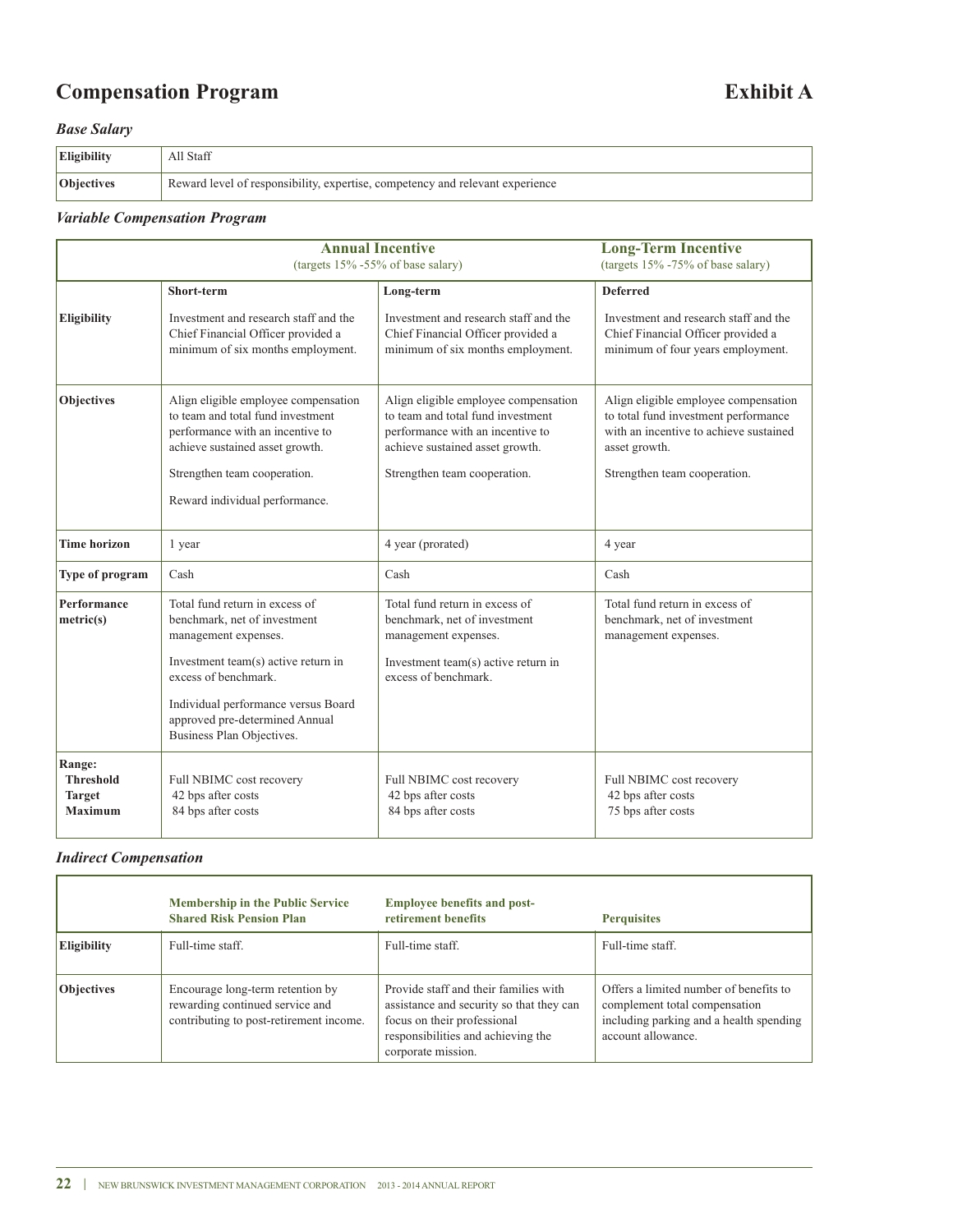# **Compensation Discussion and Analysis**

### **Compensation Governance**

The Board of Directors is responsible for the oversight of NBIMC's compensation principles, policies and programs. The Board approves the compensation program and awards, including the compensation of the President and CEO, based on recommendations made by the Human Resources and Compensation Committee (HRCC).

### *HRCC Mandate*

The HRCC assists the Board in fulfilling its obligations relating to the establishment of policies for compensation of directors and employees, leadership succession planning, and setting of human resource policies and practices.

The Committee is composed of three directors and the Chairperson who acts on the Committee in an ex *officio* capacity. The Committee meets at a minimum three times a year. External human resources consultants may be used to assist the Committee with fulfilling its mandate.

#### The HRCC's Terms of Reference are available at:

http://nbimc.com/en/governance/corporate\_governance/human\_resources\_and\_compensation\_committee .

Key responsibilities include:

- Participation in an annual performance appraisal process for the President & CEO, including establishment of measureable goals and objectives, and recommendations for compensation arrangements including performance incentive awards;
- Development of a Compensation Philosophy that articulates principles to follow in approaching compensation decisions that will align with NBIMC's business objectives, operations and risks;
- Oversight of adjustments to competitive compensation ranges, incentive compensation plans, employee benefit plans and operational travel and expense policies;
- Recommendation of changes to the organization's structure, appointment of officers, and amendments to job descriptions as well as any management severance arrangements;
- Consideration of NBIMC's leadership development initiatives and succession plans for key employees;
- Approval of a long range Human Resource Strategic Plan that includes appropriate strategies and policies to attract and retain talented employees; and
- Review of the year-end incentive compensation pool for eligible employees and recommend to the Board for approval.

#### *Independent Advice*

The HRCC has retained the help of independent compensation advisors from time to time. The role of the advisor is to periodically review the Total Compensation levels offered to all employees within the context of NBIMC's Compensation Philosophy. This review typically uses a comparator group to represent the marketplace for employee positions. For Investment positions, the comparator group consists of pension funds of similar asset size and investment strategies. Finance and Administration positions are compared to similar positions in the Investment Comparator group, adjusted for regional differences, and to other Atlantic Canada organizations.

NBIMC also participates in and uses compensation surveys conducted by various compensation consultants to ensure that compensation trends are monitored regularly and trends are identified and reported to the HRCC.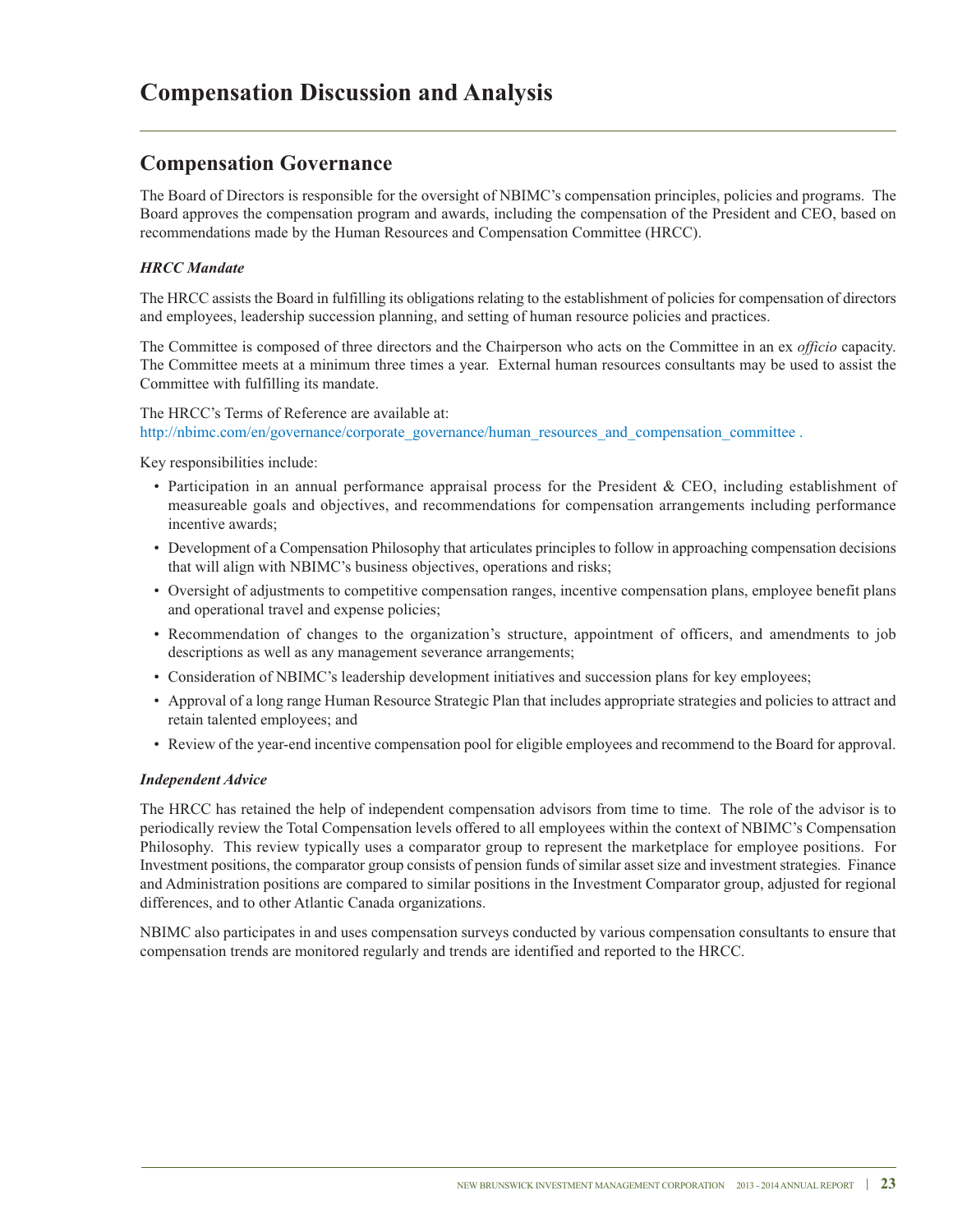# **Corporate Compensation Philosophy**

NBIMC believes that employees are key to the performance of the Corporation and is committed to providing a positive working environment and competitive compensation. NBIMC also believes that the achievement of its mission will be facilitated by having meaningful alignment between employees' interests and the interests of its clients.

Accordingly, NBIMC has developed a Compensation Philosophy to address the following objectives:

- Provide competitive, performance-based compensation based upon market practices;
- Attract and retain high-quality people;
- Reinforce the strategy, culture and investment policies of NBIMC;
- Promote awareness and attainment of individual, team and corporate strategic objectives;
- Enhance NBIMC's reputation as an employer of choice; and
- Treat employees fairly.

The principles on which this philosophy is based are summarized as follows:



### **Compensation Risk Management**

In 2011, the Board of Directors and the HRCC jointly requested Deloitte & Touche LLP, an independent professional services firm serving as NBIMC's Internal Auditor, to conduct an assessment of the alignment of NBIMC's Compensation Policies and Practices against the Financial Stability Board's (FSB) Principles for Sound Compensation Practices and Implementation Standards. The FSB issued this guidance after the 2008-09 market crisis to encourage global financial institutions to avoid excessive risk-taking by virtue of the design of their compensation programs.

Deloitte's subsequent report acknowledged that the Corporation's compensation policies and practices are consistent with the FSB Principles and Standards. This report was subsequently shared with the Minister of Finance and is available at http://nbimc.com/uploads/CompAssessment.pdf.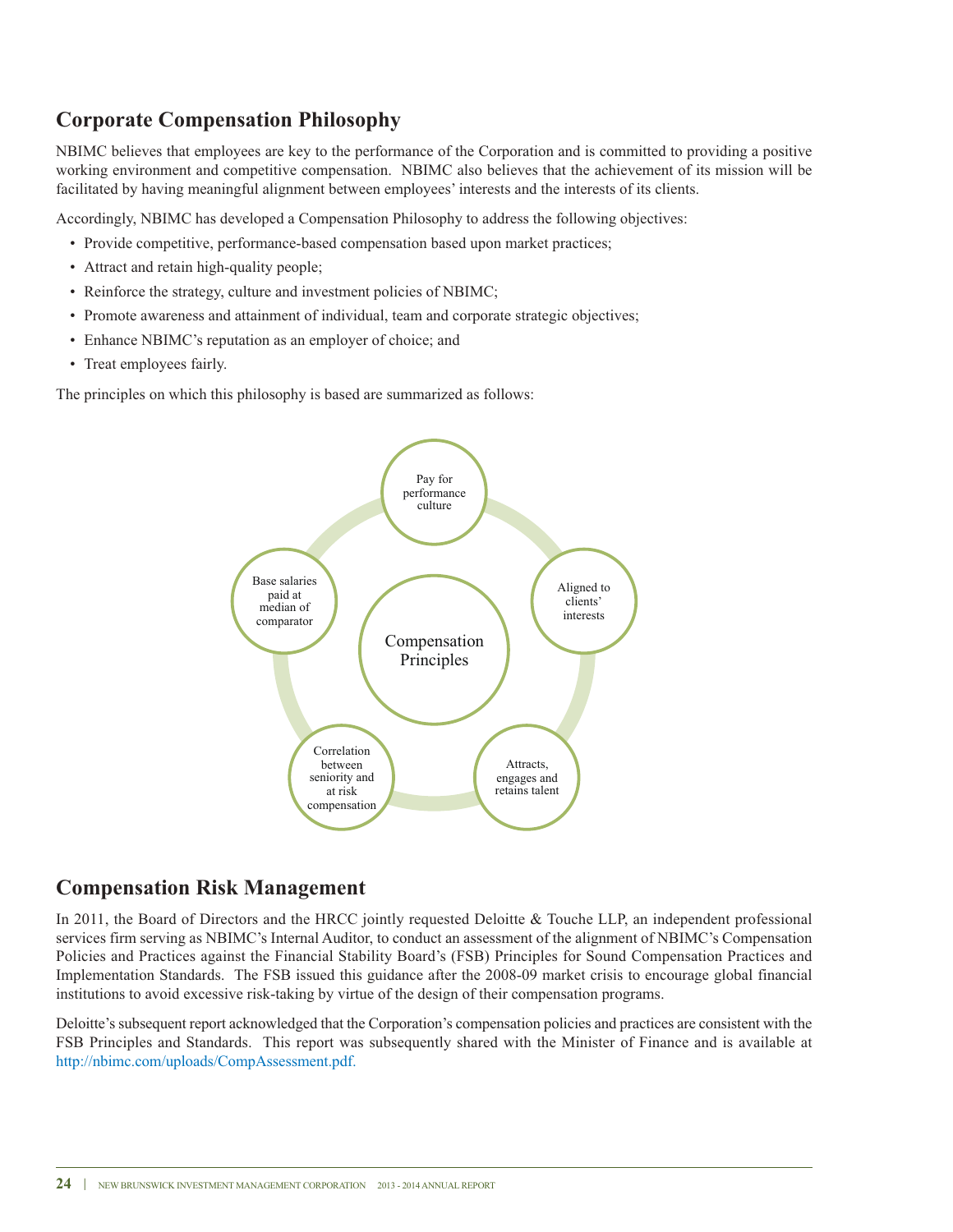# **Compensation Decision-Making**

The annual process for determining compensation includes the following steps:



#### *Establish target compensation levels*

The HRCC annually reviews the compensation program design and pay levels of its comparator groups to ensure that NBIMC's programs remain competitive. Market information received from various compensation and salary surveys is reviewed as it becomes available. An Independent Compensation Advisor is periodically asked to conduct a Total Compensation Review. Compensation information from public disclosures is also considered.

The HRCC also annually considers whether changes may be required to the NBIMC Incentive Plan for Research Staff, Investment Staff and the Chief Financial Officer.

#### *Set target compensation mix and pay at-risk*

Total compensation is a mix of base salary, benefits and, for eligible employees, performance incentives. The mix varies by role and seniority, reflecting the opportunity to influence performance. In determining the mix, market practices are considered and NBIMC's compensation principles, including alignment with clients'interests. A significant portion of the performance incentives are earned over a four year cycle to discourage short-term risk-taking.

### *Establish performance objectives*

Early in the fiscal year, the Board approves an annual business plan designed to support achievement of the Corporation's five year Strategic Plan. This annual business plan contains a balanced mix of financial, investment strategy and operational performance objectives and key initiatives. Each of these performance objectives and key initiatives is then weighted according to its level of importance to the overall Strategic Plan. The President and CEO delegates the key initiatives among the various functional teams based on their specific roles and responsibilities.

#### *Evaluate performance against objectives*

The performance of the Corporation is assessed against the objectives that are established early in the fiscal year. Real returns (i.e. after inflation), nominal investment returns and other financial key performance indicators are assessed quantitatively against objectives, while achievement of key business plan initiatives are assessed both quantitatively and qualitatively. The President and CEO recommends to the HRCC the factors to be used in assessing achievement of each element of the annual business plan.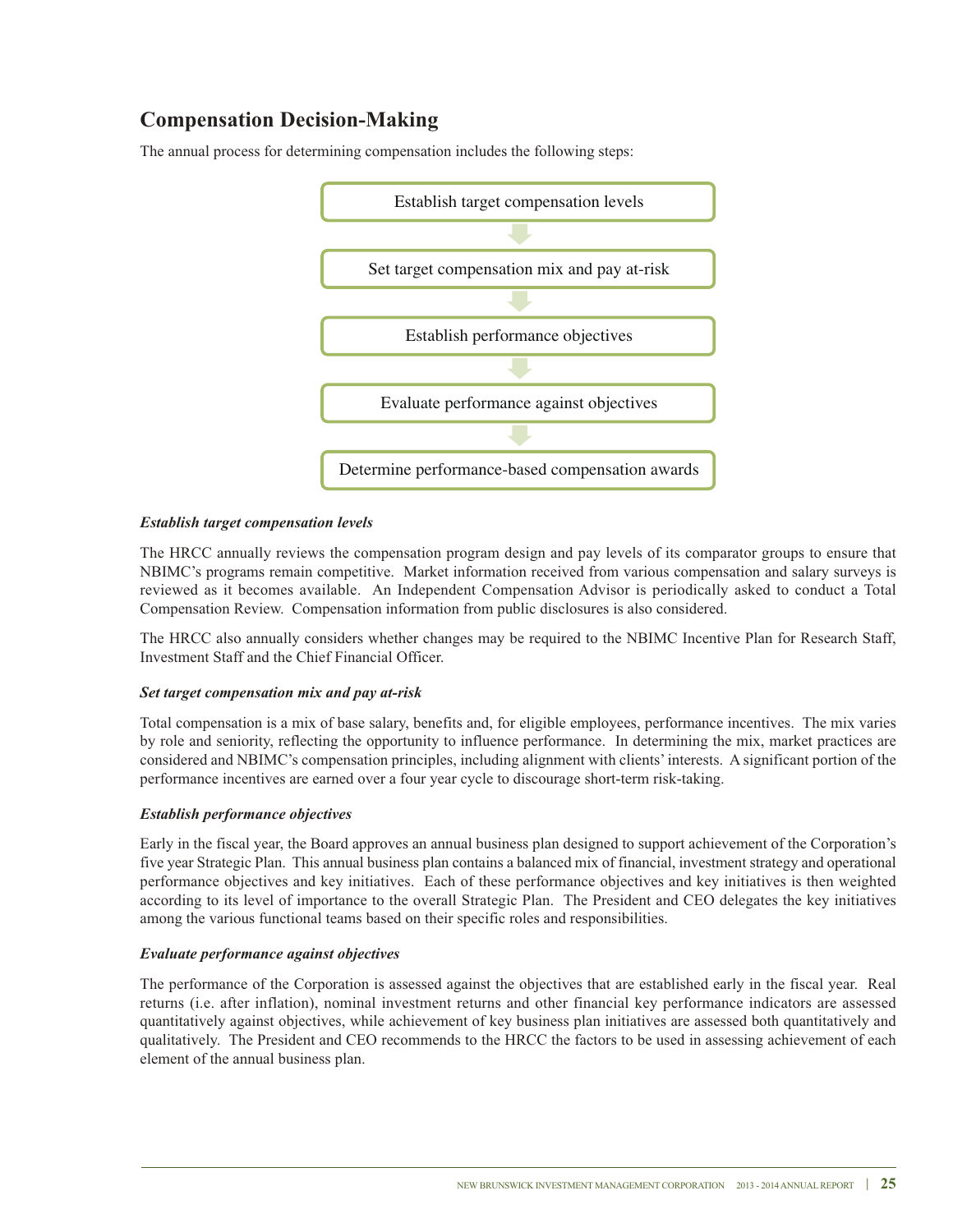### *Determine performance based awards*

The HRCC is responsible for recommending for board approval the amount of performance incentive compensation to be awarded to the President and CEO and the overall weighted factor based on the evaluations noted above. The President and CEO does not participate in this discussion. The President and CEO in turn reviews performance evaluations for each member of the Incentive Plan and allocates the individual awards based on individual contribution.

### **Compensation Program**

The Compensation Program is outlined in Exhibit A on page 22. The program takes the form of salary and benefits and for certain staff, an annual investment and individual performance-based incentive plan, and a long-term investment-based incentive plan.

The compensation program has been developed by the HRCC with the help of an independent compensation consultant to align with the above Compensation Philosophy. Total compensation levels are periodically benchmarked using independent compensation consultants and against external peer institutional funds or other relevant compensation surveys.

### *Salary and benefits*

Base salary is determined as a range of pay for each job position, after giving recognition to specific job responsibilities. NBIMC provides full-time employees with benefits that include vacation and sick leave entitlement, life and disability insurance, health and dental benefits, and an employee assistance plan.

NBIMC provided a retirement allowance for employees hired prior to September 1, 2011. The retirement allowance had a minimum vesting requirement of five years of service that paid five working days of salary for each full year of continuous employment up to a maximum of one hundred and twenty five working days, calculated on the level of salary at time of retirement or termination without cause. The Board of Directors discontinued this benefit effective April 30, 2013. Accrued benefits owing were paid in the current fiscal year in an amount of approximately \$842,000 (dollars).

Previously all full-time employees were members of the *Public Service Superannuation Act* (PSSA) pension plan. The PSSA provided for a pension upon retirement equal to 1.3% of the annual average of the best five consecutive years of earnings up to the annual average Yearly Maximum Pensionable Earnings ("YMPE") for the year of retirement and the two preceding years plus 2% of the excess of the annual average of the best five consecutive years of earnings over the annual average YMPE for the year of retirement and two preceding years, multiplied by the years of pensionable service. The plan was integrated with the Canada Pension Plan at age 65 and was indexed for inflation to a maximum of 5%. The plan required a five year vesting period. Benefits earned under the PSSA up to January 1, 2014 have been converted as a provincially guaranteed base benefit under the PSSRP.

Effective January 1, 2014, all full-time employees now participate in the Public Service Shared Risk Plan (PSSRP). The PSSRP provides a pension upon retirement equal to 1.4% of annualized earnings up to the YMPE for each year or part thereof plus 2% of annualized earnings in excess of YMPE. The plan is subject to an early retirement reduction factor if retirement is prior to age 65. Indexing is contingent on PSSRP performance as outlined in the PSSRP Funding Policy.

### *Annual incentive plan*

Full-time Investment and Research employees and the Chief Financial Officer are eligible for an Annual Incentive Plan (AIP) once employed for a minimum of six months.

The AIP is calculated as a percentage of salary, weighted to reflect the role and impact that each eligible employee has on achievement of Corporate Business Plan objectives. The AIP includes components based on quantitative investment performance and individual achievement. Investment performance is measured quantitatively as total fund net value added investment returns on both a one year and four year cumulative basis, compared against an annual target set by the Board. Net value added investment returns represent the gross investment return in excess of the investment policy benchmark returns, after deducting all investment management costs. In previous years, total fund net value added investment returns for AIP purposes excluded private market investments made within the most recent five year period to best represent the long-term nature of the asset class. This adjustment was discontinued in Fiscal 2012-13 for future periods in order to provide better alignment with recent valuation changes in accounting standards and to reflect the more mature nature of NBIMC's private equity portfolio. The one year investment results have a relatively lower weighting relative to four year results to reinforce the importance of consistency over a longer period and to encourage employee retention.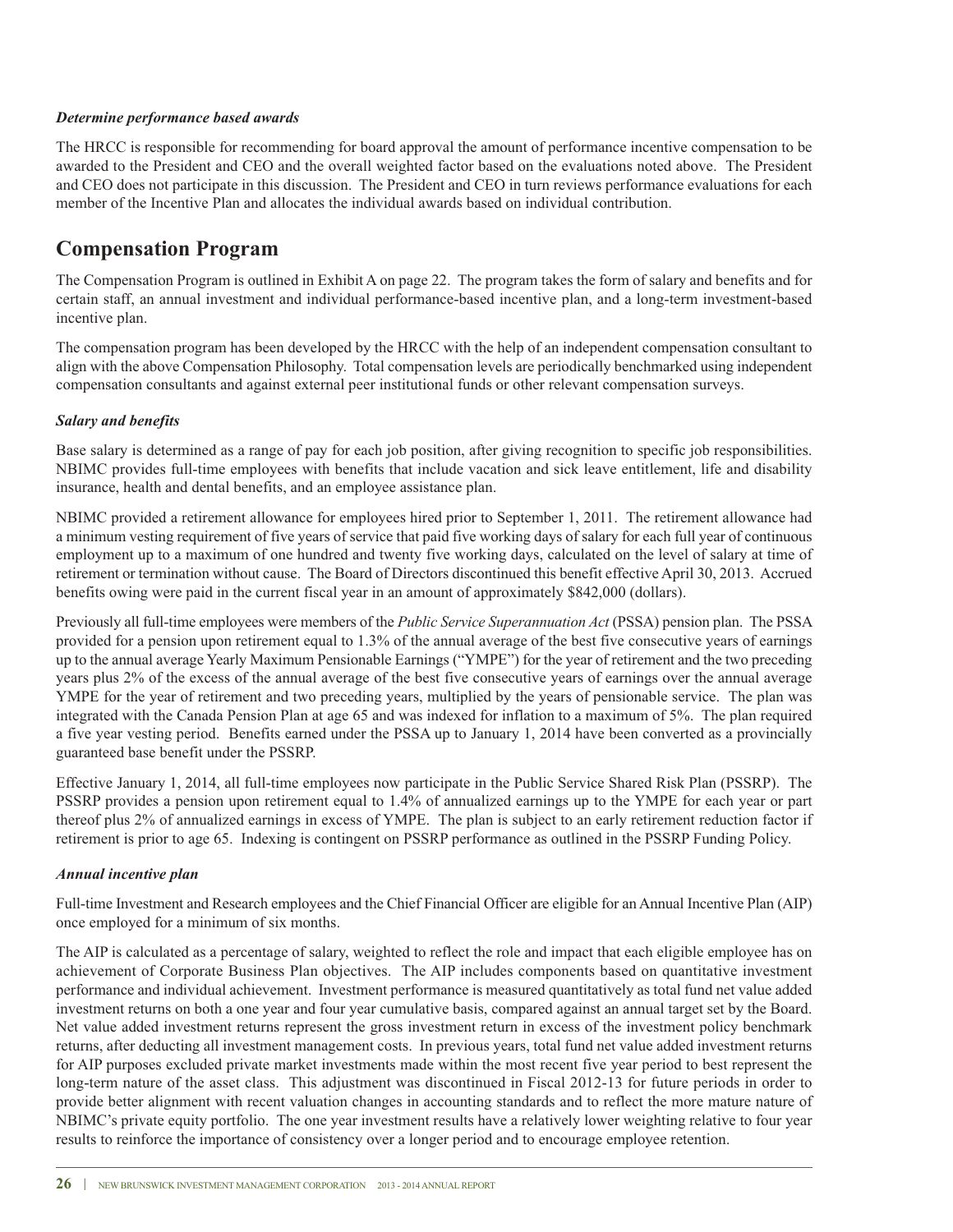The AIP also includes a team award for asset class value added returns of actively managed portfolios to promote teamwork within these asset classes. Investment employees are organized into one of three teams focused on asset class: Fixed Income, Equities or Private Markets. The President and CEO, the Chief Financial Officer and Investment Research employees do not participate in the team award due to the overarching focus of their responsibilities.

On the recommendation of the HRCC, the Board also approves an individual incentive component determined by comparing achievement of annual business plan targets established annually as part of the corporate strategic planning process. The overall individual component is then allocated by management based on team and individual contributions to the business plan achievements.

### *Long-term incentive plan*

NBIMC also has a long-term incentive plan (LTIP) for Investment and Research staff and the Chief Financial Officer provided they have a minimum of four years of employment with NBIMC. The LTIP is designed to reinforce the alignment of employee interests with long-term investment performance objectives and corporate strategy and assist in attracting and retaining key personnel. The LTIP is based on total fund investment performance in excess of Board-approved investment policy benchmark returns measured over a retroactive period of four consecutive fiscal years.

## **Impact of Performance Results for Fiscal 2013-14**

NBIMCs'investment program had a successful year in Fiscal 2013-14 as measured by a number of annual and longer term four year investment performance metrics:

- NBIMC's total fund **real return** (after adjusting for inflation) was 12.3% during Fiscal 2013-14. This return, along with the annualized 7.5% four-year, and 5.2% since inception real returns continue to remain well in excess of the long-term 4% per annum real return requirement that has been set out by the Board of Directors.
- The total fund **nominal return** in Fiscal 2013-14 was 13.5% and represents \$1.4 billion in gross earnings from the overall investment program during the year. The longer-term four-year annualized return to the end of the period was 9.5%, which represented a cumulative \$3.6 billion of investment earnings.
- **Relative returns (net of all expenses)** were 0.45% higher than the overall Investment Policy benchmarks during the year. These excess investment returns resulted in an additional \$49.2 million of active investment earnings during the year, and have resulted in a total of \$150.6 million of additional returns over a four-year period.

Compensation, excluding Directors' remuneration (see page 33), for the fiscal year consists of:

| (in thousands of Canadian dollars)                                                                     | F <sub>2014</sub>   | <b>F2013</b>        |
|--------------------------------------------------------------------------------------------------------|---------------------|---------------------|
| Salaries and benefits                                                                                  | 5,226.9<br>S        | 4,574.4<br>S        |
| Performance incentives:<br>$AIP$ – net investment relative performance<br>AIP - individual performance | S<br>338.9<br>764.8 | S<br>564.8<br>345.3 |
| <b>Total AIP</b>                                                                                       | 1,103.7             | 910.1               |
| <b>LTIP</b>                                                                                            | 1,090.9             | 818.7               |
| Total performance incentives                                                                           | 2,194.6<br>S        | 1,728.8             |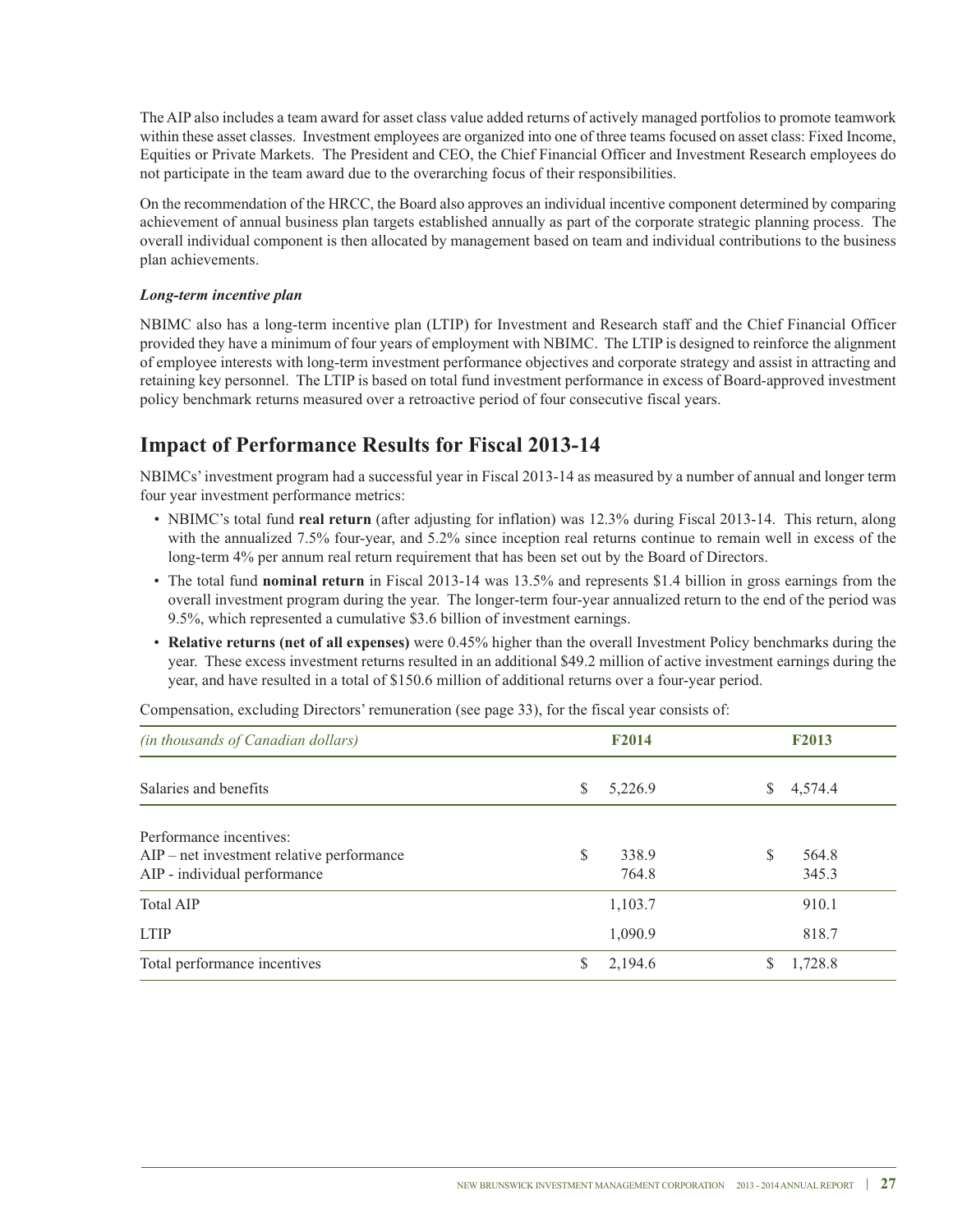#### *Base Salaries and Benefits*

For the year ended March 31, 2014, and after consideration of the continuing low inflation environment, the Board approved a 1.9% overall base salary increase. The Board also approved the addition of one permanent full-time equivalent position to add an Investment Associate to the Private Markets team. This position was required to address the planned future growth in exposure to that asset class.

Specific compensation information for the organization is published annually on a calendar year basis by the Office of the Comptroller for the Province of New Brunswick in the Public Accounts.

#### *Compensation Linked to Investment Performance*

The objective of performance-based compensation is to encourage alignment of employee interests with those of clients, including an appropriate balance between maximizing long-term returns and minimizing risks. Investment performance with respect to incentive compensation can be summarized into two categories: (i) long-term net relative investment returns versus benchmarks, and (ii) long-term nominal total fund portfolio returns and other business plan achievements.

The following charts compare the respective incentive compensation payments awarded over time for each of these two categories, commencing with a base value of \$100. The resulting graphical correlation indicates a relatively strong relationship between actual incentive compensation and investment performance as is intended in the design of the incentive plan.



i) Long-Term Net Relative Investment Returns versus Benchmarks:

Relative Investment Performance Incentives (LH) Net 4-year Annualized Value Added - bps (RH)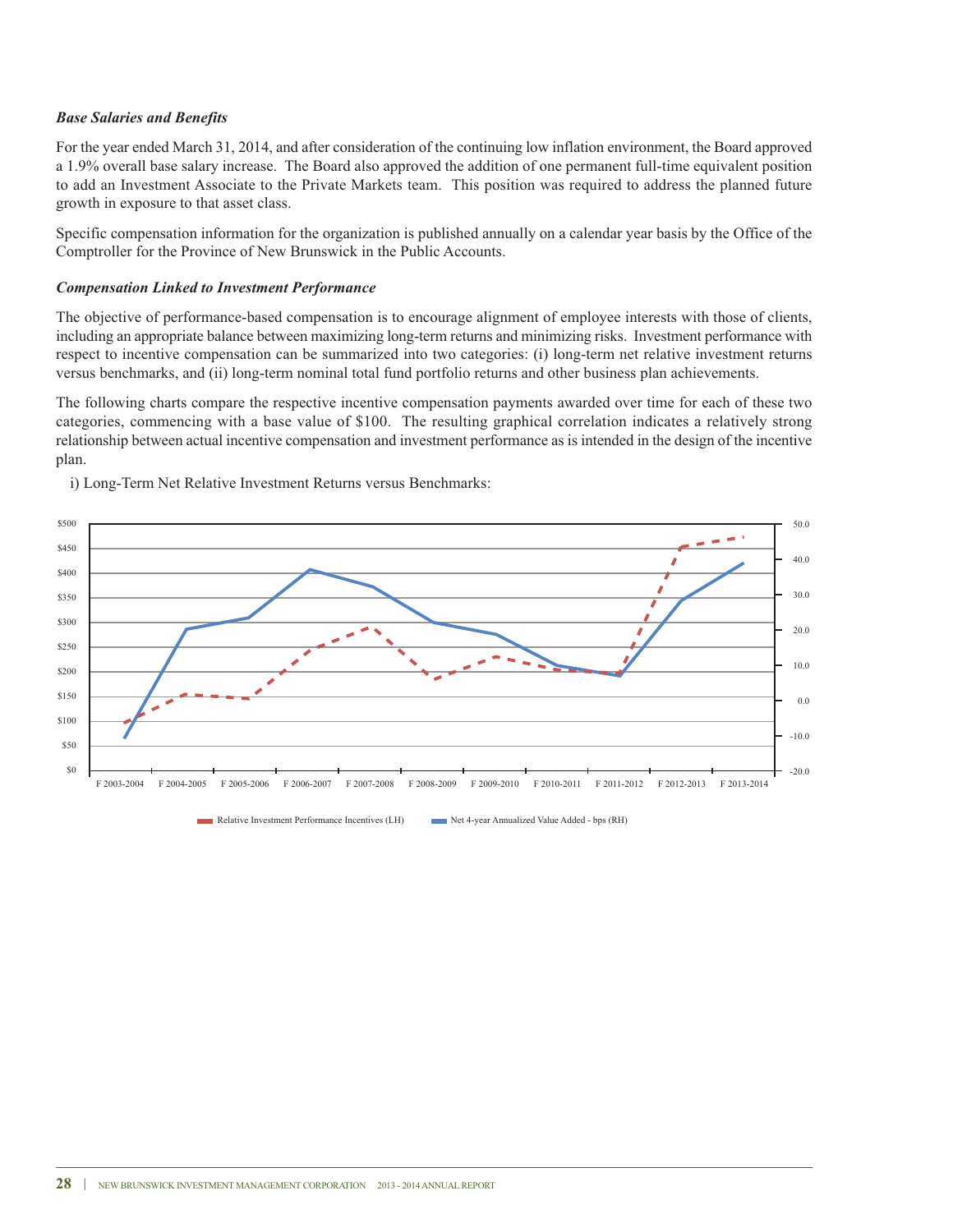



#### *Annual Incentive Plan (AIP) Overview*

The AIP component of \$1,103.7 consists of both an investment performance component and a business plan achievement component.

The **AIP related to the investment performance** component was \$338.9. One quarter of this component is based on the one year net value added result and the remainder is based on the four year annualized net value added. The one year net value added result was 45.3 bps, and the four year annualized net value added result was 37.9 bps. A basis point is 1/100th of one percent.

A summary table of prior period one year value added results used to determine the current four-year cumulative net value added AIP result is as follows:

|                             |                                 | <b>One Year</b>                    |  |  |  |
|-----------------------------|---------------------------------|------------------------------------|--|--|--|
|                             | <b>Net Value Added</b><br>(bps) | <b>Percentage of Target</b><br>(%) |  |  |  |
| 2010-11                     | 21.7                            | 51.7                               |  |  |  |
| 2011-12                     | 16.8                            | 39.9                               |  |  |  |
| 2012-13                     | 68.6                            | 163.2                              |  |  |  |
| 2013-14                     | 45.3                            | 108.1                              |  |  |  |
| <b>Annualized Four Year</b> | 37.9                            | 90.2                               |  |  |  |

The **AIP related to business plan achievements** is \$764.8 for the year ended March 31, 2014. This component is based on an achievement factor of 1.64 times overall target approved by the Board of Directors, compared to an achievement factor of 1.45 for the year ended March 31, 2013.

The individual component of the AIP is based on business plan accomplishments. The annual business plan includes both key performance indicators and specific action plans and initiatives focused on the five key goals in the Corporate Mission (see page 2). A specific weighting for each key goal is determined by the Board at the beginning of each year. The weighting reflects the Board's direction to management for prioritization of its efforts to implement the business plan.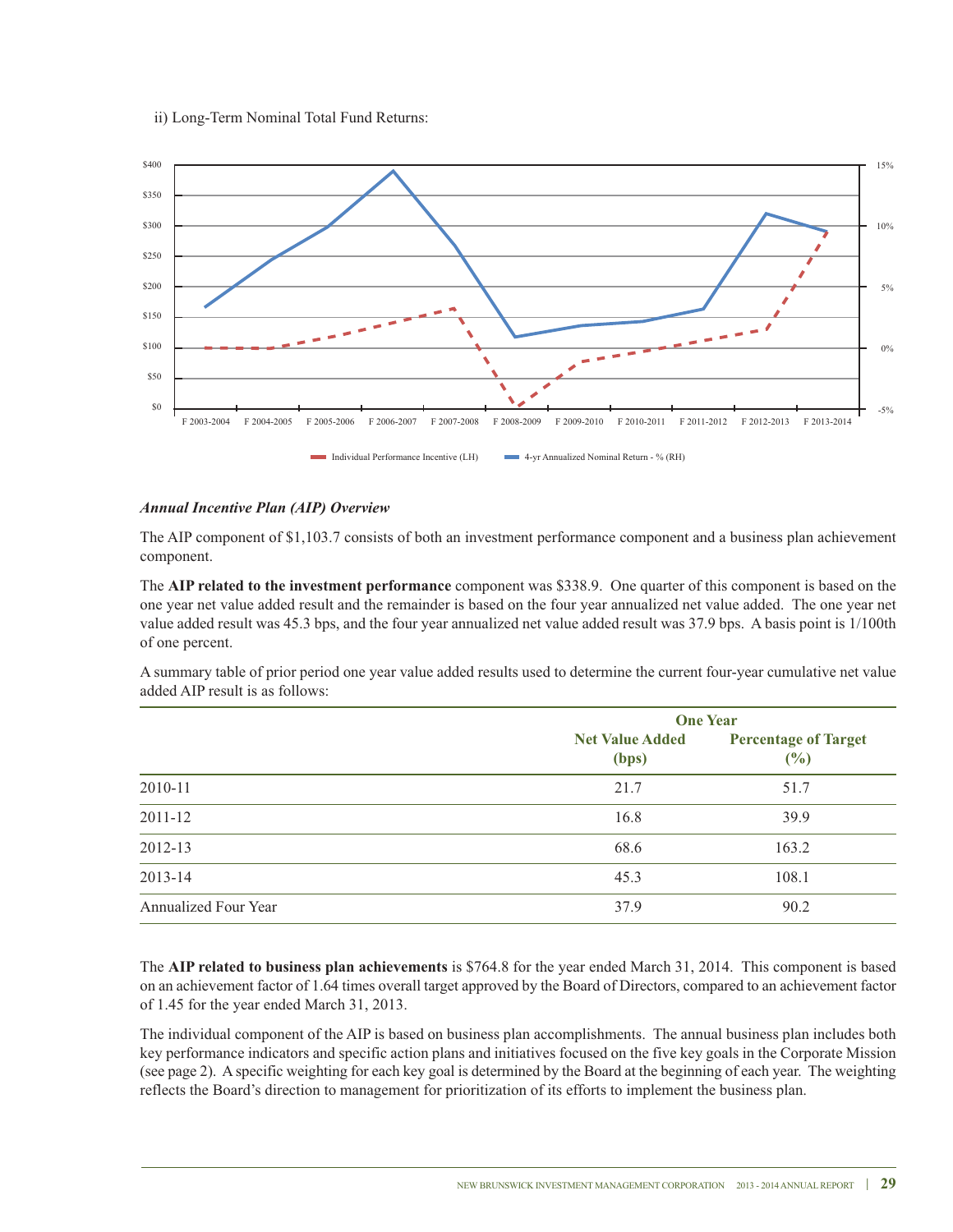Achievement of the 4% long-term real return (after adjusting for inflation) required by the Independent Actuary of the defined benefit pension plans in a risk-controlled fashion was NBIMC's primary investment performance objective for Fiscal 2013-14 and accounts for the largest weighting proportion. As noted above, the overall total fund real return was 12.35% in Fiscal 2013-14, an annualized 7.56% on a four-year basis, and most importantly 5.23% per annum since NBIMCs' inception in 1996.

| <b>Key Goals</b>                                                                                                     | F2014 Weighting | <b>Achievement</b> |
|----------------------------------------------------------------------------------------------------------------------|-----------------|--------------------|
| To advance governance, management and organizational effectiveness.                                                  | 25%             | Above expectations |
| To exceed client long-term investment objectives through prudent<br>asset allocation and risk management strategies. | 45%             | Above expectations |
| To maintain, develop, and attract a highly skilled and experienced<br>team of investment management professionals.   | 10%             | Above expectations |
| To strengthen and expand stakeholder communications and<br>relationships.                                            | 10%             | Above expectations |
| To support effective and efficient information technology solutions.                                                 | 10%             | At expectations    |

In establishing the achievement factor, the Board considered the achievement of key performance indicators associated with each of the five key goals (see preceding page) as well as the following accomplishments:

# **To advance governance, management and organizational effectiveness.**

**Key Goals Fiscal 2013-14 Business Plan Accomplishments**

- Effectively responded to the changes brought about through Government's Bill 11 An *Act Respecting Pensions under the Public Service Superannuation Act* and its' related directions.
- Successfully negotiated a five-year agreement to provide institutional investment expertise to the Public Service Shared Risk Plan Board of Trustees upon transition of NBIMC's role as trustee and investment manager of the predecessor plan's pension assets.
- Actively participated in the Government's Pension Governance Working Group that was set-up to consider future enhancements to the governance practices resulting from the adoption of shared risk pension plan models by the Province.
- Completed the implementation of all recommendations arising from the KPAAdvisory Services' 2012 report to the Minister on NBIMC's performance.
- Successfully negotiated investment management agreements with two new clients, transitioning an additional \$507 million of assets under management by March 31, 2014 and a further \$10 million in Fiscal 2014-15.
- Conducted an orientation session for one new director during the year.
- Developed and presented an in-depth review of risks for the annual Board Education Day in September, including completion of an Internal Control Report to map key internal controls to the risks faced by NBIMC.
- Released Letter of Performance Objectives on website and reported on progress in F2012-13 Annual Report and at the Crown Corporations Committee of the Legislature.
- Continued to meet or exceed key Performance Objectives during the fiscal year.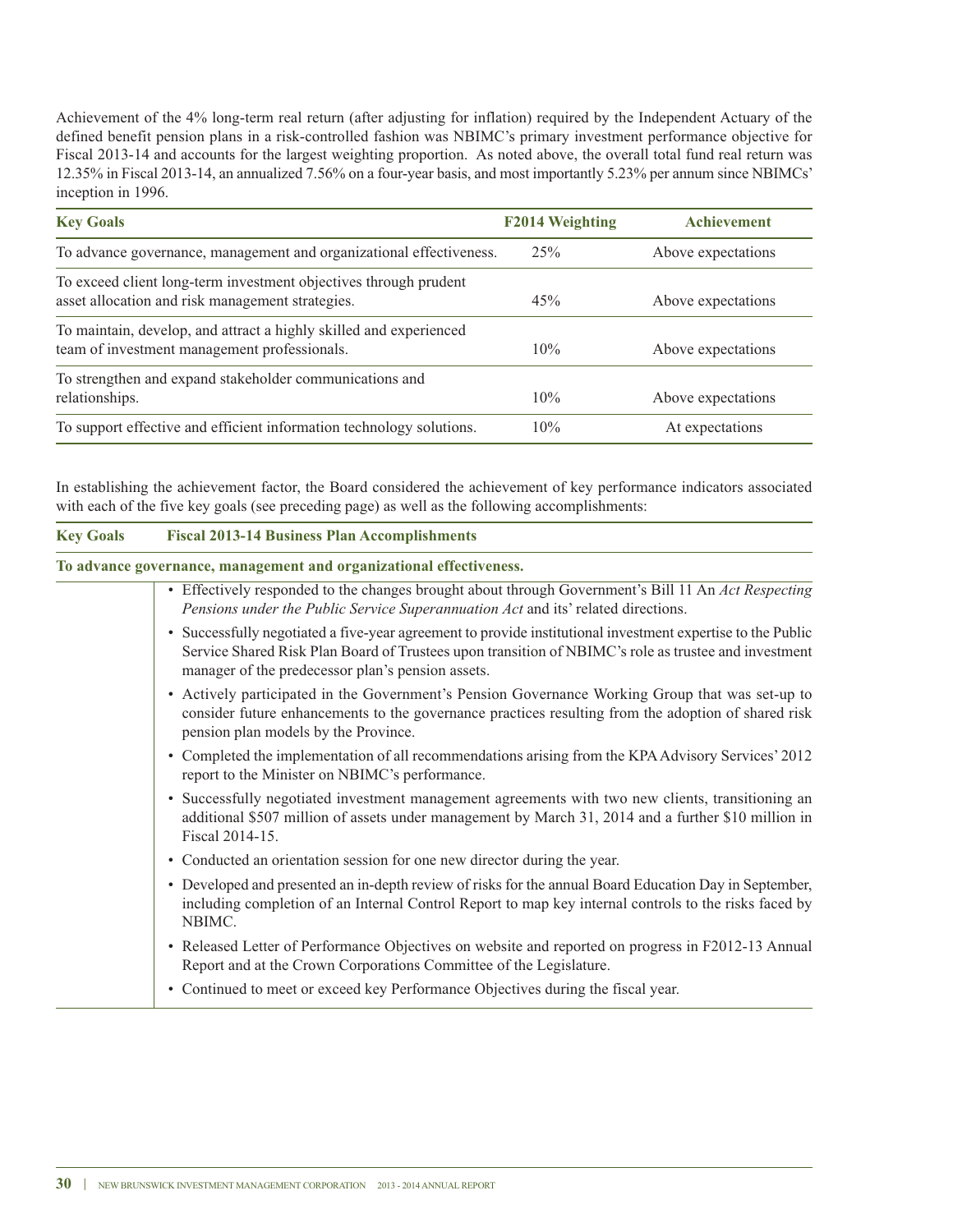| <b>Key Goals</b> | <b>Fiscal 2013-14 Business Plan Accomplishments</b>                                                                                                                                                                                                                                               |
|------------------|---------------------------------------------------------------------------------------------------------------------------------------------------------------------------------------------------------------------------------------------------------------------------------------------------|
|                  | To exceed client long-term investment objectives through prudent asset allocation and risk management strategies.                                                                                                                                                                                 |
|                  | • Successfully generated long-term investment returns well in excess of pre-established targets in a risk-<br>controlled fashion.                                                                                                                                                                 |
|                  | • Participated in a number of comparator asset class modeling exercises, at the request of the Minister<br>and the NB Pension Task Force, with two actuarial consulting firms as they tested asset mix<br>recommendations arising from their shared risk plan design models.                      |
|                  | • Commenced development of an internal model, including dynamic liability profiles, for shared risk<br>plans to enable us to provide asset mix design assistance to the PSSRP Board of Trustees                                                                                                   |
|                  | • Conducted significant research, and developed professional contacts for future collaboration, with<br>respect to target benefit pension plans                                                                                                                                                   |
|                  | • Conducted research on structural, legal and tax requirements associated with expanding direct real<br>estate and infrastructure activities on a global basis.                                                                                                                                   |
|                  | • Completed research into and monitored a test portfolio of low volatility emerging markets equity public<br>securities. This also included the completion of a significant documentation and registration effort to<br>open foreign jurisdiction accounts for future trading.                    |
|                  | • Seeded the new NBIMC Canadian Long-Term Bond Fund to augment the selection of fixed income<br>investment strategies available to clients.                                                                                                                                                       |
|                  | To maintain, develop, and attract a highly-skilled and experienced team of investment management professionals.                                                                                                                                                                                   |
|                  | • Finalized the implementation of F2013-14 Board-approved Compensation Plan changes.                                                                                                                                                                                                              |
|                  | • Presented an update to NBIMC's Human Resources Strategic Plan which was subsequently approved<br>by the Human Resources and Compensation Committee. This included refreshing NBIMC's<br>management succession plan.                                                                             |
|                  | · Conducted the biennial Workplace Environment Survey to measure employee satisfaction and<br>Leadership Surveys to provide employee feedback on leadership effectiveness.                                                                                                                        |
|                  | To strengthen and expand stakeholder communications and relationships.                                                                                                                                                                                                                            |
|                  | • Conducted a number of stakeholder engagements throughout the year with respect to NBIMC's ongoing<br>investment performance and to address potential future impacts from Government's pension reform<br>activities.                                                                             |
|                  | • Met with the senior management team at the NB Financial and Consumer Services Commission to<br>ensure pension reform developments affecting NBIMC's investment management role and pending<br>new client arrangements were appropriately communicated to this important regulatory stakeholder. |
|                  | • Ongoing communications activities with the Province relating to implementation of shared risk pension<br>model. This included meetings with Board of Management, Minister and Department of Finance, and<br>the NB Pension Task Force.                                                          |
|                  | To support effective and efficient information technology solutions.                                                                                                                                                                                                                              |
|                  | • Implemented an enhanced investment performance and attribution system.                                                                                                                                                                                                                          |
|                  | • Completed testing of all applications for compatibility with Office 2010.                                                                                                                                                                                                                       |
|                  | • Upgraded all server equipment for both main and back-up facilities ensuring continued system<br>redundancy.                                                                                                                                                                                     |
|                  | • Had both an annual network security assessment and a wireless security assessment conducted by<br>independent IT consultants. Implemented a two-factor authentication process to improve security for<br>all mobile equipment.                                                                  |
|                  | • Released a version, scalable for new clients, of the internally developed application that produces the<br>daily internal management report used by the investment team professionals.                                                                                                          |
|                  | • Exceeded the Performance Objective target of 99% IT systems availability.                                                                                                                                                                                                                       |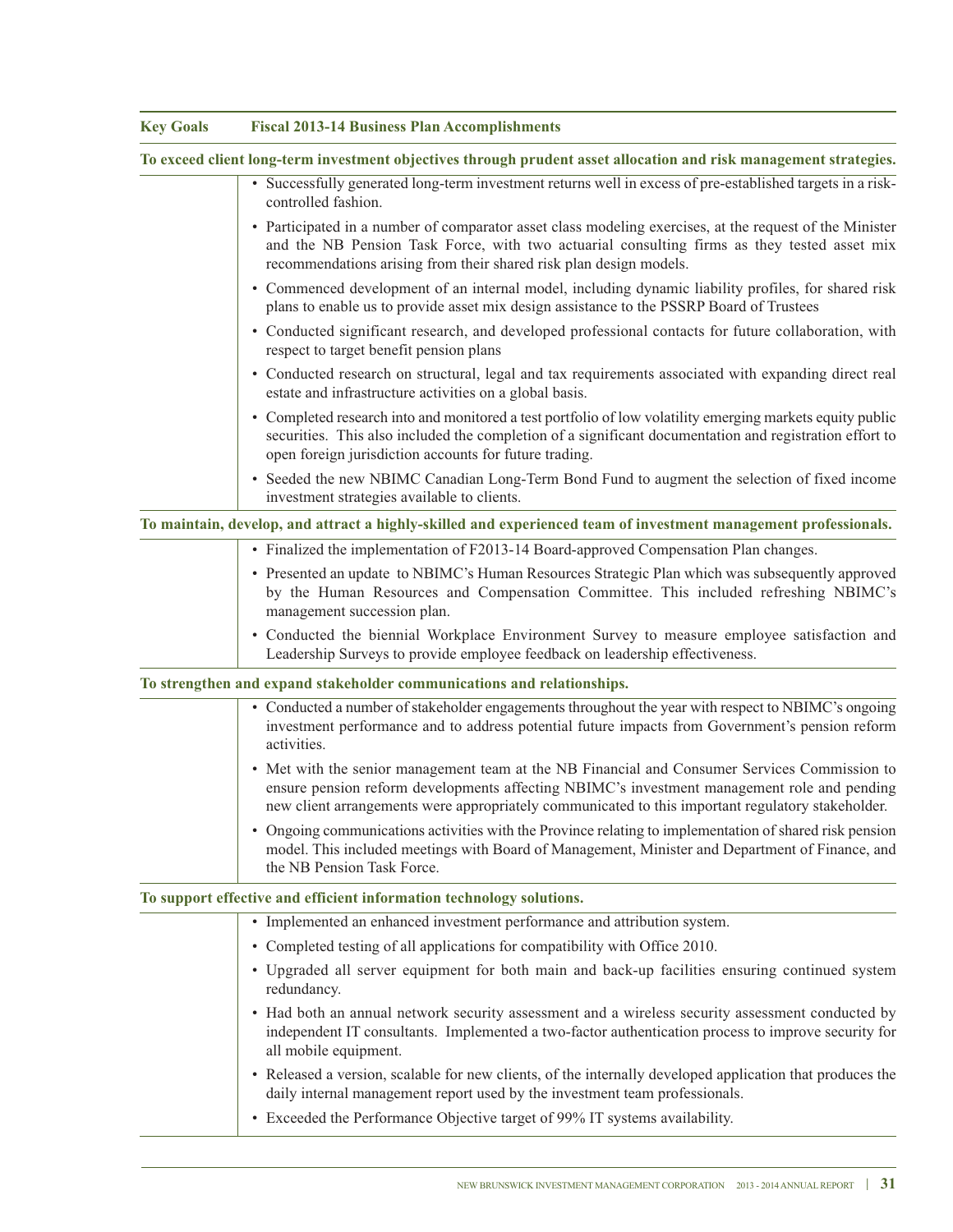### *Long-Term Incentive Plan (LTIP) Overview*

The LTIP component is \$1,090.9 for the year ended March 31, 2014. One quarter of this component is based on the oneyear net value added result and the remainder is based on the four year annualized net value added. The one-year net value added result was 45.3 bps, and the four year annualized net value added result was 46.9 bps.

Four-year LTIP results differ from the four-year AIP results in Fiscal 2010-11 and 2011-12 due to the previously discussed private equity adjustment in those years.

A summary table of the one year value added results used to determine the four-year cumulative net value added LTIP result is as follows:

|                             | <b>One Year</b>                 |                                            |  |
|-----------------------------|---------------------------------|--------------------------------------------|--|
|                             | <b>Net Value Added</b><br>(bps) | <b>Percentage of Target</b><br>(%)<br>77.4 |  |
| 2010-11                     | 32.5                            |                                            |  |
| 2011-12                     | 41.2                            | 98.0                                       |  |
| 2012-13                     | 68.6                            | 163.2                                      |  |
| 2013-14                     | 45.3                            | 108.1                                      |  |
| <b>Annualized Four Year</b> | 46.9                            | 111.7                                      |  |

### **Directors' Remuneration**

Directors'remuneration is established in NBIMC's By-Laws and includes an annual retainer for the Chairperson and a per diem allowance for meeting attendance and preparation time. Directors who are *ex-officio* are not paid. Directors who travel to attend meetings receive a reimbursement for reasonable accommodation costs, and other out of pocket expenses as well as an automobile expense reimbursement based on the number of kilometers traveled.

The cost of the Board function, including per diems, director orientation and Board education, for the year ended March 31, 2014 was \$87.3 (March 31, 2013 - \$132.9) plus travel and accommodation reimbursements of \$16.3 (March 31, 2013 - \$13.8).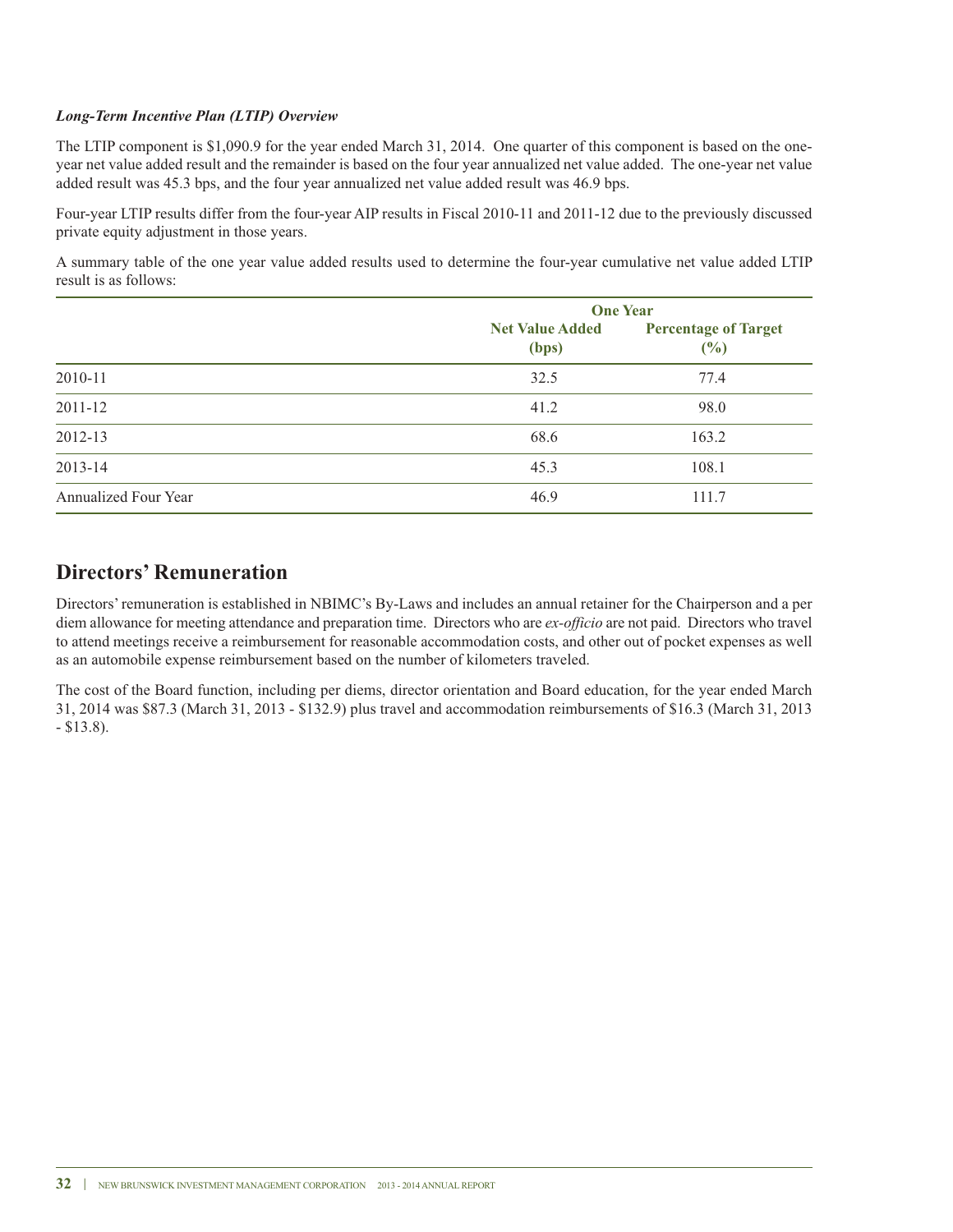# **Corporate Governance**

As a Crown corporation, NBIMC is accountable to the Crown Corporations Committee of the Legislative Assembly. NBIMC most recently appeared before the Crown Corporations Committee at their invitation in October 2013 to present and discuss our objectives and performance results for the fiscal years 2011-2012 and 2012-2013.

The selection process and duties of the NBIMC Board of Directors are outlined in the *NBIMC Act*. Governance of the organization is the primary consideration of the Board which acts solely in a fiduciary capacity as investment manager and as Trustee for certain of the funds under management. Board members do not represent any specific stakeholder interest. The Board ensures that all of NBIMC's transactions are conducted on a purely commercial basis, and that decisions and actions are based on sound business practices.

The Board is responsible for the stewardship and strategic direction of NBIMC and its investments. Its duties include establishment of the corporate mission, vision and values, maintaining an effective relationship with the President, and oversight of the business planning process, financial position and results, risk management, internal controls and information systems, human resources, communications and stakeholder relations. To ensure its on-going effectiveness, the Board performs a biennial self-assessment against these responsibilities.



The Board is assisted in its endeavors by the efforts of three Committees: the Audit Committee, the Human Resources and Compensation Committee and the Governance Committee, whose reports follow. Day-to-day management of NBIMC is delegated to the Chief Executive Officer, while investment-related matters are delegated to the Chief Investment Officer.

Additional information about our corporate governance practices is available on our website at www.nbimc.com. This includes: our governing statutes, Board composition, Board and Committee Terms of Reference, Nomination Guidelines, Director Orientation and Education Policy and Code of Ethics and Business Conduct.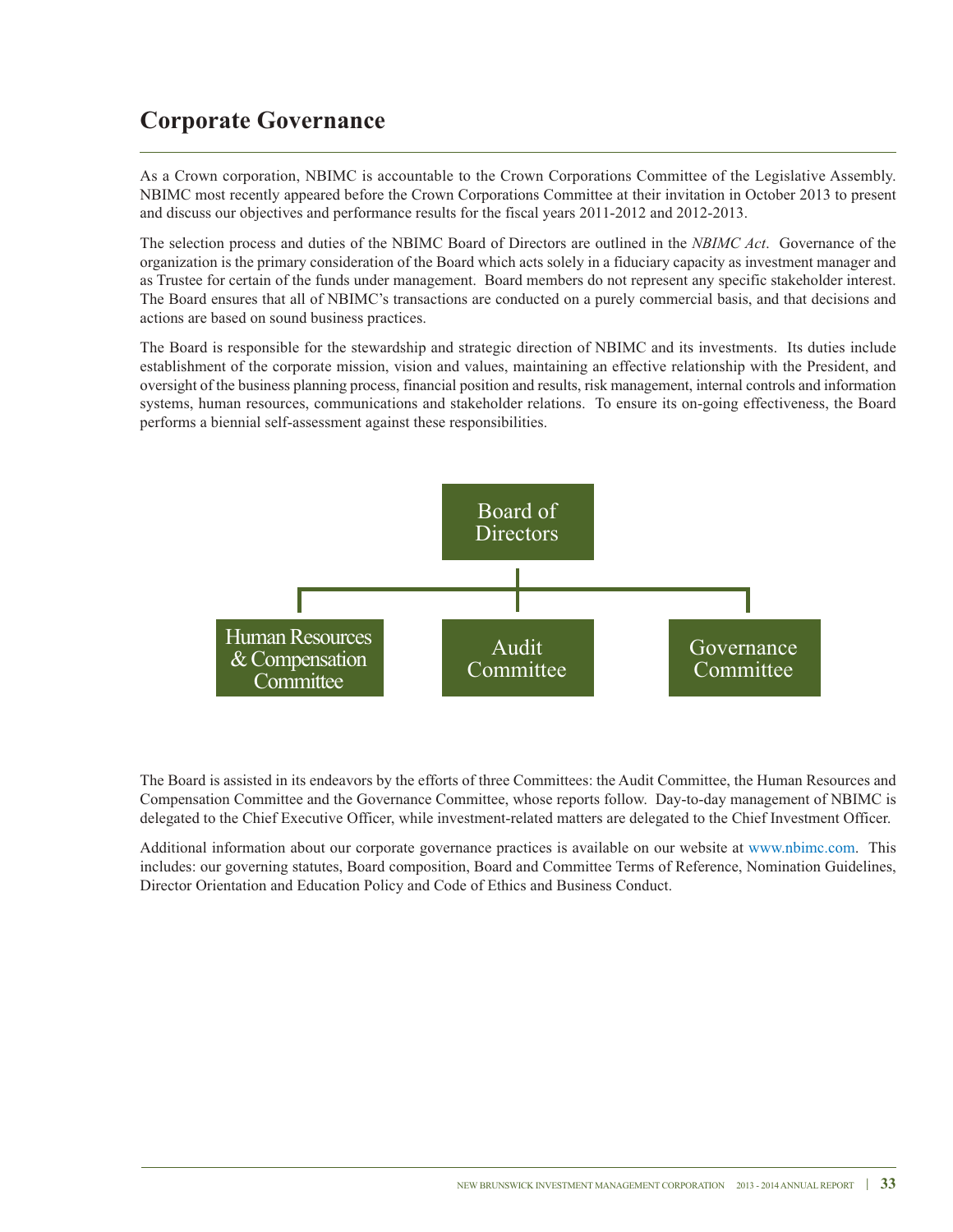### **Board Attendance**

Board members are expected to attend the board meetings and meetings of committees of which they are a member. The following table provides the number of meetings held and attendance by each of the appointed directors in Fiscal 2013-14:

| <b>Appointed Director</b> <sup>1</sup> | <b>Board</b> | <b>Audit</b><br><b>Committee</b> | Governance<br><b>Committee</b> | <b>Human Resources &amp;</b><br><b>Compensation Committee</b> |  |
|----------------------------------------|--------------|----------------------------------|--------------------------------|---------------------------------------------------------------|--|
| Michael Walton                         | 5/6          | 3/4                              | 3/4                            | 4/4                                                           |  |
| Wiktor Askanas                         | 6/6          | 4/4                              | 2/2                            | 4/4                                                           |  |
| Joel Attis <sup>3</sup>                | 2/2          | n/a                              | 1/1                            | 1/2                                                           |  |
| Patricia LeBlanc-Bird <sup>2</sup>     | 5/5          | 2/3                              | n/a                            | n/a                                                           |  |
| Ronald Maloney                         | 6/6          | n/a                              | n/a                            | 3/4                                                           |  |
| Cathy Rignanesi                        | 6/6          | 4/4                              | 4/4                            | n/a                                                           |  |
| Richard Speight                        | 6/6          | n/a                              | 4/4                            | n/a                                                           |  |
| Reno Thériault                         | 6/6          | n/a                              | 2/2                            | 4/4                                                           |  |

<sup>1</sup> The Board of Directors also includes three ex-officio members: the President & CEO of NBIMC, the Deputy Minister of Finance (non-voting), and *the Vice-President of Finance of New Brunswick Power Corporation.*

*² appointed May 1, 2013.*

*<sup>3</sup> term expired August 2013.*

The Director Orientation Program assists new directors in understanding the mandate and stakeholders of NBIMC. A significant focus of the initial new director orientation is to explain the roles and responsibilities of the Board and the Board committees. It also outlines NBIMC's organizational structure, introduces the senior leadership team, and provides a primer on the pension and investment industries.

On-going director education includes exposure to relevant news and articles of interest as well as a program of educational sessions. Structured education sessions included: a comprehensive full day review of the Corporation's Enterprise Risk Management Framework including a risk determination exercise, periodic updates on the activities of the Government's Pension Task Force specific to NBIMC, and a review of the final PSSRP funding policy and risk management tests and its' implications on Investment Policy development.

Major decisions made by the Board during the year, in addition to the matters referred to it by the Board Committees *(see Committee reports following)* included:

- Approval of the decision to add a Canadian long-term bond strategy to the current Pooled Fund structure, together with consequent changes to the Investment Policy Statements for the Pooled Funds;
- Reviewed and executed an Agreement to Transfer Trust Assets and Indemnity with the Province to effect the transfer of trustee responsibilities for the PSSF to a newly constituted Board of Trustees upon conversion of the PSSA to a shared risk plan;
- Approval of the Fiscal 2013-14 Annual Business Plan;
- Approval of the Fiscal 2014-15 Annual Budget.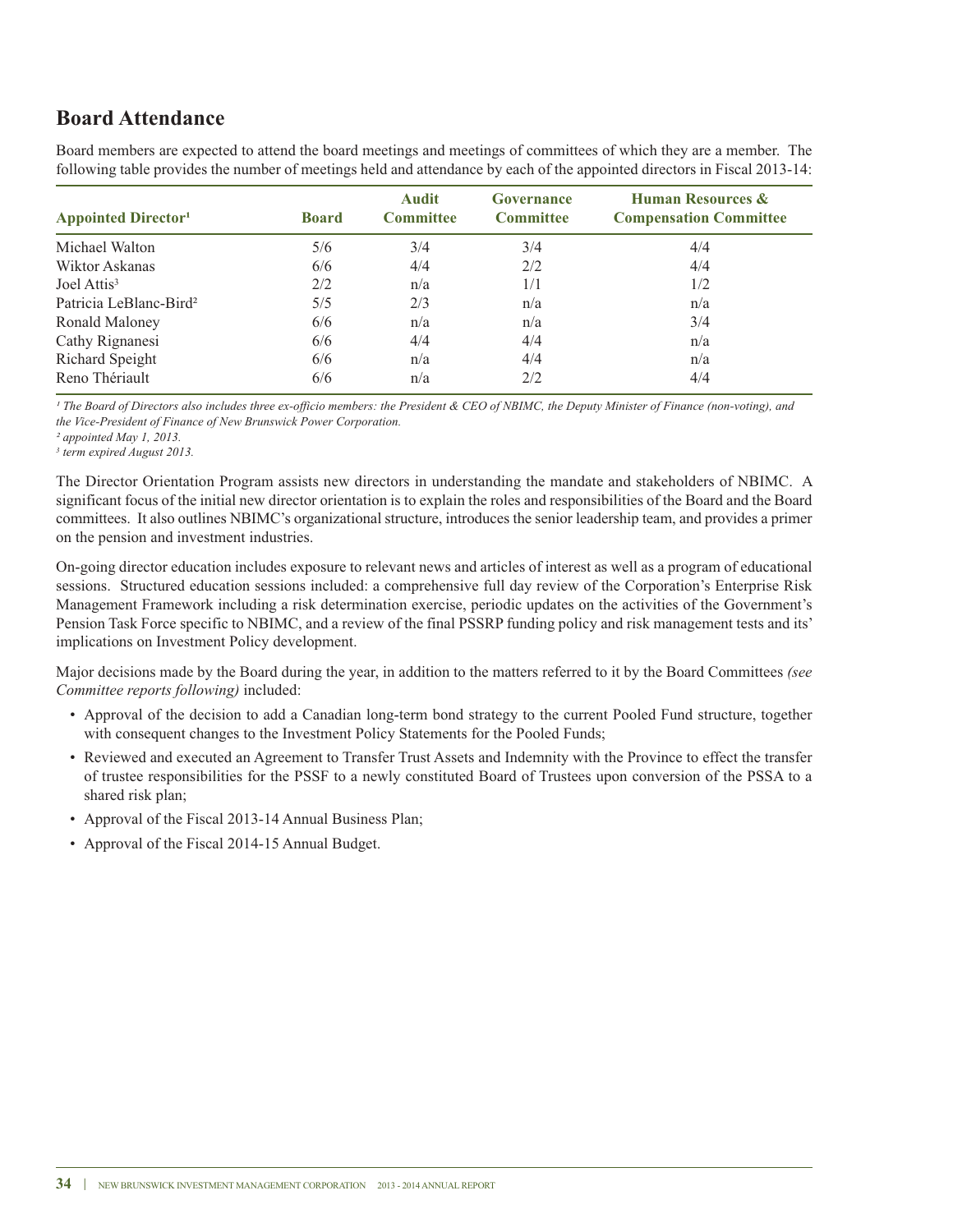# **Board Committee Reports**

### *Report of the Audit Committee*

The Audit Committee oversees the financial affairs of NBIMC and the funds under management, including the selection of accounting policies to be followed in the preparation of financial statements, the systems of internal control and management information, financial risks, and the relationships with the external and internal auditors.

Management is responsible for the preparation of the financial statements and for maintaining appropriate accounting policies, processes, procedures and systems of internal control to ensure compliance with accounting standards and applicable laws and regulations. The external auditor is responsible for planning and carrying out an audit of the annual financial statements.

The Committee assesses its effectiveness annually to ensure that it has fulfilled its responsibilities as set out in its Terms of Reference.

| <b>Fiscal 2013-14 Highlights</b> | In accordance with its Terms of Reference, the Committee accomplished, among other<br>things, the following in or relating to Fiscal 2013-14:                                                                                                                                                                                                                                        |
|----------------------------------|--------------------------------------------------------------------------------------------------------------------------------------------------------------------------------------------------------------------------------------------------------------------------------------------------------------------------------------------------------------------------------------|
|                                  | • Reviewed the annual audited financial statements for the Teachers' and Judges' Pension<br>Funds, the NBIMC Unit Trust Funds and NBIMC for the year ended March 31, 2014<br>and recommended their approval by the Board;                                                                                                                                                            |
|                                  | • Reviewed the Schedules of Composite Performance in accordance with Global<br>Investment Performance Standards for the year ended March 31, 2014 and<br>recommended their approval by the Board;                                                                                                                                                                                    |
|                                  | • Received the draft Annual Report material for the year ended March 31, 2014 and<br>approved the financial content and earnings press release;                                                                                                                                                                                                                                      |
|                                  | • Reviewed the quarterly unaudited financial statements for internal use for the Pension<br>Funds, Unit Trust Funds and NBIMC together with management's certifications<br>regarding changes in accounting policies, significant accounting estimates, errors,<br>material weaknesses in internal controls over financial reporting, fraud or illegal acts<br>and subsequent events; |
|                                  | • Reviewed the mid-year financial press release and recommended its approval by the<br>Board;                                                                                                                                                                                                                                                                                        |
|                                  | • Received the audited financial statements for the year ended March 31, 2013 for a<br>wholly-owned subsidiary of the NBIMC Canadian Real Estate Fund;                                                                                                                                                                                                                               |
|                                  | • Reviewed quarterly status reports from management concerning the conversion of<br>financial reporting for the Pension Funds and Unit Trust Funds to International<br>Financial Reporting Standards, including decision to early adopt IFRS upon the<br>resumption of an external audit of the unit trust fund financial statements;                                                |
|                                  | • Approved the External Auditor's engagement, audit plan, timing, staffing and fees for<br>the year ended March 31, 2014 and pre-approved all non-audit, tax or other services to<br>be performed by the External Auditor in accordance with the Audit Committee's Pre-<br>Approval Policy for Audit and Non-Audit Services;                                                         |
|                                  | • Reviewed the External Auditor's Audit Findings Report for the year ended March 31,<br>2014 and obtained confirmation of the External Auditor's independence;                                                                                                                                                                                                                       |
|                                  | • With the assistance of the Committee members and the Finance staff, conducted an<br>assessment of the Quality of the External Audit and met with the External Auditor to<br>review the results of this assessment;                                                                                                                                                                 |
|                                  | • Approved the Internal Auditor's annual plan and budget for the upcoming year ending<br>March 31, 2015;                                                                                                                                                                                                                                                                             |
|                                  |                                                                                                                                                                                                                                                                                                                                                                                      |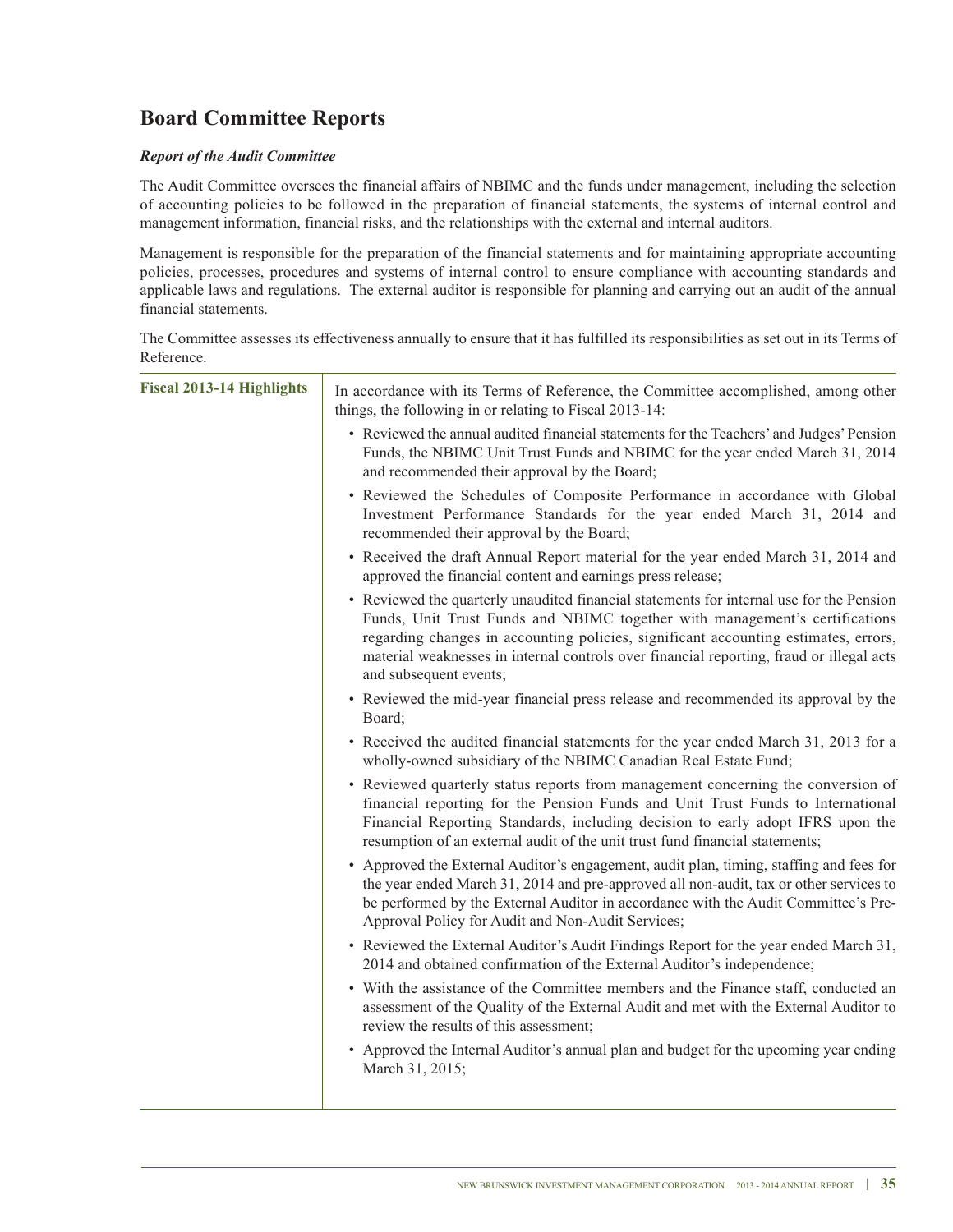| • Received the Internal Audit recommendations and management's responses for two<br>internal audits: the Spreadsheet / End User Computing and Board Reporting Reviews;                                                                                                                                                                                                      |
|-----------------------------------------------------------------------------------------------------------------------------------------------------------------------------------------------------------------------------------------------------------------------------------------------------------------------------------------------------------------------------|
| • Reviewed the September 2013 Follow-Up Report from the Internal Auditor concerning<br>management's responses to previous internal audit recommendations;                                                                                                                                                                                                                   |
| • Each quarter met in-camera with each of the External Auditor, the Internal Auditor and<br>management;                                                                                                                                                                                                                                                                     |
| • Monitored key performance indicators for management related to timely resolution of<br>all external and internal audit recommendations;                                                                                                                                                                                                                                   |
| • Following a comprehensive Board-level review of inherent risks facing the Corporation,<br>assisted in the determination of residual risks after consideration of key internal<br>controls;                                                                                                                                                                                |
| • Completed an annual review of the Enterprise Risk Management Framework;                                                                                                                                                                                                                                                                                                   |
| • Reviewed a quarterly risk coverage chart highlighting independent reviews of risk areas<br>in order to ensure appropriate focus on key risks;                                                                                                                                                                                                                             |
| • Reviewed a quarterly risk matrix showing trends in key risk areas;                                                                                                                                                                                                                                                                                                        |
| • Reviewed management's reporting of their annual fraud risk assessment;                                                                                                                                                                                                                                                                                                    |
| • Received an update to the Five Year IT Strategic Plan and status report;                                                                                                                                                                                                                                                                                                  |
| • Completed a review of the Valuation Policies for investment securities and agreed with<br>management's recommendation to change the unit trust funds' accounting policy for<br>measurement of financial instruments from using bid/ask prices to market close pricing<br>to better align with the Trust Declaration provisions for purchases and redemptions of<br>units: |
| • Received quarterly reporting of legal and regulatory compliance;                                                                                                                                                                                                                                                                                                          |
| • Received a quarterly status report of class action litigation in which NBIMC has<br>participated;                                                                                                                                                                                                                                                                         |
| • Reviewed the insurance coverage of significant business risks and uncertainties;                                                                                                                                                                                                                                                                                          |
| • Completed an annual review of the Committee's terms of reference, accomplishments<br>for the year ended March 31, 2014 and set objectives for the upcoming fiscal year.                                                                                                                                                                                                   |
|                                                                                                                                                                                                                                                                                                                                                                             |

This report has been approved by the members of the Audit Committee.

### **C. Rignanesi (Chair), W. Askanas, P. LeBlanc-Bird, D. Murphy, M. Walton** *(ex-officio)***.**

### *Report of the Governance Committee*

The Governance Committee annually reviews the terms of reference for the Board and each committee, all Board policies and the Nomination Guidelines for new directors to ensure that they continue to meet evolving corporate governance best practices. They also oversee the Director Orientation and Education programs and the Code of Ethics and Business Conduct. The biennial Board self-assessment process is facilitated by the Governance Committee.

The Committee assesses its effectiveness annually to ensure that it has fulfilled its responsibilities as set out in its Terms of Reference.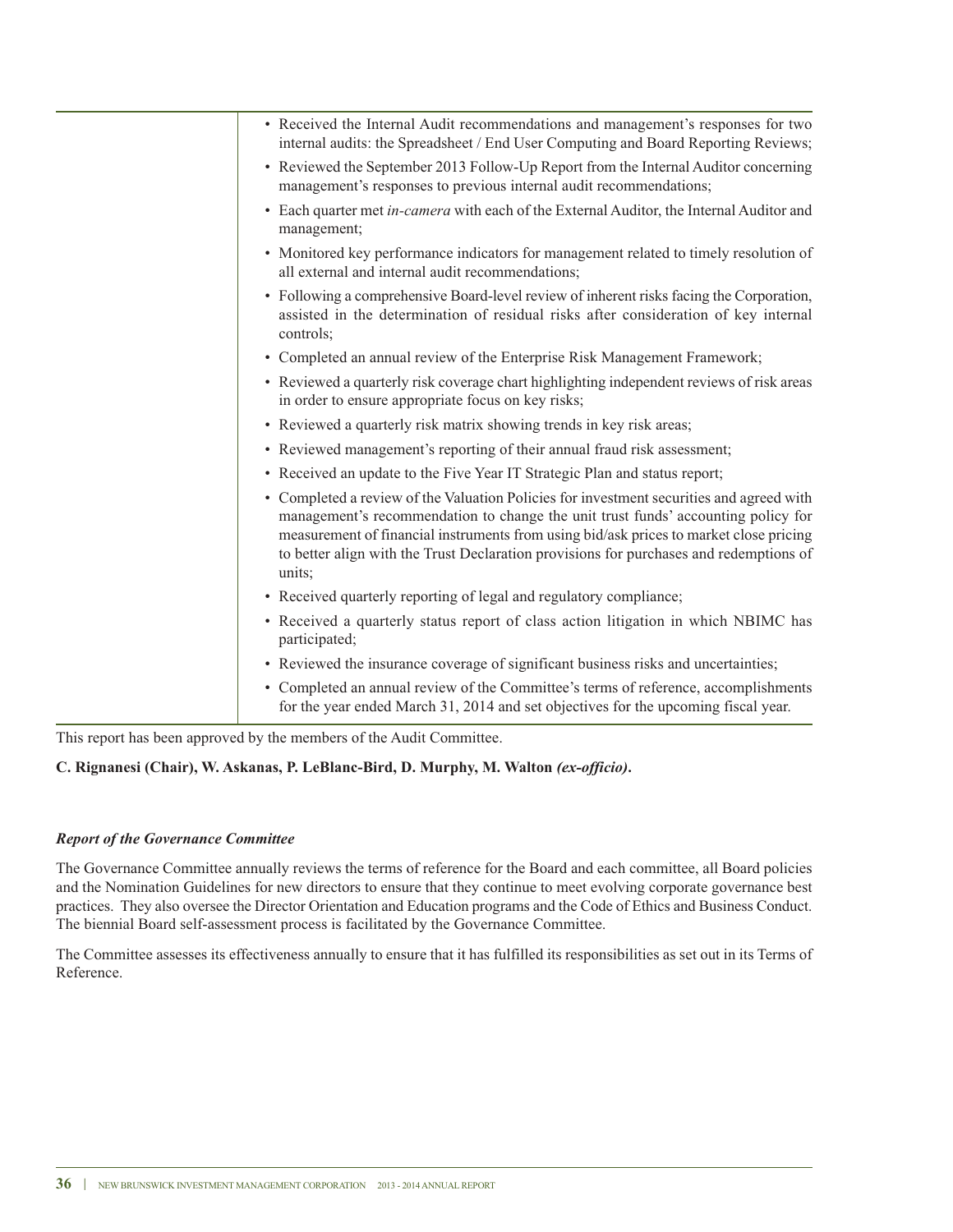| <b>Fiscal 2013-14 Highlights</b> | In accordance with its Terms of Reference, the Committee accomplished, among other<br>things, the following in Fiscal 2013-14:                                                                                                                                                                                                     |
|----------------------------------|------------------------------------------------------------------------------------------------------------------------------------------------------------------------------------------------------------------------------------------------------------------------------------------------------------------------------------|
|                                  | • Established Board Goals for Fiscal 2013-14;                                                                                                                                                                                                                                                                                      |
|                                  | • Recommended the appointment of a new director to the Audit Committee and a new<br>chairperson for the Human Resources & Compensation Committee;                                                                                                                                                                                  |
|                                  | • Reviewed the Director Orientation and Education program and Fiscal 2013-14 Board<br>education plan;                                                                                                                                                                                                                              |
|                                  | • Reviewed quarterly compliance with the Code of Ethics and Business Conduct;                                                                                                                                                                                                                                                      |
|                                  | • Received a quarterly status report of progress made in addressing the Board Governance<br>Improvement Objectives arising out of the 2011 Board and Committee self-assessment<br>process;                                                                                                                                         |
|                                  | • Conducted a review of the governance of related party subsidiaries and holding<br>companies and compared against peer investment entity practices;                                                                                                                                                                               |
|                                  | • Reviewed quarterly status reports of progress made at addressing the recommendations<br>from an external review of NBIMC's performance as reported to the Minister of Finance<br>in connection with government's structural review process;                                                                                      |
|                                  | • Conducted an annual review of the Governance Committee's mandate and<br>effectiveness:                                                                                                                                                                                                                                           |
|                                  | • Received a presentation on Bill-60 Accountability and Continuous Improvement Act;                                                                                                                                                                                                                                                |
|                                  | • Reviewed and approved a new format for Investment Team Board reporting;                                                                                                                                                                                                                                                          |
|                                  | • Monitored publicly available information concerning efforts by the Public Sector<br>Pension Task Force to introduce a shared risk pension model in New Brunswick;                                                                                                                                                                |
|                                  | • Created an Ad Hoc Special Committee on Pension Reform to address matters arising<br>from the planned conversion of the PSSA to a shared risk plan. The Ad Hoc Committee<br>provided an initial transition plan to the Minister for transferring trustee responsibilities,<br>and reviewed a new investment management agreement; |
|                                  | • Reviewed the Communications Strategy including public policy;                                                                                                                                                                                                                                                                    |
|                                  | • Received a discussion paper on potential evolution of pension services following<br>conversion of defined benefit plans to shared risk plans.                                                                                                                                                                                    |
|                                  | • Reviewed the annual confirmation of the Code of Ethics and Business Conduct at<br>March 31, 2014 for employees and directors;                                                                                                                                                                                                    |
|                                  | • Sponsored an annual review sign-off procedure for the Enterprise Risk Management<br>Framework;                                                                                                                                                                                                                                   |
|                                  | • Reviewed Director compensation and a summary of expense claims for each Director<br>and the President and CEO for the year ended March 31, 2014; and                                                                                                                                                                             |
|                                  | • Reviewed the draft Plan and Corporate Governance disclosure for the Fiscal 2013-14<br>Annual Report and recommended its approval by the Board.                                                                                                                                                                                   |

This report has been approved by the members of the Governance Committee.

**R. Speight (Chair), W. Askanas, J. Garbutt** *(ex-officio),* **C. Rignanesi, R. Thériault, M. Walton** *(ex-officio)*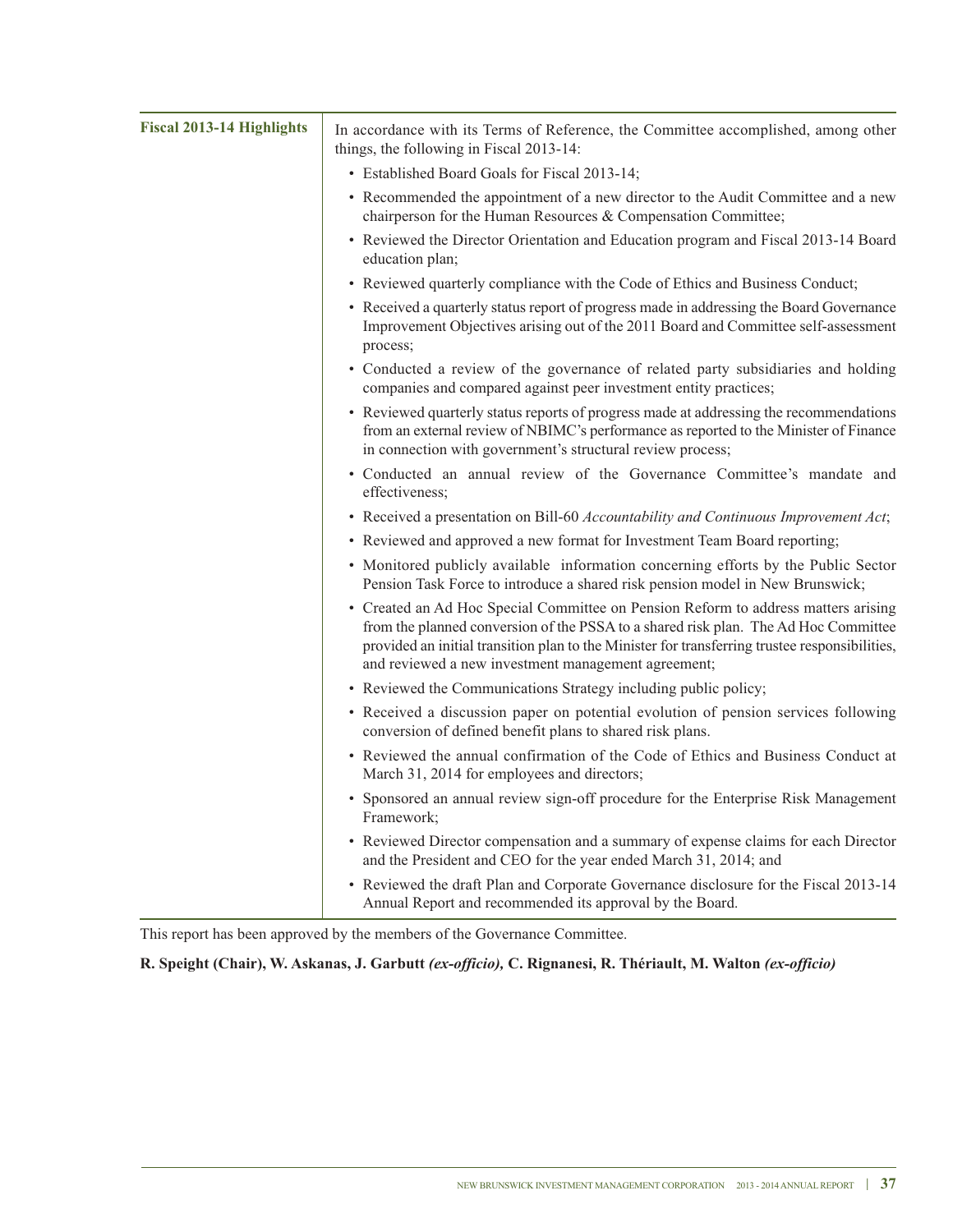### *Report of the Human Resources & Compensation Committee*

The Human Resources and Compensation Committee annually conducts a performance appraisal for the President and CEO. It also oversees changes to the Compensation Philosophy, compensation and benefits, incentive plans and organizational structure as well as monitors management's compliance with employment-related regulatory and legislative matters.

The Committee assesses its effectiveness annually to ensure that it has fulfilled its responsibilities as set out in its Terms of Reference.

| <b>Fiscal 2013-14 Highlights</b> | In accordance with its Terms of Reference, the Committee accomplished, among other<br>things, the following in Fiscal 2013-14:                                                                                                 |  |  |  |  |
|----------------------------------|--------------------------------------------------------------------------------------------------------------------------------------------------------------------------------------------------------------------------------|--|--|--|--|
|                                  | • Reviewed the Committee's Terms of Reference Business;                                                                                                                                                                        |  |  |  |  |
|                                  | • Set the Committee's objectives for Fiscal 2013-14 and reviewed subsequent<br>achievements;                                                                                                                                   |  |  |  |  |
|                                  | • Recommended to the Board a change to the Incentive Plan target for private equity and<br>absolute return strategies to $3.5\%$ from $5.0\%$ commencing in the fiscal year 2014-15;                                           |  |  |  |  |
|                                  | • Reviewed the individual business plan weightings of the NBIMC Fiscal 2013-14<br>Annual Business Plan and recommended their approval by the Board;                                                                            |  |  |  |  |
|                                  | • Reviewed the Succession Plans for the President & CEO and senior management<br>positions and recommended approval by the Board;                                                                                              |  |  |  |  |
|                                  | • Reviewed the Annual Compensation Report, including comparisons to various<br>compensation surveys conducted by independent consultants;                                                                                      |  |  |  |  |
|                                  | • Upon reviewing the Board Compensation Policy of a one day preparation per diem,<br>recommended to the Board that the volume of material required to be reviewed by the<br>Audit Committee warranted two days of preparation; |  |  |  |  |
|                                  | • Reviewed the organizational structure and recommended its approval by the Board;                                                                                                                                             |  |  |  |  |
|                                  | • Reviewed the Human Resources Strategic Plan and recommended its approval by the<br>Board;                                                                                                                                    |  |  |  |  |
|                                  | • Reviewed the Travel Expense Policy and recommended approval by the Board;                                                                                                                                                    |  |  |  |  |
|                                  | • Received quarterly certification from management as to regulatory compliance with<br>various legislative requirements;                                                                                                       |  |  |  |  |
|                                  | • Reviewed Fiscal 2013-14 corporate results versus the Annual Business Plan and<br>recommended approval by the Board of the individual incentive performance award;                                                            |  |  |  |  |
|                                  | • Reviewed and approved the performance of the President and CEO against annual<br>targets;                                                                                                                                    |  |  |  |  |
|                                  | • Reviewed the overall Incentive Compensation Pool for Fiscal 2013-14; and                                                                                                                                                     |  |  |  |  |
|                                  | • Reviewed the Compensation Discussion and Analysis section of the Fiscal 2013-14<br>Annual Report and recommended its approval by the Board.                                                                                  |  |  |  |  |

This report has been approved by the members of the Human Resources  $&$  Compensation Committee.

### **R. Thériault (Chair), W. Askanas, R. Maloney, M. Walton** *(ex-officio)*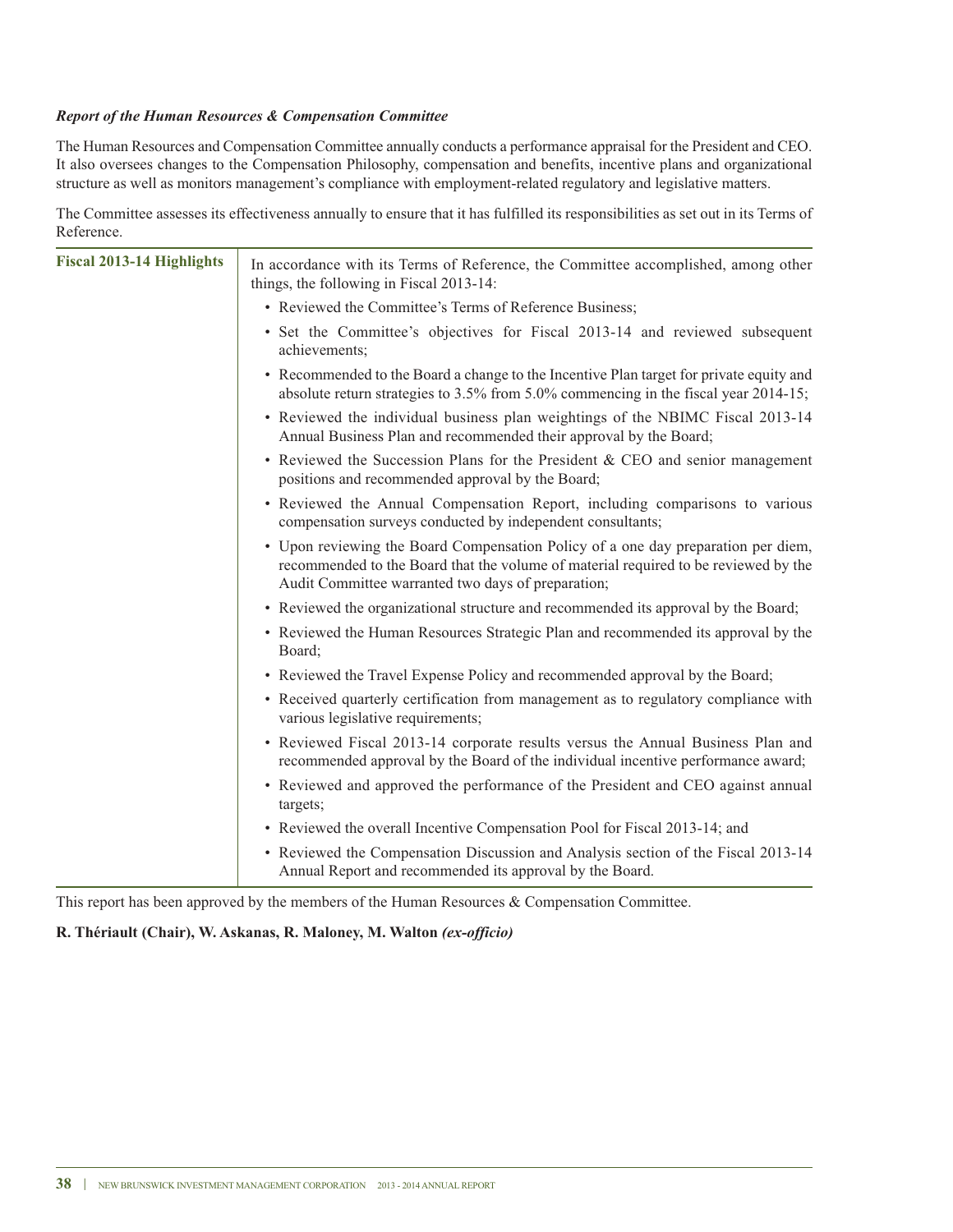# **Employee Activity in our Communities**

NBIMC Management and staff continued to be very active with a number of important causes in both our local and the larger national community. These efforts can vary from volunteering time, sharing professional expertise, or the donation of personal financial resources.

### *Local Charitable Causes*

During the year, staff continued to exceed their target contribution level for the annual corporate United Way campaign, while at the same time provided an average of over 45 hours per volunteer to 41 non-profit organizations. Three additional charitable causes were also supported through other internal corporate fund-raising initiatives.

Of particular note, NBIMC recognized four individuals: Mr. M. Hunter, Mr. M. MacPherson, Mr. S. Bishop and Mr. T. McBride as our "Volunteer of the Year" for the significant contributions that they have made to our community. We were also pleased to recognize our corporate teams this year: "Bowl for Kids Sake" team (Big Brothers and Big Sisters) and the "CIBC Run for the Cure" Team.

A nominal donation to each of their causes was made in thanks.

### *Investment Industry Relationships*

NBIMC's investment professionals are recognized nationally as a constructive resource with respect to investment industry related Board or Executive Committee participation. The following list outlines a number of relationships in which NBIMC management has actively participated in this type of capacity during the fiscal year:

- Pension Investment Association of Canada (PIAC)
- Canadian Coalition of Good Governance (CCGG)
- S&P/TSX Canada Index Committee
- CFA Society Atlantic Canada
- University of New Brunswick Investments Committee
- Université de Moncton Comité de placements
- Fredericton Community Foundation Investment Committee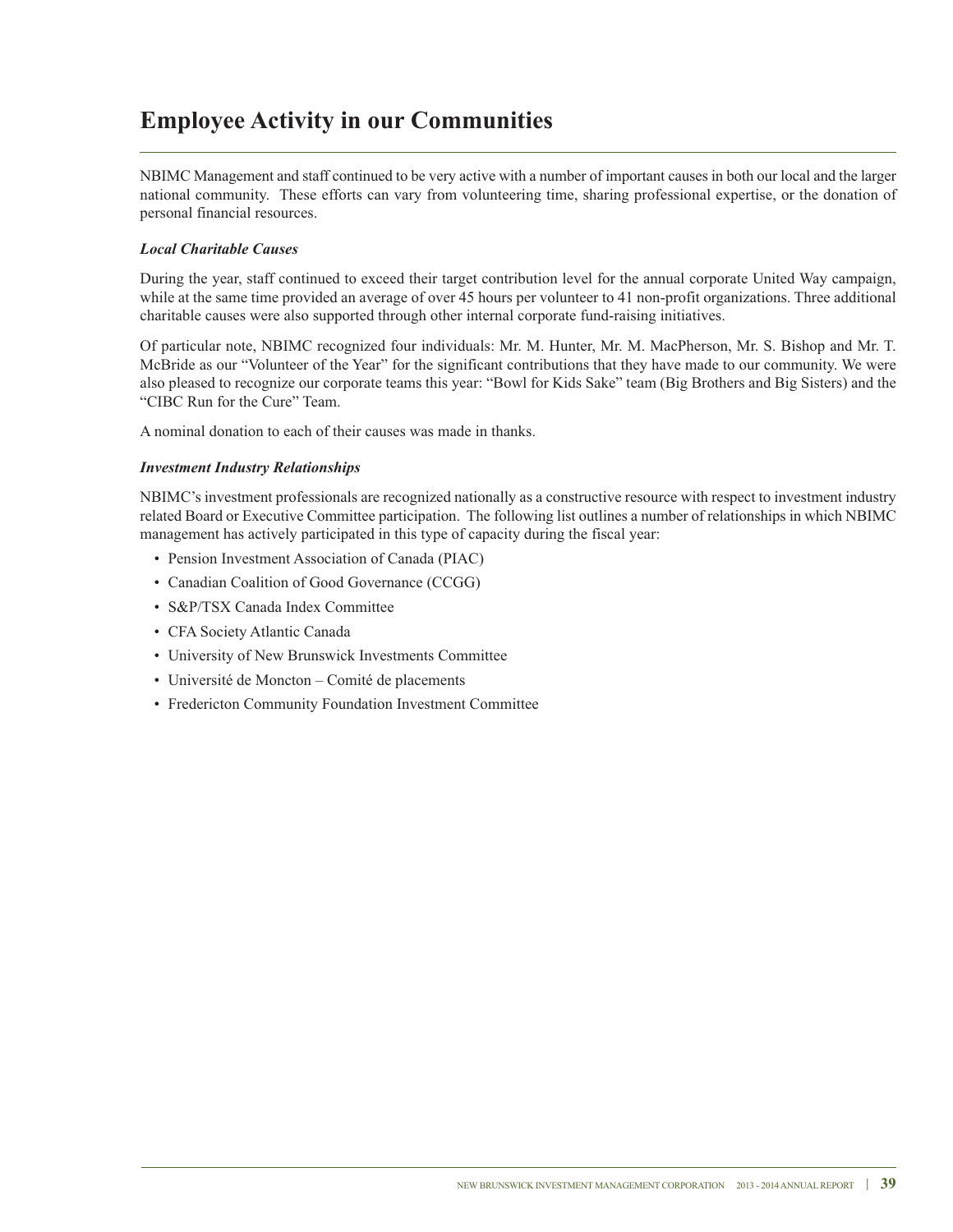# **Communications and Accountability**

As a Crown Corporation, NBIMC is accountable to the Legislature of the Province of New Brunswick through the Crown Corporations Committee of the Legislature.

As the investment manager and trustee of the pension funds, NBIMC reports to the Plan Governor, the Minister of Finance as the Chair of the Board of Management, via this Annual Report, as well as an annual budget presentation and quarterly performance reports.

As the investment manager for certain other public sector funds, NBIMC reports those funds' investment performance regularly to their governing bodies.

NBIMC also reports to a number of stakeholder groups at least annually through the following means:

- PSSRP Board of Trustees
- NBTA / AEFNB Pension Committee
- NB Teachers Federation
- TPA Echo Newsletters (jointly with the Office of Human Resources)
- Annual and semi-annual press releases on financial results
- http://www.nbimc.com

# *Public Interest Disclosure Act*

As required under Section 18 – Report about disclosures of the *Public Interest Disclosure Act*, we hereby report that for Fiscal 2013-14:

- there were no disclosures received or enacted upon,
- no investigations were therefore commenced due to disclosure receipt,
- no claims had been referred from the Commissioner under section 23, and
- no investigations were therefore commenced due to a referral receipt.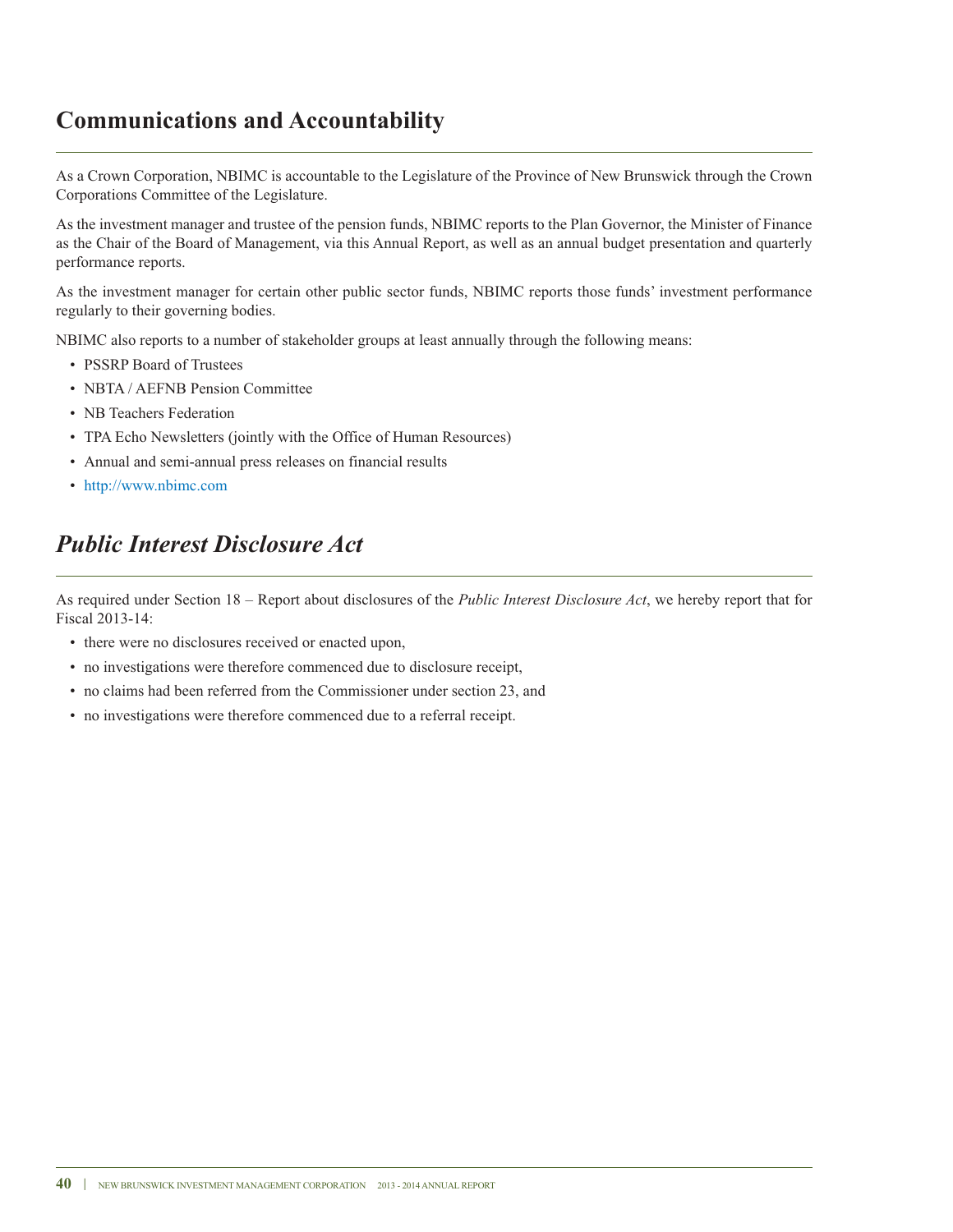# **Unit Trust Fund Performance**

The specific performance of each NBIMC unit trust fund and its respective benchmark return for the period indicated to March 31, 2014 is outlined in the table below.

| <b>Unit Trust Fund</b>                                                          | 1 Yr           | 2 Yrs          | 3 Yrs          | 4 Yrs          | 5 Yrs          | <b>10 Yrs</b> | Since Inception <sup>1</sup> |
|---------------------------------------------------------------------------------|----------------|----------------|----------------|----------------|----------------|---------------|------------------------------|
|                                                                                 | $\frac{0}{0}$  | $\frac{0}{0}$  | $\frac{0}{0}$  | $\frac{0}{0}$  | $\frac{0}{0}$  | $\frac{0}{0}$ | $\frac{0}{0}$                |
| <b>NBIMC</b> Nominal Bond Fund                                                  | 0.65           | 2.38           | 4.82           | 4.97           | 4.81           | 5.22          | 5.78                         |
| <b>Benchmark</b>                                                                | 0.25           | 2.04           | 4.58           | 4.70           | 4.08           | 4.90          | 5.62                         |
| NBIMC Corporate Bond Fund<br><b>Benchmark</b>                                   | 2.21<br>2.26   | 4.24<br>4.27   |                |                |                |               | 4.79<br>4.42                 |
| NBIMC Canadian Long-Term<br><b>Bond Fund</b><br><b>Benchmark</b>                |                |                |                |                |                |               | 0.62<br>1.14                 |
| <b>NBIMC New Brunswick Fixed Income</b><br>Opportunity Fund<br><b>Benchmark</b> | 1.15<br>0.25   | 3.02<br>2.04   | 5.12<br>4.58   | 5.45<br>4.70   | 4.66<br>4.08   | 6.00<br>4.90  | 6.83<br>5.62                 |
| NBIMC Money Market Fund                                                         | 1.35           | 1.41           | 1.39           | 1.32           | 1.33           | 2.37          | 3.10                         |
| <b>Benchmark</b>                                                                | 1.00           | 1.01           | 0.99           | 0.93           | 0.81           | 2.02          | 2.79                         |
| NBIMC Student Investment Fund                                                   | 8.44           | 6.83           | 4.00           | 5.89           | 8.67           | 7.23          | 7.43                         |
| <b>Benchmark</b>                                                                | 7.93           | 6.60           | 4.07           | 5.77           | 8.24           | 6.79          | 7.16                         |
| NBIMC Canadian Equity Index Fund                                                | 16.29          | 11.65          | 4.12           | 7.68           | 13.55          | 8.85          | 6.92                         |
| <b>Benchmark</b>                                                                | 15.97          | 10.93          | 3.55           | 7.53           | 13.71          | 8.29          | 6.58                         |
| NBIMC Low Volatility Canadian<br><b>Equity Fund</b><br><b>Benchmark</b>         | 17.96<br>15.97 |                |                |                |                |               | 16.80<br>12.54               |
| NBIMC External Canadian Equity Fund                                             | 18.87          | 12.62          | 5.27           | 8.65           | 14.77          | 9.49          | 11.85                        |
| <b>Benchmark</b>                                                                | 15.97          | 10.93          | 3.55           | 7.53           | 13.71          | 8.29          | 10.69                        |
| NBIMC S&P/TSX Completion<br>Index Fund<br><b>Benchmark</b>                      | 17.81<br>16.57 | 10.66<br>10.31 | 3.78<br>3.58   | 9.71<br>9.61   | 18.61<br>18.54 | 7.61<br>6.83  | 7.59<br>7.79                 |
| NBIMC Canadian Equity Active<br>Long Strategy Fund<br><b>Benchmark</b>          | 16.51<br>15.97 | 11.24<br>10.93 | 3.23<br>3.55   | 7.06<br>7.53   | 13.17<br>13.71 |               | 3.06<br>3.35                 |
| <b>NBIMC</b> External International<br><b>Equity Fund</b><br><b>Benchmark</b>   | 34.17<br>27.67 | 24.26<br>20.18 | 13.90<br>11.83 | 12.76<br>10.31 | 14.83<br>13.01 |               | 4.54<br>3.22                 |
| NBIMC EAFE Equity Index Fund                                                    | 27.66          | 20.28          | 11.99          | 10.49          | 13.13          |               | 3.60                         |
| <b>Benchmark</b>                                                                | 27.67          | 20.18          | 11.83          | 10.31          | 13.01          |               | 3.22                         |
| NBIMC Low Volatility International<br><b>Equity Fund</b><br><b>Benchmark</b>    | 21.17<br>27.67 | 19.88<br>20.18 |                |                |                |               | 19.93<br>21.15               |
| NBIMC U.S. Equity Index Fund                                                    | 32.40          | 23.81          | 19.67          | 17.33          | 17.95          |               | 9.51                         |
| <b>Benchmark</b>                                                                | 32.62          | 23.95          | 19.68          | 17.36          | 18.02          |               | 9.65                         |